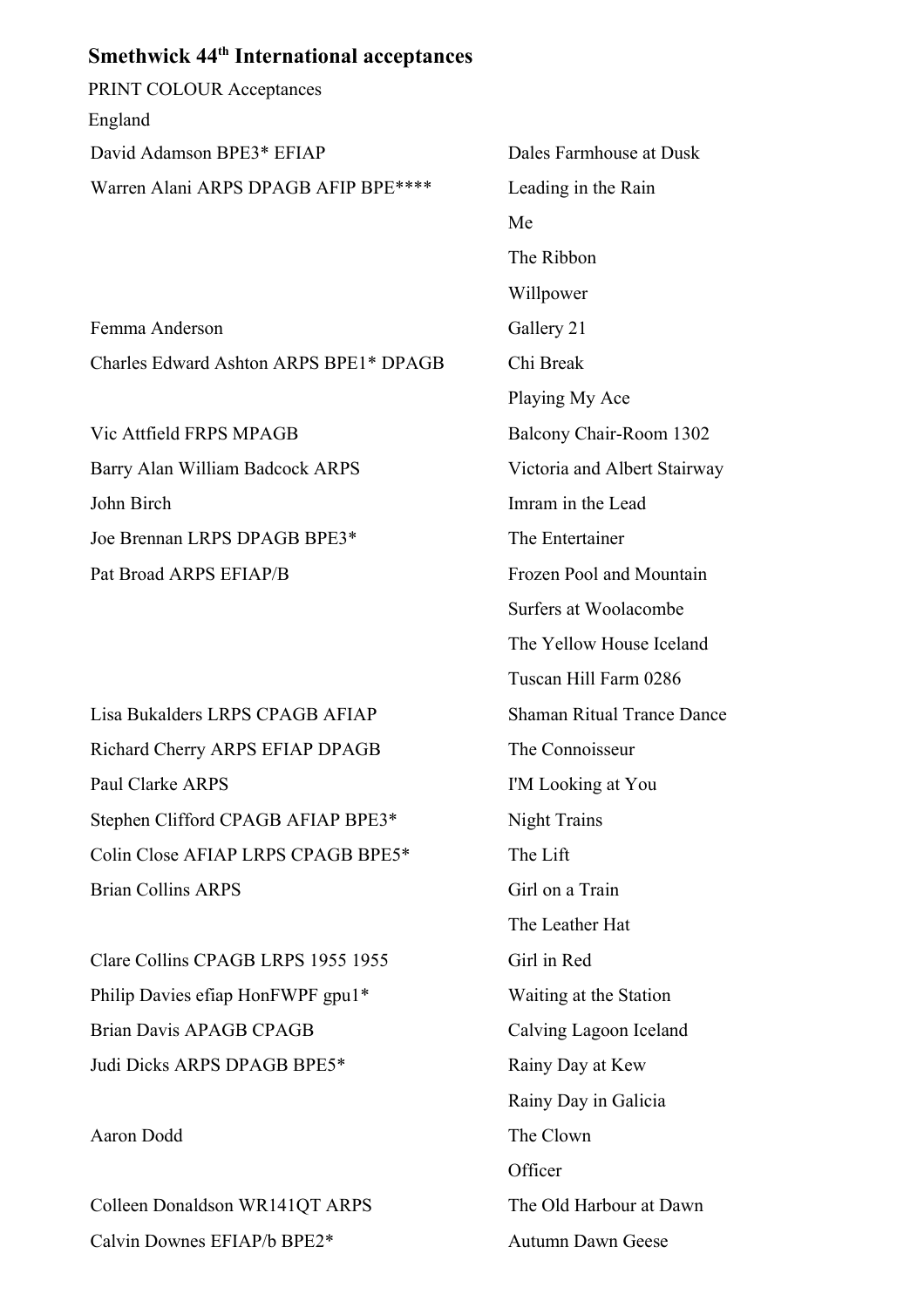Glyn Edmunds APSA EPSA EFIAP/g APAGB Sheer Elegance

Mike Edwards ARPS ABPE CPAGB/av Old Man in Hoodie Peter Elliston CPAGB BPE2<sup>\*</sup> Some of Life's Essentials Roy Essery MPAGB Dawn at the Rivers Edge

Roger Evans MPAGB FBPE EFIAP/b Georgia May Fenton Beam Routine

Tim Evans LRPS U Bahn, Berlin

Niall Ferguson LRPS CPAGB Mission Debrief Steve Field BRISTOLPHOTGRAPHICSOCIETY BRISTOLPHOTGRAPHICSOCIETY Layout Irene Froy MPAGB HonPAGB EFIAP Olive Trees Alison J Fryer EFIAP/s DPAGB BPE5\* Bedtime Andy Fryer EFIAP/g DPAGB BPE5<sup>\*</sup> Blue Door Beauty Peter R Gennard MFIAP EFIAP/p Back Street Boys

Bob Goode LRPS AFIAP Barber Shop Janet Haines ARPS EFIAP DPAGB Search for the Hero Inside Yourself

David Eaves Dawn Light on the Tien Shan Fermoyle Rock Peacock Dancer LBD Plus Hat Discarded Morning Glory Latalia Bevan Beam Routine Pennell Tackle on Ben Curry Sibley Attacks Purple Rain A Hint of Pink Plus Texture Blue Drape Iced Roses Candlemaker Peas on a Spoon Fagin and the Boys Outside the Workhouse Swan Lake Allan Hale ARPS Hebridean Impressions Liz Hale LRPS Colour of Hebrides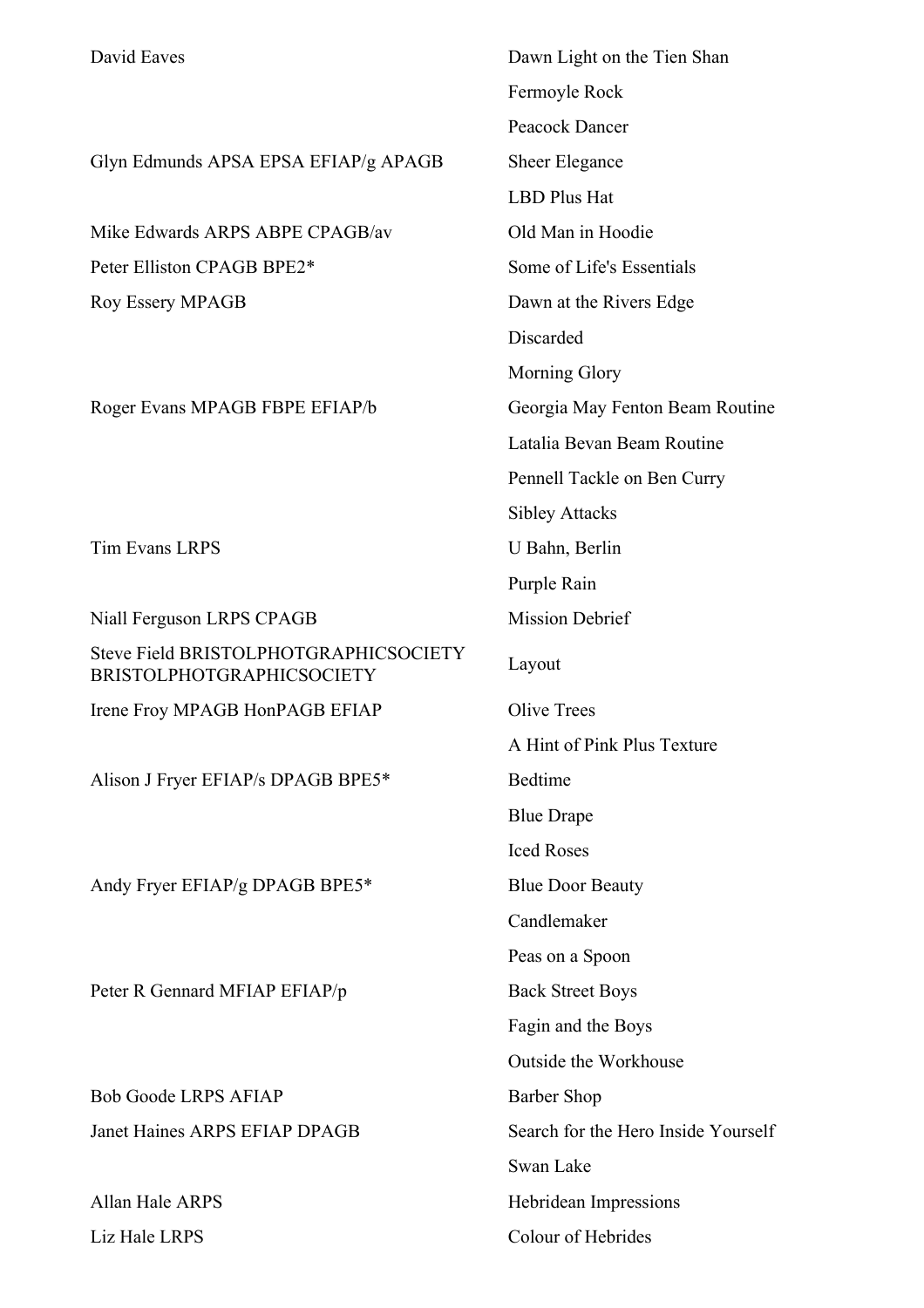|                                             | <b>Tractor and Crows Therfield</b> |
|---------------------------------------------|------------------------------------|
| <b>Graham Hales</b>                         | Neck and Neck                      |
|                                             | Faster                             |
|                                             | Pozzi                              |
|                                             | The Girl in the Lead               |
| Richard Anthony Harding EFIAP/b DPAGB BPE3* | <b>Autumnal Aspens</b>             |
| Lorraine Hardy AFIAP BPE3* CPAGB            | Winter is Coming                   |
|                                             | Jung Da Oon                        |
|                                             | <b>Trapped Spirit</b>              |
| Paul Hassell MPAGB ABPE FIPF                | Georgia a Time Forgotten           |
|                                             | Door Step Friends                  |
|                                             | Goodfellas                         |
|                                             | In Flight Vegas Woods              |
| Barbara Hawthorne                           | <b>Bramley Apple</b>               |
|                                             | Golden                             |
| <b>Russell Haynes</b>                       | A Place for Thoughts               |
|                                             | Carefree                           |
| Paul Hayward LRPS DPAGB                     | <b>Reclining Goddess</b>           |
|                                             | Seated on the Steps                |
| Peter Herreaman                             | Sunrise over the Dunes             |
| Trevor Hunter BPE5* DPAGB EFIAP             | Stokksness                         |
| Dinah Jayes APRP MPAGB EFIAP                | Me and My Shadow                   |
|                                             | Demure                             |
|                                             | Waiting at the Window              |
| Barbara Jenkin ARPS EFIAP/p GMPSA/b BPE3*   | Walk in the Painting               |
| <b>Bob Johnston ARPS</b>                    | Shed and Snowstorm                 |
|                                             | Snow Drift                         |
| Stephen Jones LRPS CPAGB                    | The Captain                        |
| David Keel EFIAP/p CPAGB BPE5*              | <b>Team Binneys Leads</b>          |
| David Keep ARPS BPE4* CPAGB                 | Reaching for the Drop              |
|                                             | Minus Twenty Two                   |
|                                             | Neck and Neck                      |
|                                             | <b>Ugen Leaps to Gold</b>          |
| Isabella Knight LRPS ARPS CPAGB             | Collecting the Snow for Water      |
|                                             | Walking in the Blizzard            |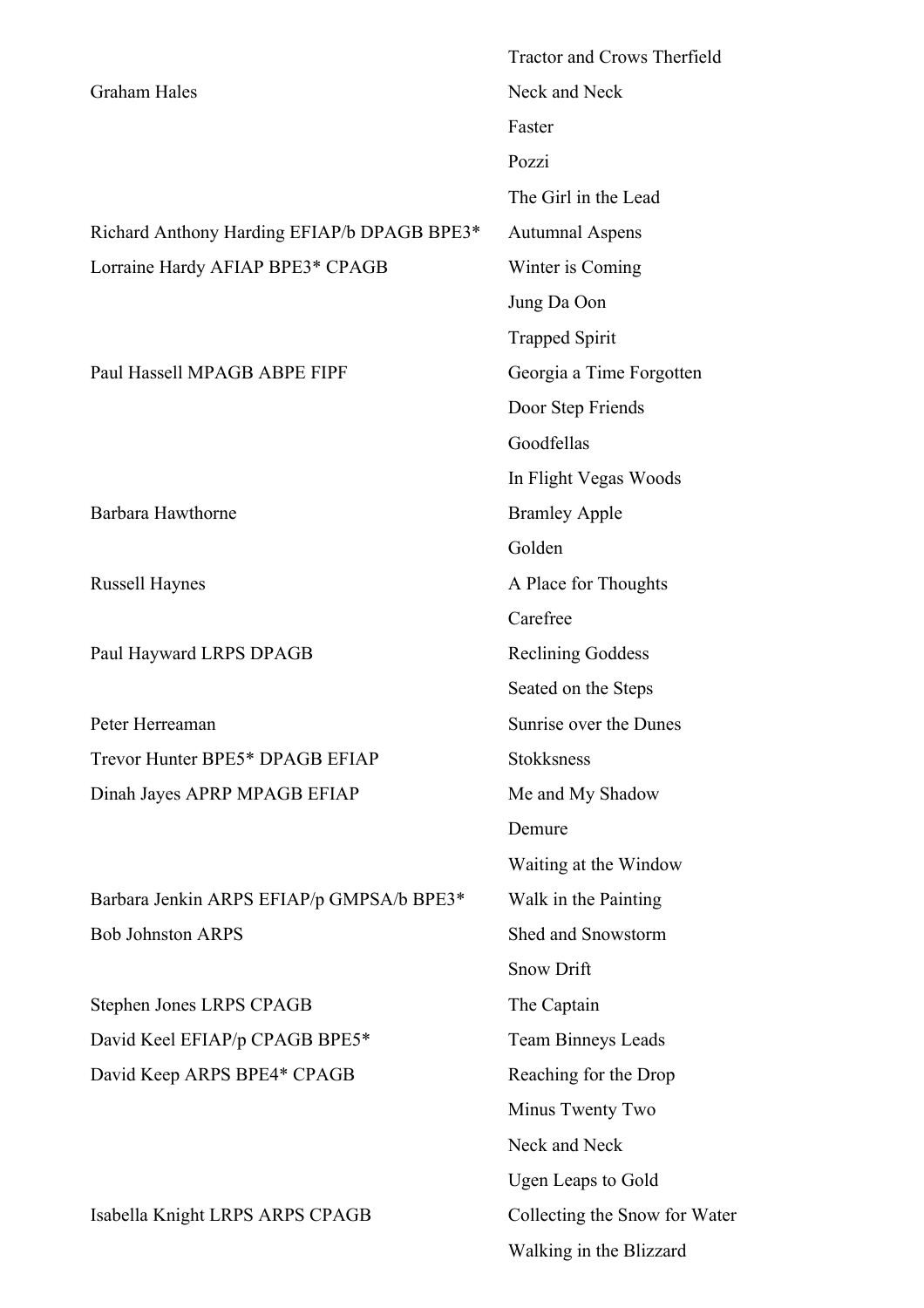| Jane Lee CPAGB EFIAP                       | Kirkjufell Waterfalls                 |
|--------------------------------------------|---------------------------------------|
|                                            | Lone Tree in the Snow                 |
| Stephen Lee CPAGB AFIAP                    | Snowstorm in the Kootenay Valley      |
|                                            | Outgoing Tide                         |
| <b>Adrian Lines EFIAP MPAGB</b>            | Illuminated                           |
|                                            | Eagle Festival Mongolia               |
|                                            | Kok Buro World Nomad Games            |
| Peter Maguire LRPS AFIAP                   | Nearly There                          |
| Martin Malies ARPS EFIAP MPAGB             | <b>Blue Stone</b>                     |
|                                            | <b>Winter Grazing</b>                 |
| Dave McKay ARPS DPAGB BPE4*                | Guilin Fisherman                      |
| Carol McNiven Young FRPS BPE2* CPAGB AFIAP | The Edwardian Artist                  |
| Ann Margaret Miles FRPS MPAGB FBPE EFIAP   | <b>Chasing Rabbits</b>                |
|                                            | Entering Ice Cave                     |
| Robert Millin MFIAP FBPE MPSA              | Courtney Tulloch                      |
|                                            | St Thomas Curch in Early Morning Mist |
|                                            | <b>Wheelie Good Pass</b>              |
| Hugh Milsom FRPS MFIAP EFIAP/D1            | Gondolas at Venice                    |
|                                            | Green and Gold                        |
|                                            | Tree and Grasses                      |
|                                            | Venice Impression                     |
| <b>Jo Monro ARPS</b>                       | A Walk in the Mist                    |
| Bob Moore HonFRPS MPAGB HonPAGB            | Anna's Bedsit                         |
|                                            | Butcher's Shop, Georgia               |
|                                            | The Pink Ribbon                       |
|                                            | The Piano Teacher's Cat               |
| John Moore CPAGB BPE1*                     | Neck & Neck                           |
| Sue Moore FRPS MPAGB FIPF                  | <b>Basic Requirements</b>             |
|                                            | Dave's Place                          |
|                                            | Georgian Bedroom                      |
| Jim Munday CPAGB AFIAP BPE2*               | <b>Storm Force</b>                    |
|                                            | Port in a Storm                       |
| Terence O'Connor                           | London Eye                            |
| Dianne Owen FRPS                           | One Way Street                        |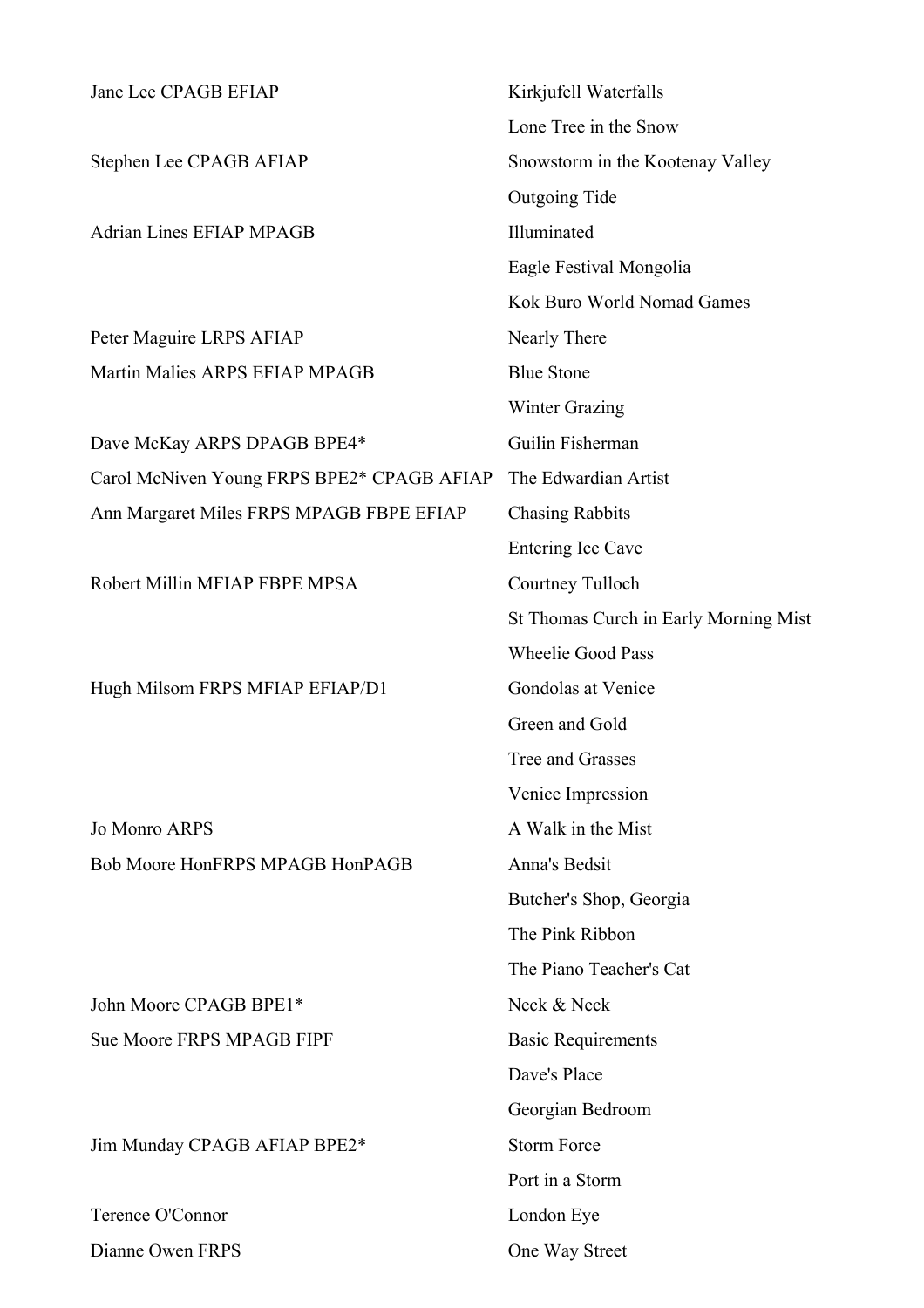|                                                                                             | <b>Beating Heart</b>              |
|---------------------------------------------------------------------------------------------|-----------------------------------|
|                                                                                             | <b>Classic Coke</b>               |
| Michael Parmee ARPS CPAGB                                                                   | Heading Home in the Mist          |
|                                                                                             | <b>Blue Flowers and Grasses</b>   |
|                                                                                             | <b>Sunset Beach Walk</b>          |
| Martin Patten LRPS CPAGB BPE2*                                                              | Oculus Lowry Style                |
| Susan Pearmain                                                                              | Fairy Pools, Isle of Skye         |
| Tim Pile EFIAP/p MPAGB FIPF                                                                 | Kvernufoss                        |
| Tony Potter GMPSA EFIAP/p ARPS                                                              | Warrior                           |
| Graham R Pritchard                                                                          | <b>Ballet Fantail</b>             |
| Norman Raine                                                                                | Slipway                           |
| Ann Rayers                                                                                  | Conversation - Taj Mahal          |
| Hilary Roberts FRPS MFIAP                                                                   | Feeding Time                      |
|                                                                                             | Al Fresco Trim                    |
|                                                                                             | <b>Street Sleepers</b>            |
|                                                                                             | The Happy Butcher                 |
| <b>Keith Roberts LRPS</b>                                                                   | Hebridean Shore                   |
|                                                                                             | Modern Art                        |
| Pietro Rocchiccioli ChichesterCameraClub DPAGB<br>ChichesterCameraClub ChichesterCameraClub | Health & Safety                   |
|                                                                                             | Taqua                             |
| Sue Rugg CPAGB BPE2*                                                                        | <b>Luskentyre Pony</b>            |
|                                                                                             | <b>Muddy Buddies</b>              |
| Mike Sharples MPAGB ARPS EFIAP ABPE                                                         | Forgotten Warmth                  |
|                                                                                             | Japanies Fan                      |
|                                                                                             | Mountian Lady                     |
|                                                                                             | Village Elder                     |
| Pam Sherren EFIAP/p DPAGB BPE5*                                                             | <b>Skeletal Trees Yellowstone</b> |
|                                                                                             | <b>Summer Storm Approaching</b>   |
| Peter Siviter EFIAP DPAGB                                                                   | By the Window                     |
|                                                                                             | The Cross                         |
| Anthony Skidmore                                                                            | Tao Kar (Himalya)                 |
| <b>Gill Smith CPAGB</b>                                                                     | On the Edge                       |
|                                                                                             | Ripping the Sky                   |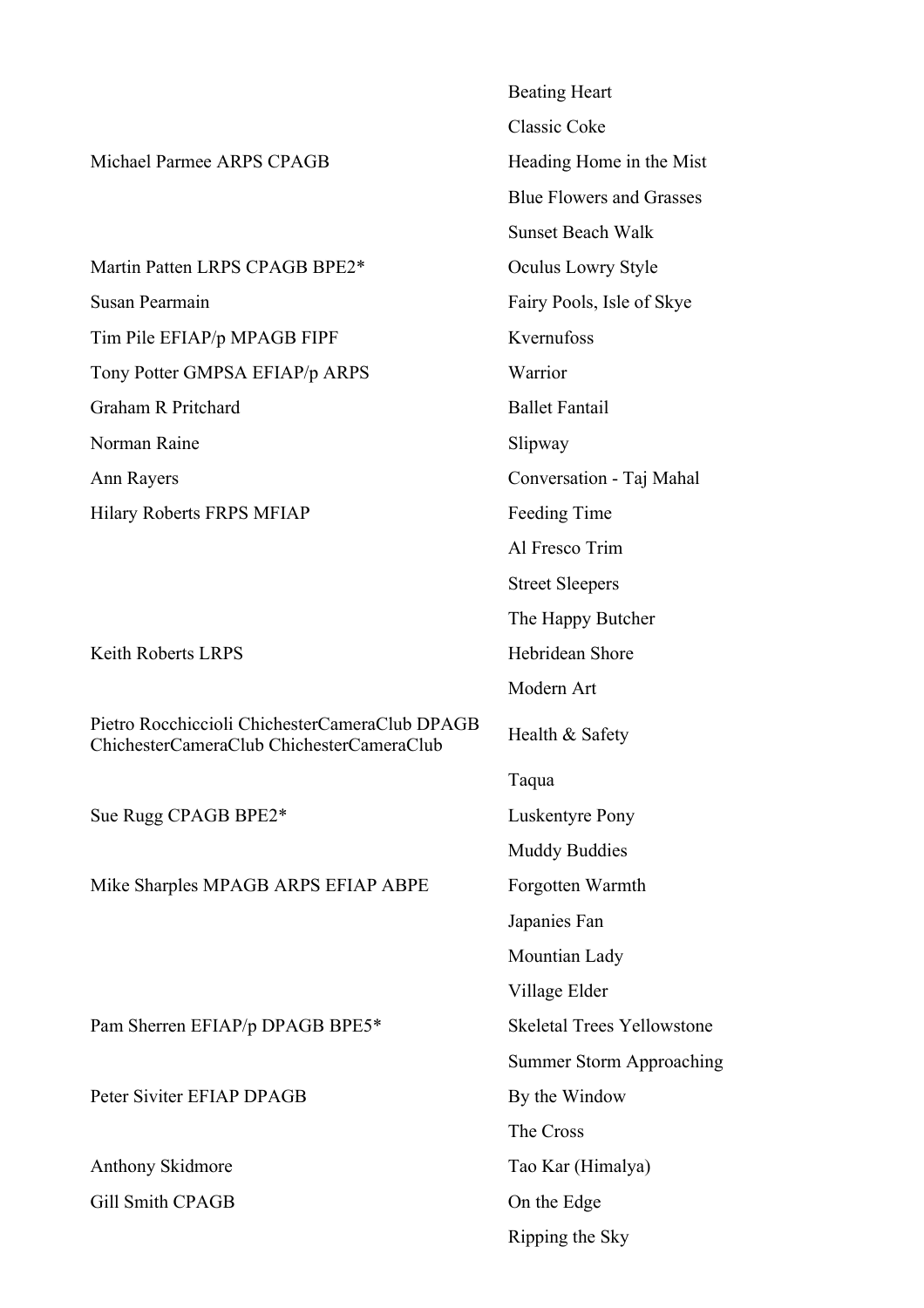| Richard Spurdens EFIAP/p DPAGB BPE4*   | Flame on the Fire Exit                       |
|----------------------------------------|----------------------------------------------|
|                                        | Hoop Pirouette in the Evening Light          |
|                                        | <b>Strenght Through Lenght</b>               |
|                                        | Sweep Through the Door                       |
| Sandra Starke LRPS                     | Mouthful of Snow                             |
| David Thomas ARPS                      | Grace                                        |
| Jonathan Vaines LRPS CPAGB             | The Slow Dog                                 |
| <b>Sue Vaines LRPS CPAGB</b>           | Clematis Armandii                            |
|                                        | On a Turquoise Sea                           |
| Chanardaye Walton CPAGB                | <b>Brick Factory Workers</b>                 |
|                                        | Fishermen and Egret                          |
| Tom Walton Walton                      | 9 Officers of the L'Eau                      |
|                                        | St Michael & All Angels, Garton-on-The-Wolds |
| Lois Webb CPAGB                        | Amish Scooter Boy                            |
|                                        | On the Ropes                                 |
| Philippa Wheatcroft DPAGB              | Just Say the Word                            |
|                                        | <b>Shaggy Dogs</b>                           |
| Adrian Whitehouse                      | <b>Morning Rays</b>                          |
|                                        | In Need of Restoration                       |
|                                        | Jet Rider                                    |
| Christine Woolgar ARPS PPSA CPAGB BPE3 | Littlehampton Blue                           |
|                                        | Nisabost Rain Clouds No. 1                   |
| Carole Zimmrman CPAGB                  | Surfing Down under                           |
| Scotland                               |                                              |
| Vlastimil Blaha                        | Water Realm Ballerina                        |
| Eion Johnston FRPS DPAGB EFIAP/g BPE3* | <b>Framed Angle</b>                          |
| Kenneth Peters AFIAP                   | <b>Natures Spiral Geometry</b>               |
| Terry Railley EFIAP/g ARPS DPAGB       | Prepared                                     |
|                                        | By the Window                                |
|                                        | Embrace                                      |
|                                        | Golden                                       |
| David Sadler CPAGB EFIAP BPE2* ARPS    | Clapham North Tube Station                   |
| Bill Terrance EFIAP/p DPAGB            | Steady                                       |
| Wales                                  |                                              |
| John Crowland AWPF                     | Iron Man                                     |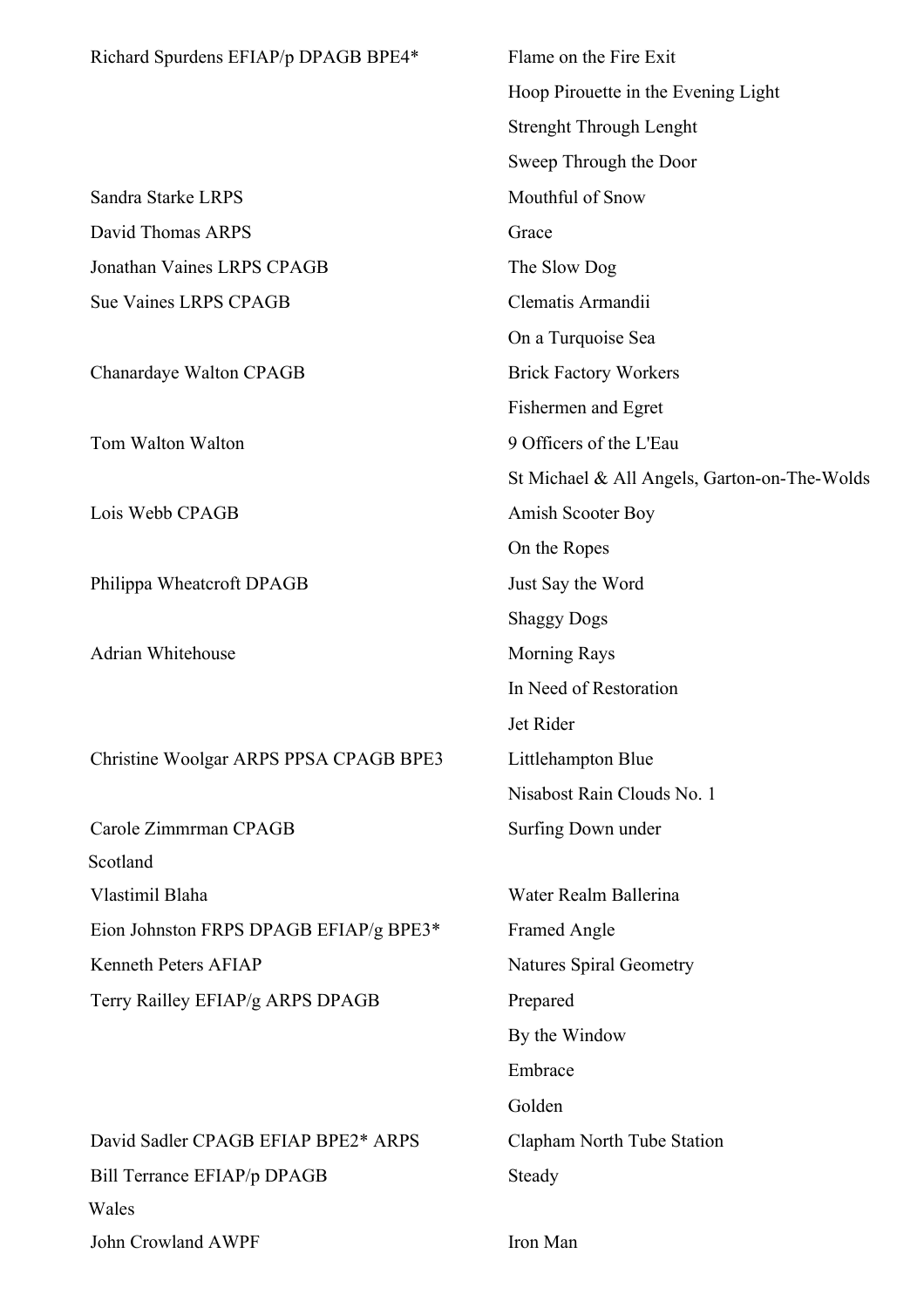| Tony Davies LRPS CPAGB AFIAP BPE1*                         | The Winner is Katie Archibald |
|------------------------------------------------------------|-------------------------------|
|                                                            | Ukulele Players               |
| Jayne Libby                                                | Turquoise Seas                |
| <b>Glenn Porter LRPS AWPF EFIAP</b>                        | Bike Park Wales - Hot Stepper |
|                                                            | Sea Spray                     |
| Sharon Prenton Jones EFIAP/s BPE5* DPAGB                   | Afriel                        |
|                                                            | Arya Stark                    |
|                                                            | Gwenllian                     |
|                                                            | Merlin                        |
| Northern Ireland                                           |                               |
| Cyril Boyd BPE2* PPSA LRPS LIPF                            | Anna Rose Posed               |
|                                                            | Leinster Attack               |
| Dean Irvine LIPF                                           | Fire and Ice                  |
|                                                            | The Killing Joke              |
|                                                            | Don't Fear the Reaper         |
| Brian McClure DPAGBt AFIAP LRPS LIPF                       | <b>Brexit</b>                 |
|                                                            | Pongo                         |
| Ross McKelvey MPAGB FBPE EFIAP/p                           | Sara in Blue                  |
|                                                            | Framed                        |
|                                                            | Papa George                   |
| Hugh Wilkinson MPAGB AFIAP ABPE                            | Floppy Red Hat                |
|                                                            | Orangutan with Butterfly      |
|                                                            | Sheer Elegance                |
| Australia                                                  |                               |
| <b>Desmond Berwick</b>                                     | <b>Anne Pensive</b>           |
| Yong Zhi Li AFIAP                                          | Family 1                      |
|                                                            | Accompany                     |
|                                                            | Cowboy 1                      |
|                                                            | Stifling                      |
| Lou Marafioti EFIAP FAPS                                   | First Rain                    |
| Keith Seidel EFIAP MAPS PrintworksGroup<br>PrintworksGroup | Nebbie Toscane                |
| China                                                      |                               |
| Qi An                                                      | Multicoloured                 |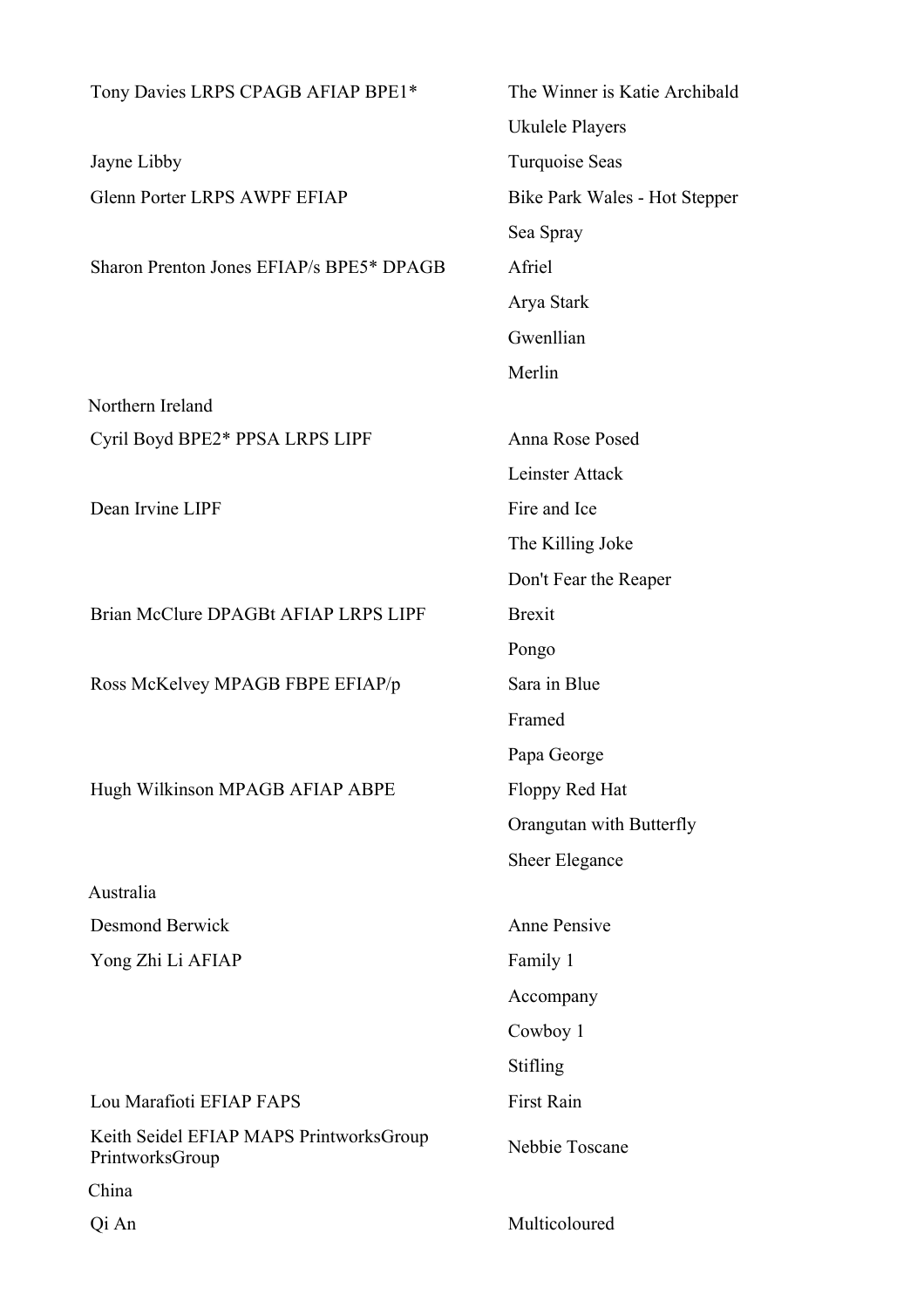| Shaohua Chen               | The Elder                         |
|----------------------------|-----------------------------------|
|                            | On the Tracks                     |
|                            | <b>Selling Sugarcanes</b>         |
| Cairang Dangzhou           | People on the Prairie             |
|                            | Pray                              |
| <b>Youdong Deng</b>        | Dangerous Moment                  |
|                            | <b>Strive Ahead</b>               |
| Chunhui Jiang              | Body 2                            |
|                            | My Youth                          |
| Jianping Li                | Great Dhaka Pilgrimage            |
| Jidong Li                  | Carry Steel Plate                 |
| Shihui Liu                 | The Court                         |
|                            | <b>Winding Path</b>               |
| Zhiquan Liu                | Left-Behind Elder                 |
|                            | <b>Unexpected Guests</b>          |
| Yaping Ma                  | Mongolian Girl                    |
|                            | Yelling                           |
| Jiangchuan Tong            | Attachment                        |
|                            | Dyeing                            |
| Qingyu Wang                | <b>Brothers</b>                   |
|                            | Share 2                           |
| Jiajiong Xu                | <b>Galloping Steeds</b>           |
|                            | The Pearls of Prairie             |
| Du Yi                      | Dream in the Cloud                |
| Jintao Zhang               | The Pastor Just Left              |
|                            | Kiss the Death                    |
| <b>Shuguang Zhang</b>      | Tajik Mother and Daughter         |
| Croatia (Hrvatska)         |                                   |
| <b>Bozidar Kasal AFIAP</b> | <b>Little Sisters</b>             |
| France                     |                                   |
| Virginie Le Carre          | Murmures De Fant $\tilde{A}$ 'mes |
| Germany                    |                                   |
| Hans Guenther AFIAP        | Freiburg Muenster                 |
| Hong Kong                  |                                   |
| Yuk Fung Garius Hung       | Freedom in Grace                  |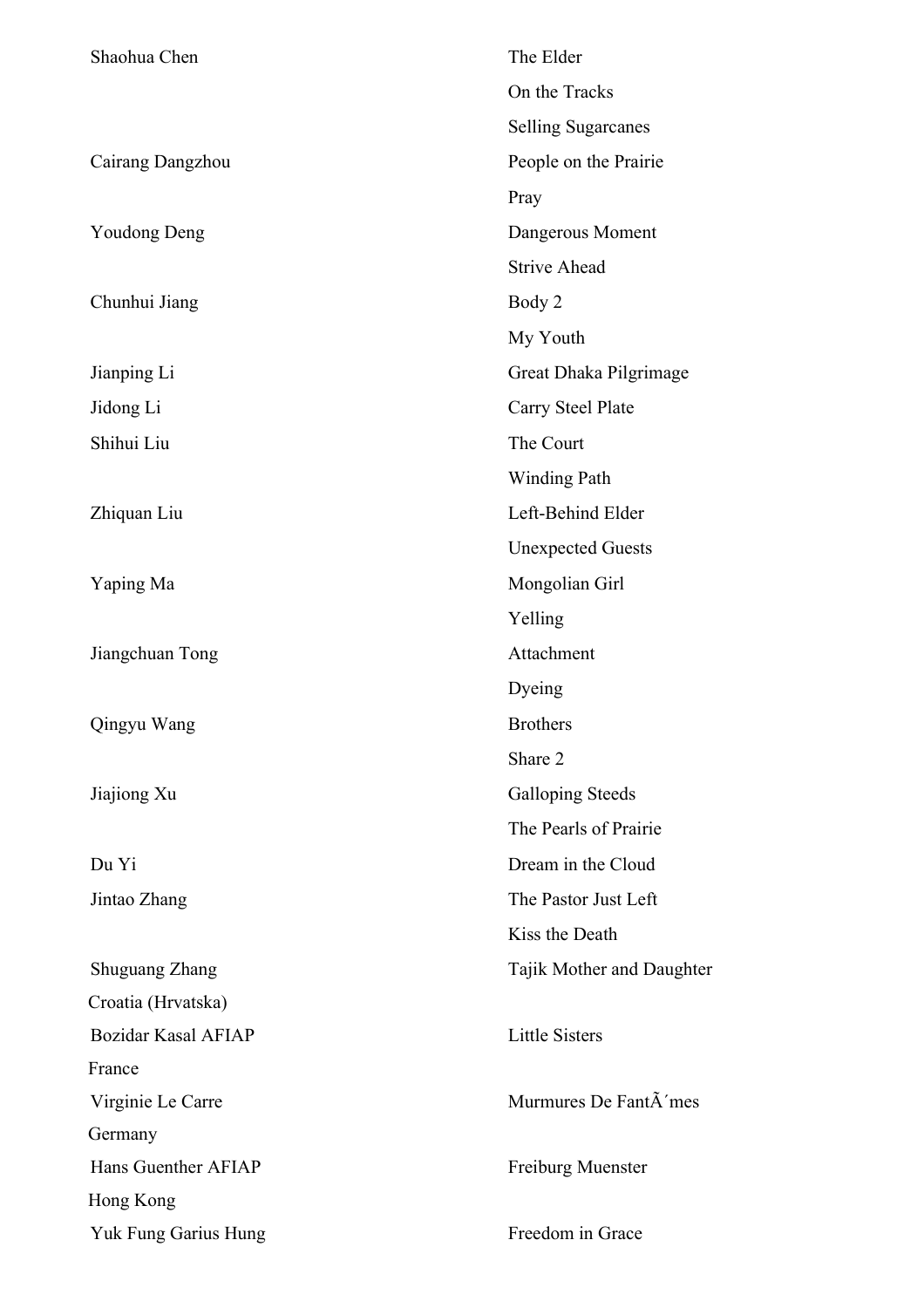Hoi Wai Lau **Autumn Fruit** Kai Hay Clement Law Rural HK Urban Shenzhen Sybil Tay Hang Out to Dry Hungary Nandor Emil Dudas AFIAP Move Study 62 Akosne Ecsedi At Work Ireland Julie Corcoran AIPF Confiding Love

Israel Leonid Goldin AFIAP EFIAP Give Back

Macao Ka Chon Chiang AFIAP Right Blow

**Netherlands** 

Norway Russell Jacobsen The Alley Sweden Mikaela Friberg Passion

Nils-Erik Jerlemar EFIAP/p GMPSA ARPS Blue Car in Rain

Taiwan Yu-Fang Chen Little Boy 1

Kuo-Tai Chi Jump 01

Esprit De Créativité Brian McDonald LIPF Watching the Universe Go by

Outdoor Space

Village Kitchen

Jim Van Iterson AFIAP Winding Stairs

Stormy Weather No 2 Two Yellow Bikes

Pi-Yen Chen Hearty Dinner Te-Yun Chen Rhythmic Gymnastics Little Boy 2 Warm Chun-Tang Cheng Do Not Look Right Praying Fire Dragon 01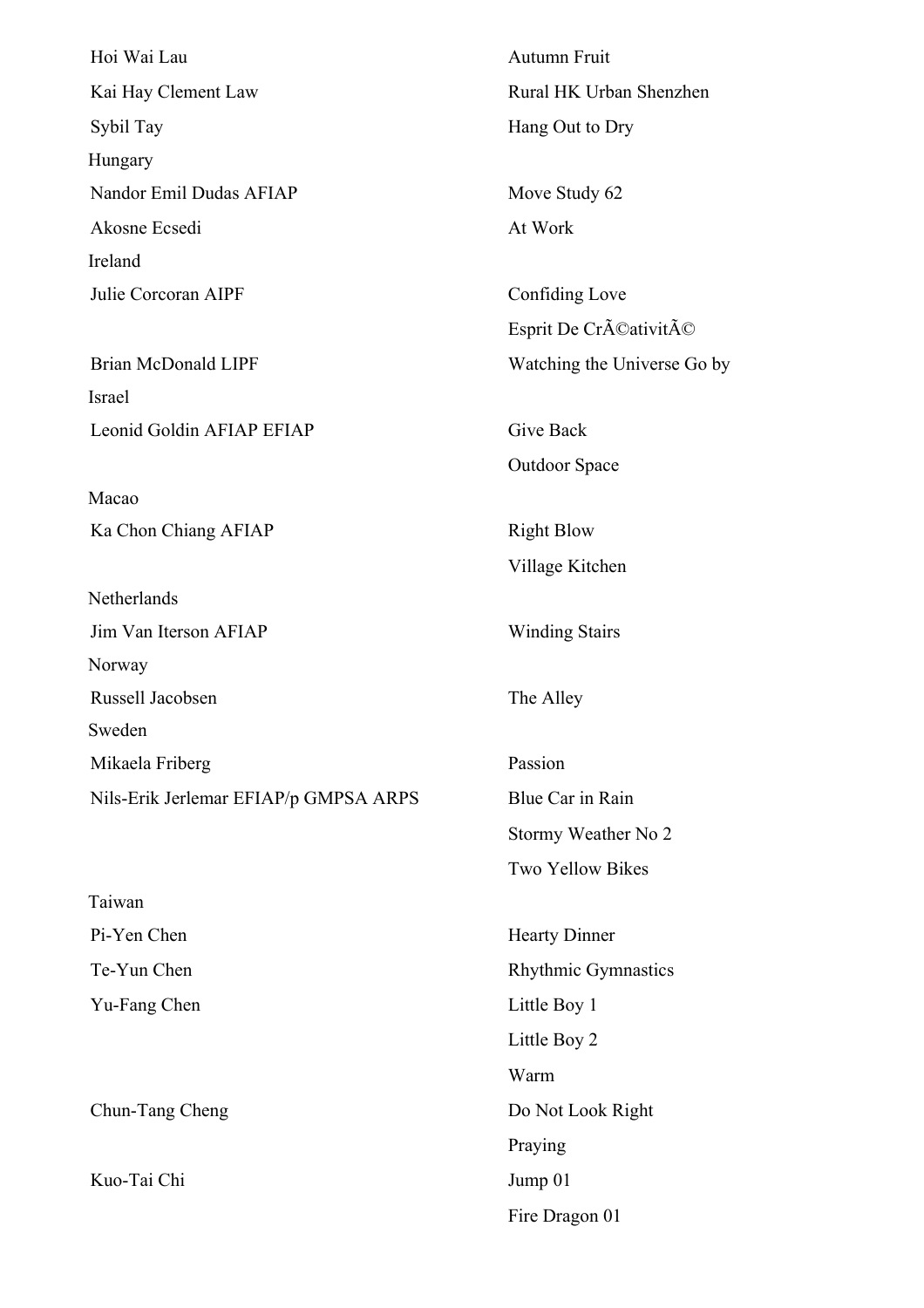|                                                  | Semporna 05                   |
|--------------------------------------------------|-------------------------------|
| Hsien-Chien Chiou                                | Opera Actor 1                 |
| Jung-Chin Chiu                                   | Lovly Husband and Wife        |
|                                                  | Happy Paradise 2              |
|                                                  | <b>Sunset Scenery</b>         |
| Chin-Shuang Huang                                | Curious                       |
| Ching-Wen Lin                                    | Aurora 01                     |
|                                                  | Burial 01                     |
| Pi-Kuei Lin                                      | Crowded                       |
| Hsin-Hsin Liu                                    | Beings Door                   |
| Chin-Hung Lu                                     | Running Horse 1               |
| Hsien-Sheng Tsai                                 | Show in the Rain              |
| Mei-Chu Tsai                                     | <b>Light Shadow</b>           |
|                                                  | Play Water                    |
| Mei-Li Tseng                                     | <b>Class Beins</b>            |
| Ku-San Wang                                      | Temple Fair 02                |
| Ta-Pen Yang                                      | Diligent                      |
| Turkey                                           |                               |
| Kilinc<br>BUYUKCEKMECEFOTOGRAFDERNEGI(BÜFO<br>D) | <b>Blind</b>                  |
| BUYUKCEKMECEFOTOGRAFDERNEGI(BÜFO<br>D)           |                               |
|                                                  | Making Bread                  |
| <b>United States</b>                             |                               |
| Jeff McDonald                                    | Vanishing Leaves Op 1500      |
| PRINT MONOCHROME Acceptances                     |                               |
| England                                          |                               |
| Charles Edward Ashton ARPS BPE1* DPAGB           | <b>Grand Central Terminal</b> |
| Vic Attfield FRPS MPAGB                          | Headphones                    |
|                                                  | On the Edge                   |
| Robert Bracher ARPS AFIAP                        | A Quiet Practice              |
| Joe Brennan LRPS DPAGB BPE3*                     | Of Days Gone by               |
|                                                  | The Outsider                  |
| Pat Broad ARPS EFIAP/B                           | Olive Trees 0988              |
|                                                  | Pool and Mountain             |
| Lisa Bukalders LRPS CPAGB AFIAP                  | <b>Ostrich Family Outing</b>  |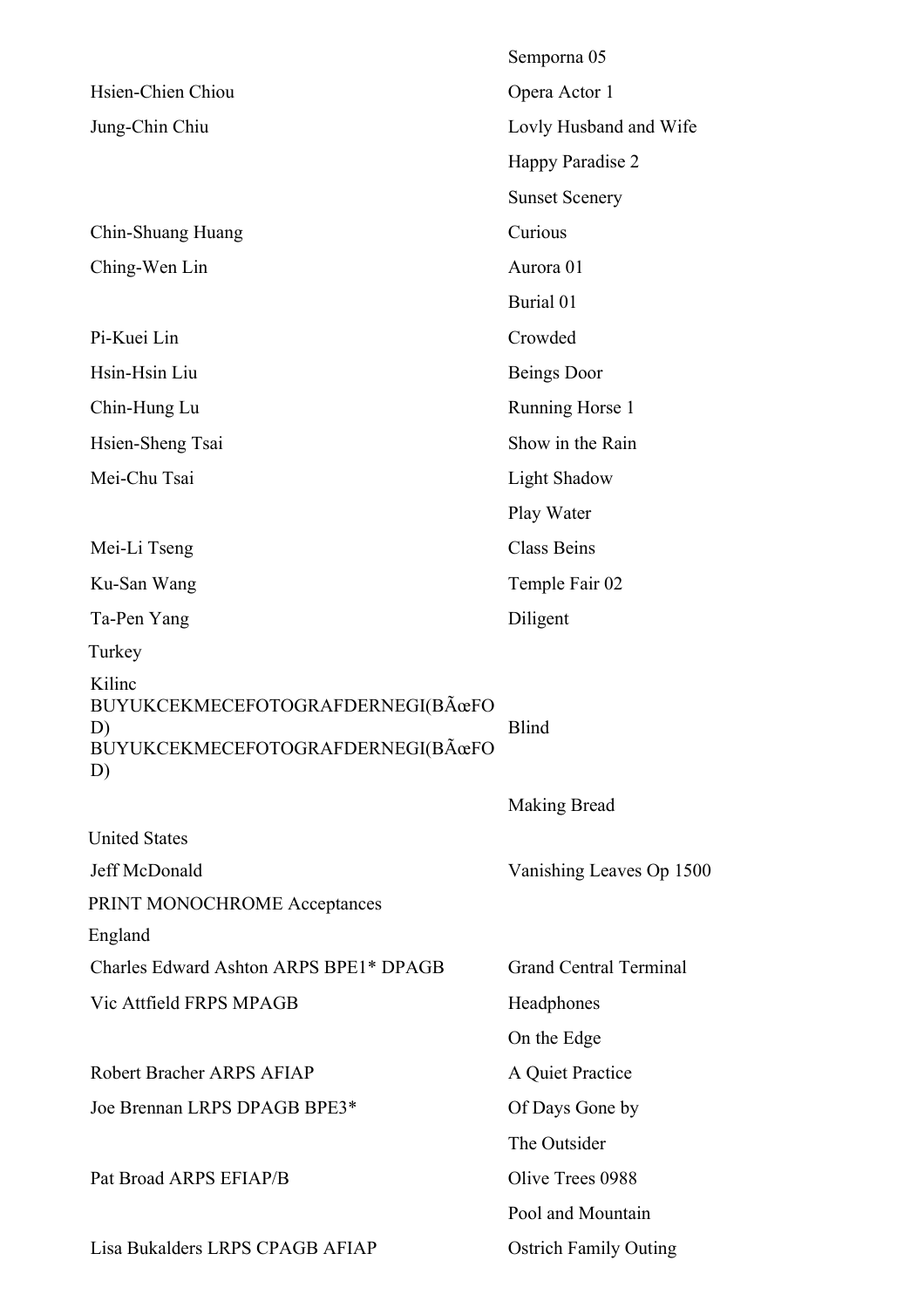| Richard Cherry ARPS EFIAP DPAGB                                           | Dominican Family                  |
|---------------------------------------------------------------------------|-----------------------------------|
|                                                                           | <b>Enchanted Wood</b>             |
| Paul Clarke ARPS                                                          | Hello, Can You Hear Me?           |
| <b>Bob Dallow</b>                                                         | Alstroemeria                      |
| Michael Davison DPAGB AFIAP                                               | White Bird                        |
| <b>Brian Dicks ARPS DPAGB</b>                                             | <b>Richard Burgess</b>            |
| Judi Dicks ARPS DPAGB BPE5*                                               | Millie                            |
|                                                                           | Sneaking Up on Marilyn            |
| Aaron Dodd                                                                | Kez's Extra Leg                   |
| Colleen Donaldson WR141QT ARPS                                            | St.mary's at First Light          |
|                                                                           | Storm over Aldeburgh              |
| <b>Ray Dowding FRPS</b>                                                   | Ciudad De Las Arts Y Las Ciencias |
|                                                                           | The Tower                         |
| Glyn Edmunds APSA EPSA EFIAP/g APAGB                                      | 1920's Flapper                    |
|                                                                           | Riona at the Church               |
|                                                                           | The Caller at No 6115             |
|                                                                           | Left Leaning Lady                 |
| Alan G Edwards DPAGB AFIAP LRPS BPE2*                                     | The Trunk                         |
| Mike Edwards ARPS ABPE CPAGB/av                                           | <b>Wall Street</b>                |
| <b>Roy Essery MPAGB</b>                                                   | Similarites                       |
|                                                                           | Siblings                          |
| Roger Evans MPAGB FBPE EFIAP/b                                            | <b>Pike Position Dive</b>         |
|                                                                           | Catch That Egg                    |
|                                                                           | On the Fly                        |
|                                                                           | Teimana Harrison Surges Through   |
| <b>Tim Evans LRPS</b>                                                     | Father and Daughter               |
| Alan Brian Fackrell Fackrell BPE4*                                        | Long Jumper Reaching Out          |
| Steve Field BRISTOLPHOTGRAPHICSOCIETY<br><b>BRISTOLPHOTGRAPHICSOCIETY</b> | C Jump                            |
|                                                                           | The Leap                          |
| Les Forrester ARPS DPAGB EFIAP BPE3*                                      | Radioactive Nine                  |
|                                                                           | Fog Closes Jetty                  |
| Irene Froy MPAGB HonPAGB EFIAP                                            | Poplar Grove                      |
| Alison J Fryer EFIAP/s DPAGB BPE5*                                        | <b>Window Statue</b>              |
|                                                                           |                                   |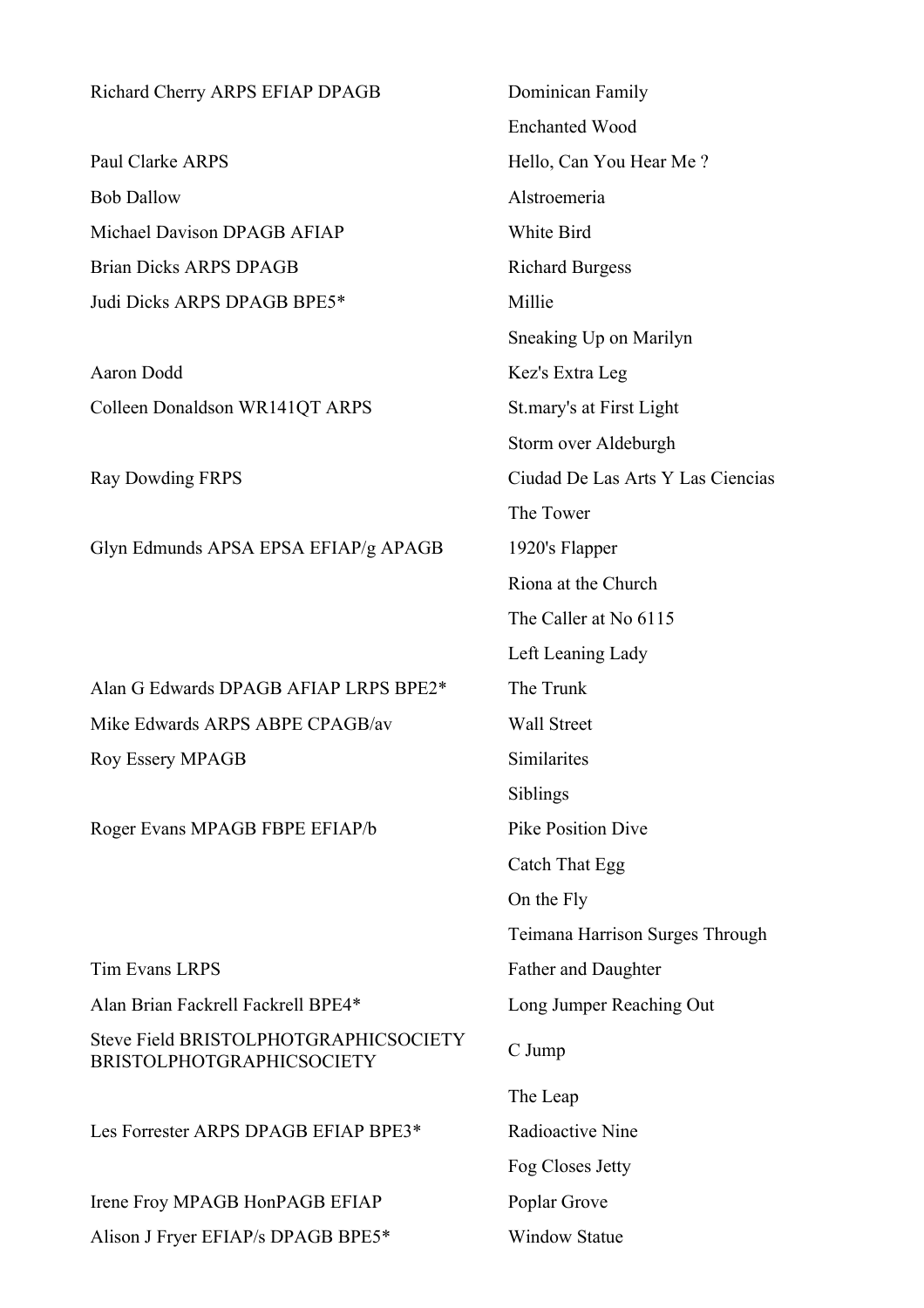| Andy Fryer EFIAP/g DPAGB BPE5*              | Warming Up                         |
|---------------------------------------------|------------------------------------|
| Peter R Gennard MFIAP EFIAP/p               | All Alone                          |
|                                             | Santuary                           |
|                                             | Shocked                            |
| <b>Bob Goode LRPS AFIAP</b>                 | Passengers                         |
|                                             | <b>Trouble Behind</b>              |
| Ian Gostelow DPAGB BPE3* ARPS               | Dunstanburgh                       |
|                                             | <b>Rising Tide</b>                 |
| Janet Haines ARPS EFIAP DPAGB               | <b>Silvered Dreams</b>             |
| <b>Graham Hales</b>                         | A Strange Magic                    |
| Lorraine Hardy AFIAP BPE3* CPAGB            | Waiting                            |
|                                             | Focused                            |
|                                             | High Flyer                         |
|                                             | <b>Stepping Out</b>                |
| Paul Hassell MPAGB ABPE FIPF                | Mr Squeezebox                      |
|                                             | Anonymous Joined at the Hip        |
|                                             | <b>Broken</b>                      |
|                                             | Vulnerability                      |
| Paul Hayward LRPS DPAGB                     | Touching                           |
| John Holt ARPS DPAGB BPE5*                  | Commuters                          |
| Dinah Jayes APRP MPAGB EFIAP                | Curled                             |
|                                             | In Window Light                    |
|                                             | <b>Shadow Dancing</b>              |
| Barbara Jenkin ARPS EFIAP/p GMPSA/b BPE3*   | Aria Energised                     |
|                                             | Inspired Aria Mono                 |
| Malcolm Jenkin EFIAP/d1 GMPSA/b BPE3* CPAGB | Gloved Fredau                      |
| <b>Bob Johnston ARPS</b>                    | The Accordion Player               |
| David Keep ARPS BPE4* CPAGB                 | Bison Cross the Ridge, Yellowstone |
|                                             | Froch Takes a Body Blow            |
|                                             | The Final Push                     |
| James Kelly                                 | Into the Light                     |
|                                             | The Third Window                   |
| Donald Lanstone LRPS EFIAP                  | <b>Newport Gallery</b>             |
| Jane Lee CPAGB EFIAP                        | Flowing Through Snow Covered Sand  |
|                                             | Trees in the Mist                  |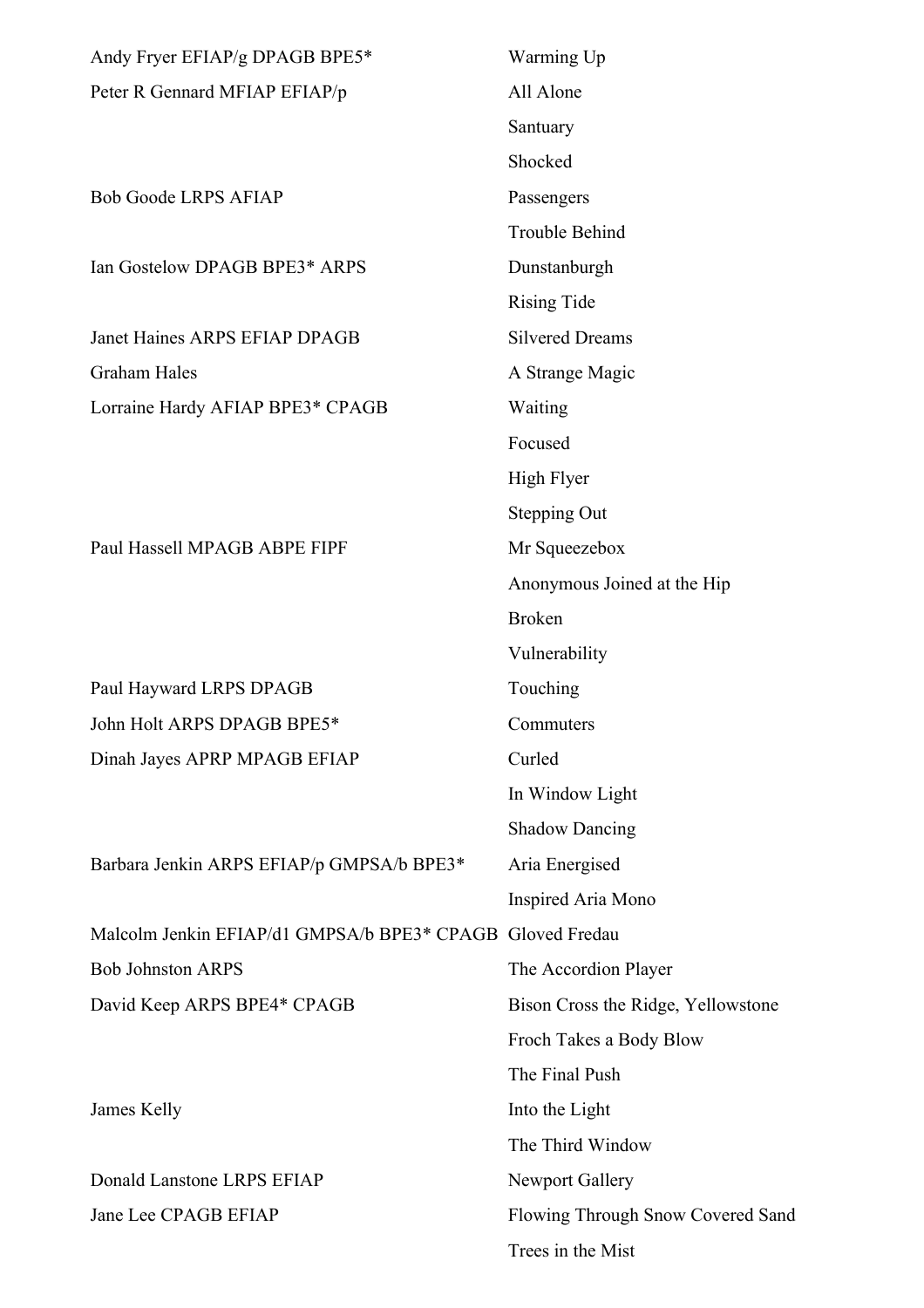| Stephen Lee CPAGB AFIAP                    | Rhum from Camasdarach           |
|--------------------------------------------|---------------------------------|
|                                            | The Lone Tree                   |
|                                            | Winter Irrigation               |
| <b>Adrian Lines EFIAP MPAGB</b>            | <b>Best Friends</b>             |
|                                            | Frozen Falls                    |
| Peter Maguire LRPS AFIAP                   | Clearing Spring Storm, Yosemite |
| Martin Malies ARPS EFIAP MPAGB             | Maximum                         |
| Carol McNiven Young FRPS BPE2* CPAGB AFIAP | Russian Blood                   |
|                                            | <b>Twenties Elegance</b>        |
|                                            | Under Pont De Bir-Hakeim        |
| Ann Margaret Miles FRPS MPAGB FBPE EFIAP   | Chasing the Ball                |
|                                            | Waiting for Fog to Clear        |
| Robert Millin MFIAP FBPE MPSA              | O'Connell on Pommell Horse      |
|                                            | <b>Wilson Dismounts</b>         |
| Hugh Milsom FRPS MFIAP EFIAP/D1            | Dyrrholae 7072                  |
|                                            | Scarborough                     |
| <b>Jo Monro ARPS</b>                       | Arpeggio                        |
| Bob Moore HonFRPS MPAGB HonPAGB            | Open Plan Kitchen               |
|                                            | Pet Dog                         |
|                                            | Young Girl, Ethiopia            |
|                                            | Child Prodigny                  |
| John Moore CPAGB BPE1*                     | <b>Street Car</b>               |
| Sue Moore FRPS MPAGB FIPF                  | Orphan                          |
|                                            | Martha's Cottage                |
| Jim Munday CPAGB AFIAP BPE2*               | Riders on the Storm             |
| Terence O'Connor                           | <b>Battersea</b>                |
|                                            | Lloyd's of London               |
| Dianne Owen FRPS                           | The Rail                        |
|                                            | Books and Cutlery               |
|                                            | Squashed                        |
| Martin Patten LRPS CPAGB BPE2*             | Guggenheim Museum               |
|                                            | The Doorman                     |
| Tim Pile EFIAP/p MPAGB FIPF                | Resting                         |
| Norman Raine                               | <b>Shingle Street</b>           |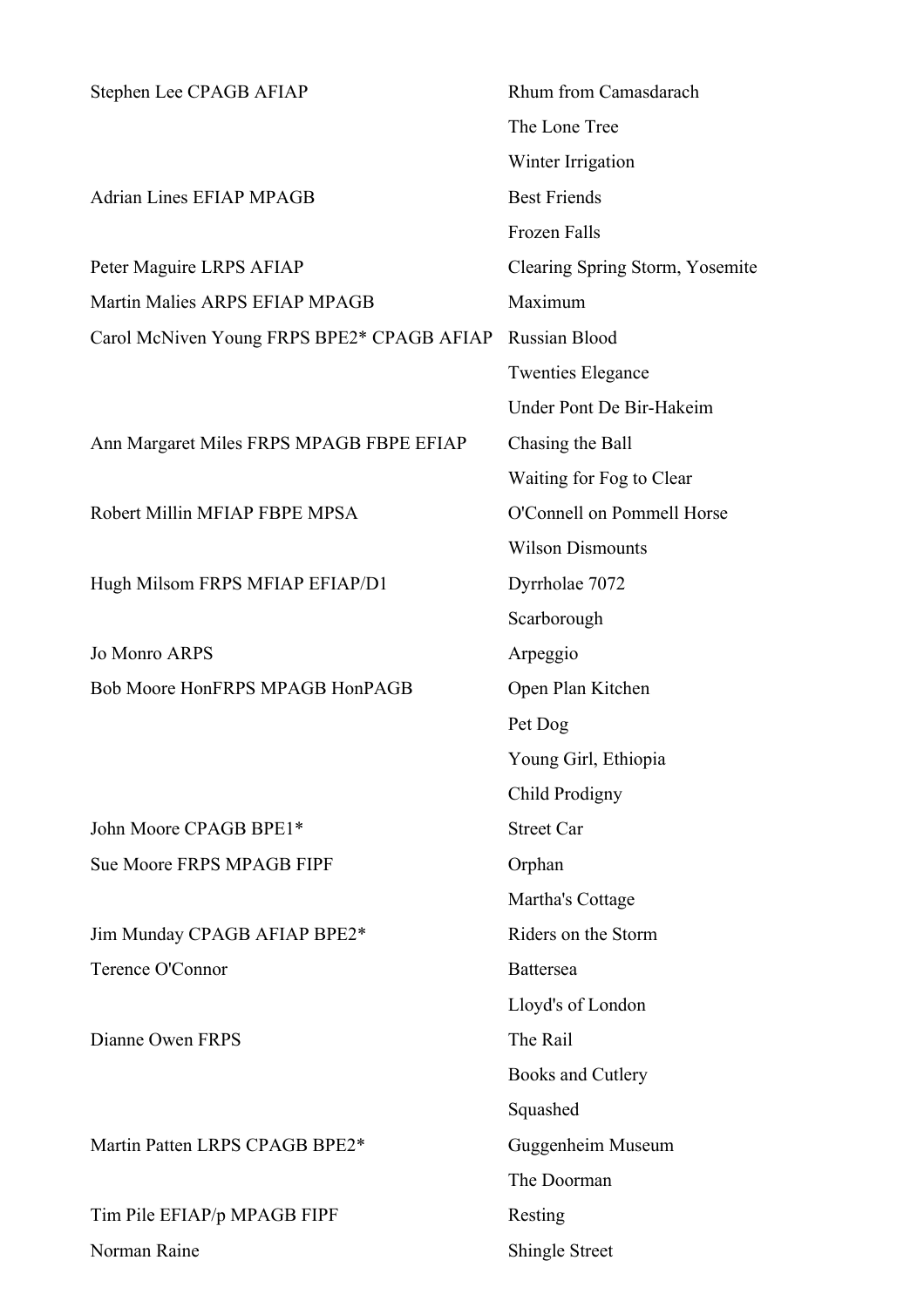|                                                                                             | Shingle Street 1               |
|---------------------------------------------------------------------------------------------|--------------------------------|
|                                                                                             | Two Forth Bridges              |
| Tom Richardson ARPS EFIAP/g DPAGB                                                           | Skiddaw                        |
| Hilary Roberts FRPS MFIAP                                                                   | Don't Touch                    |
|                                                                                             | Life Imitates Art              |
| Pietro Rocchiccioli ChichesterCameraClub DPAGB<br>ChichesterCameraClub ChichesterCameraClub | Not Interested                 |
| Sue Rugg CPAGB BPE2*                                                                        | Out of the Deep                |
| Mike Sharples MPAGB ARPS EFIAP ABPE                                                         | <b>Charlottes Dreams</b>       |
|                                                                                             | Remembering William            |
| Pam Sherren EFIAP/p DPAGB BPE5*                                                             | <b>Empty Stairs</b>            |
|                                                                                             | Looking Down at the Guggenheim |
| Anthony Skidmore                                                                            | <b>Chancel Ceiling</b>         |
| Richard Spurdens EFIAP/p DPAGB BPE4*                                                        | A Straight Leg Raise           |
|                                                                                             | Mischkan in the Rock Opening   |
| David Stubbs ARPS CPAGB                                                                     | Descent                        |
|                                                                                             | The Guardroom                  |
| David Thomas ARPS                                                                           | Cloud Watching                 |
| <b>Neville Turton AFIAP</b>                                                                 | <b>Back Yard Game</b>          |
|                                                                                             | Mursi Boy with His Gun         |
| Chanardaye Walton CPAGB                                                                     | Noodle Chef                    |
|                                                                                             | Watching the Rice Pot          |
| Tom Walton Walton                                                                           | Beverley Minster, West View    |
|                                                                                             | St. Mary's Scarborough         |
| Philippa Wheatcroft DPAGB                                                                   | Winter Isolation               |
| Carolyn Whetton                                                                             | Have Trolley Will Travel       |
| Michael Windle MPAGB ARPS                                                                   | <b>Arctic Fox Hunting</b>      |
|                                                                                             | <b>Yellowstone Winter</b>      |
| Christine Woolgar ARPS PPSA CPAGB BPE3                                                      | The Shell                      |
|                                                                                             | Distant                        |
| Scotland                                                                                    |                                |
| Eion Johnston FRPS DPAGB EFIAP/g BPE3*                                                      | All in the Air                 |
| Kenneth Peters AFIAP                                                                        | Hurry Along to Harrods         |
| Terry Railley EFIAP/g ARPS DPAGB                                                            | Off the Shoulder               |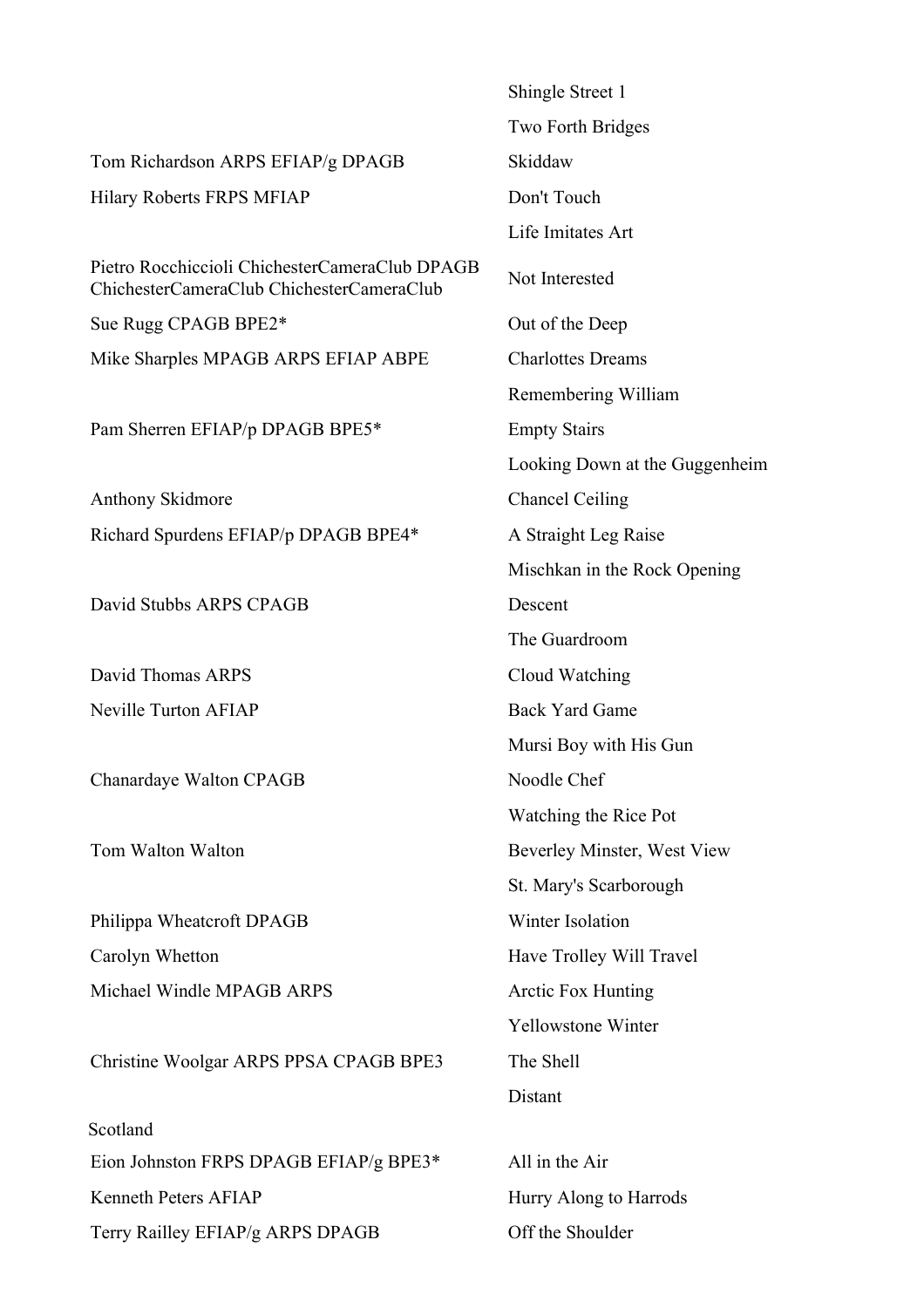Pensive Svetlana David Sadler CPAGB EFIAP BPE2\* ARPS Down in the Tube Station at Midnight I Wish Id Checked Bill Terrance EFIAP/p DPAGB Uphill Run Wales Jayne Libby The Other Side of the Fence Winter Solitude Glenn Porter LRPS AWPF EFIAP Surfing Storm Brian 2 Walk on by Northern Ireland Kenny Gibson LRPS As Time Goes by The Sculpture Dean Irvine LIPF Silk Venus Brian McClure DPAGBt AFIAP LRPS LIPF Got It Ross McKelvey MPAGB FBPE EFIAP/p Branching Out Ambers Necklace Anna Rose En Pointe Rachelle Hugh Wilkinson MPAGB AFIAP ABPE The Manikin Heavy Tackle Sheer Ebony Leap of Faith Australia Yong Zhi Li AFIAP Power Lou Marafioti EFIAP FAPS From the Shadows China Qi An Stand Erect Shaohua Chen The Boy on the Train Jungang Cheng Lunch Jidong Li Confused The Child Against Chain Block Tianshi Luo Love You to the End Bingcheng Wang Gymnastics 1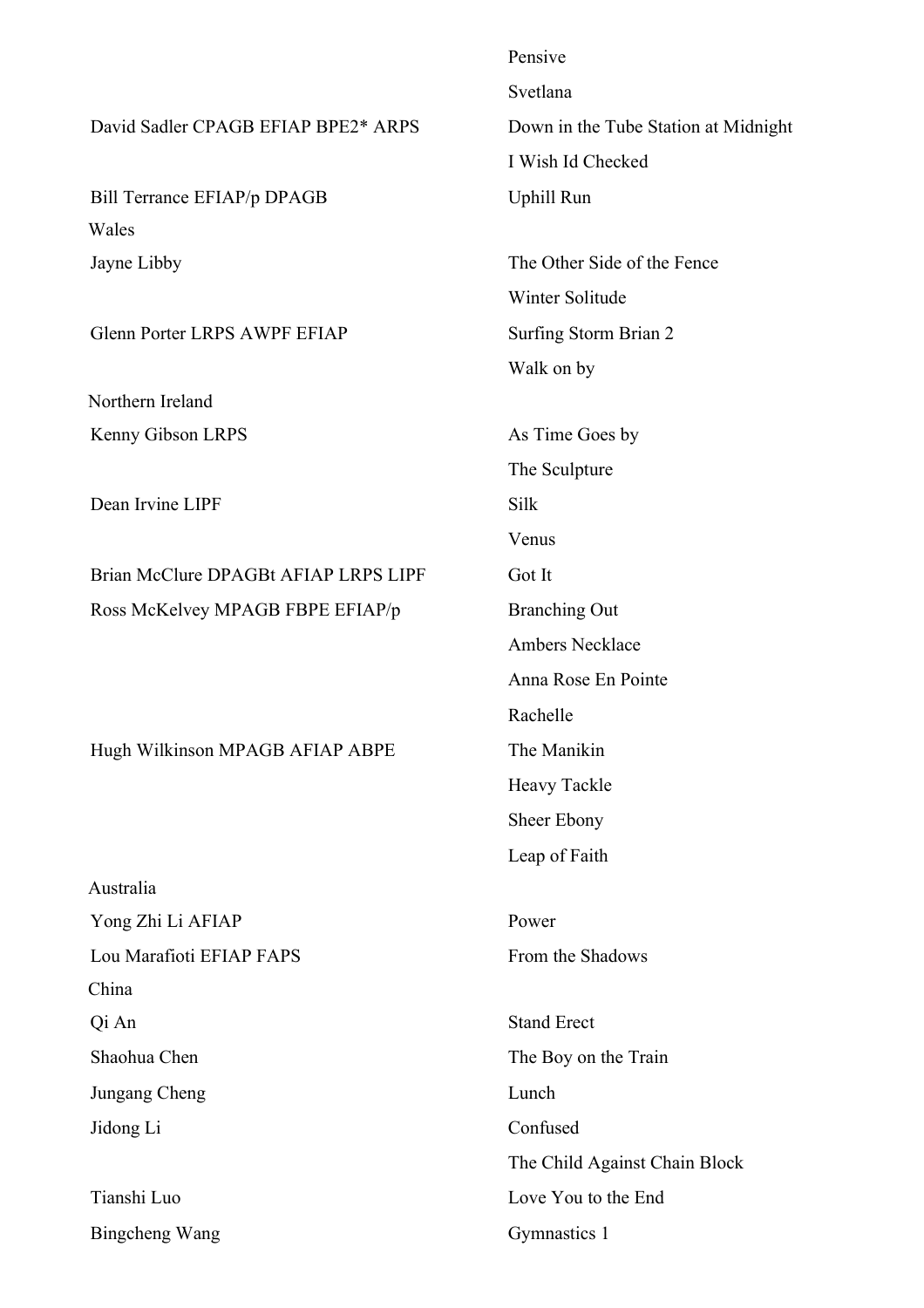|                                      | Gymnastics 2               |
|--------------------------------------|----------------------------|
|                                      | Gymnastics 4               |
| Jihe Yao                             | <b>Believers</b>           |
|                                      | The Boy                    |
| Du Yi                                | Prop                       |
| <b>Tianming Zhang</b>                | The Old Man in the Village |
| Croatia (Hrvatska)                   |                            |
| Nenad Martić AFIAP                   | Wolford                    |
| Finland                              |                            |
| Juhani Visavuori                     | Snowstorm                  |
| Germany                              |                            |
| Hans Guenther AFIAP                  | Schneetreiben              |
| Norbert Liebertz                     | V-Steam                    |
| Hong Kong                            |                            |
| Kai Hay Clement Law                  | Lowe Yew Stairs 1          |
| Sybil Tay                            | <b>Study Buddies</b>       |
| Hungary                              |                            |
| Akosne Ecsedi                        | Darmos Tevdorashvili       |
| Ireland                              |                            |
| William Gleeson ARPS AFIAP PPSA AIPF | Goint to Work in Fog       |
|                                      | Standing in Fog            |
| Israel                               |                            |
| Leonid Goldin AFIAP EFIAP            | Night Duty                 |
|                                      | In the Parking             |
|                                      | Lonely Old Man             |
| Macao                                |                            |
| Ka Chon Chiang AFIAP                 | <b>Heavy Blow</b>          |
|                                      | Left Blow                  |
| Netherlands                          |                            |
| Jim Van Iterson AFIAP                | Quo Vadis                  |
|                                      | Up and Down                |
| Norway                               |                            |
| Russell Jacobsen                     | My Street Barcelona        |
|                                      | The Bogey Man              |
|                                      | The Scrubnurse             |
| Jon Knutsen                          | Equilibrium                |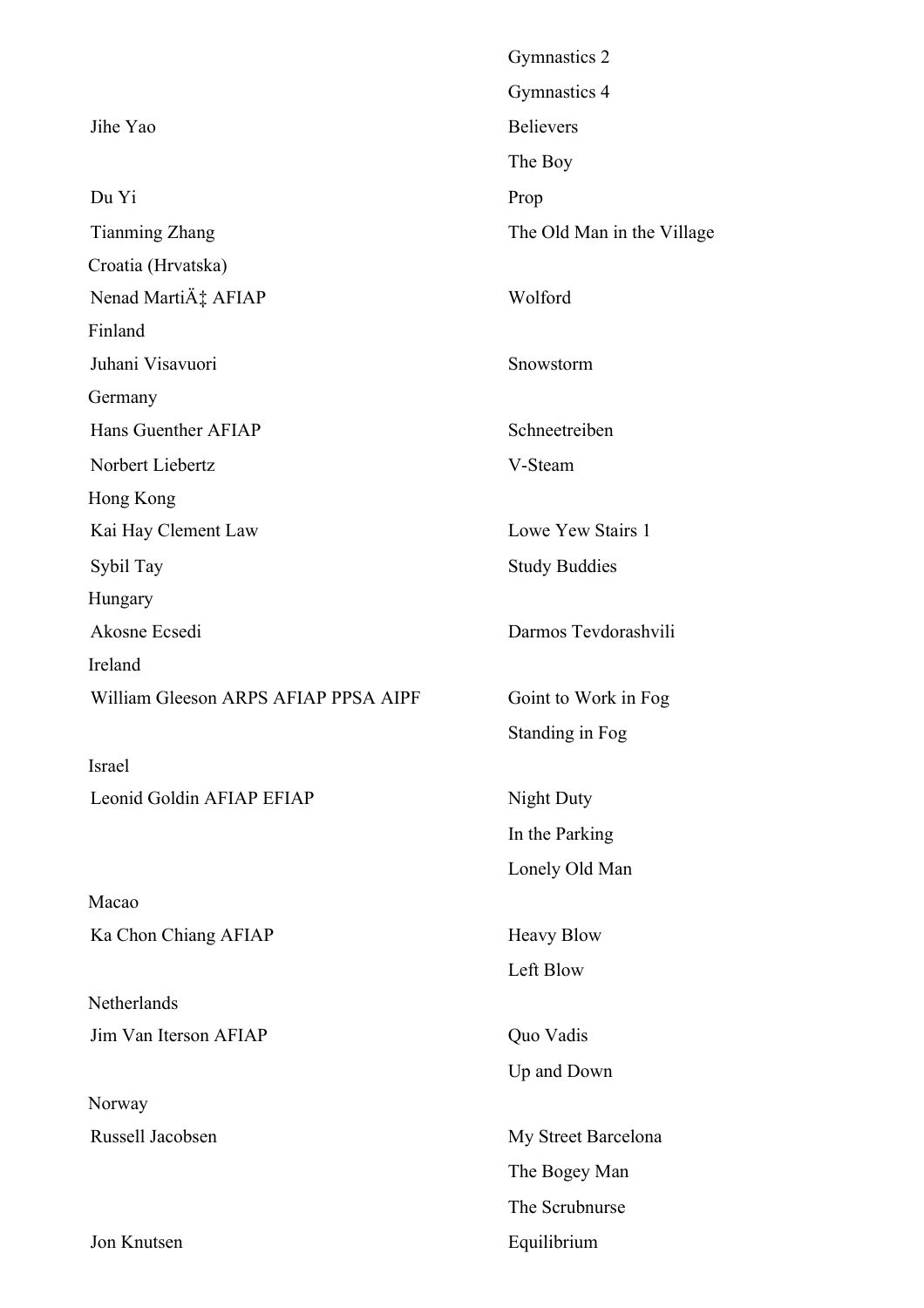| Taiwan                                   |                                                                               |
|------------------------------------------|-------------------------------------------------------------------------------|
| Pi-Yen Chen                              | Smoking Old Man                                                               |
| Te-Yun Chen                              | <b>High Sand</b>                                                              |
| Kuo-Tai Chi                              | Drum                                                                          |
| Hsien-Chien Chiou                        | Children of Bajau 5                                                           |
| Jung-Chin Chiu                           | Miners Lunch                                                                  |
|                                          | Playing with Splash                                                           |
|                                          | Sumo Strugglers                                                               |
| Lin-Fen Hsieh                            | Eyes of a Mother                                                              |
| Ching-Wen Lin                            | Drum Dance 01                                                                 |
| Pi-Kuei Lin                              | Climb                                                                         |
|                                          | Deep Feelings 2                                                               |
| Yen-Nan Liu                              | Grain                                                                         |
| Chin-Hung Lu                             | Running Horse 3                                                               |
| Ta-Pen Yang                              | Yemen Story                                                                   |
| <b>United States</b>                     |                                                                               |
| Jeff McDonald                            | Sturgeon Bay Light Op 1637                                                    |
| Gary POTTS EFIAP/s GMPSA APSA            | <b>Ballet Essentials</b>                                                      |
| PRINT NATURE Acceptances                 |                                                                               |
| England                                  |                                                                               |
| David Adamson BPE3* EFIAP                | The Food Pass                                                                 |
| Lesley Betts CPAGB                       | Red Squirrel No 7                                                             |
| Francesca Bramall                        | Great Crested Grebe Chick Taking Feather from<br>Parent                       |
|                                          | Male and Female Silver-Studded Blue's Paired on<br><b>Bird's Foot Trefoil</b> |
|                                          | Common Blue Butterflies on Wheat Stubble                                      |
| Lisa Bukalders LRPS CPAGB AFIAP          | Ground Squirrel                                                               |
| Stephen Clifford CPAGB AFIAP BPE3*       | Red Eyed Tree Frogs                                                           |
| Alan Brian Fackrell Fackrell BPE4*       | <b>Three Otters</b>                                                           |
| Gian-Piero Ferrari EFIAP DPAGB FBPE FRPS | Winter Fieldfare                                                              |
|                                          | Green Hairstreak on Bird's-Foot Trefoil                                       |
| Paul Fowlie                              | Threes a Crowd                                                                |
| Van Greaves FRPS                         | Reed Warbler Fledglings                                                       |
| Julie Patricia Hall                      | Kestrel Female Looking Left                                                   |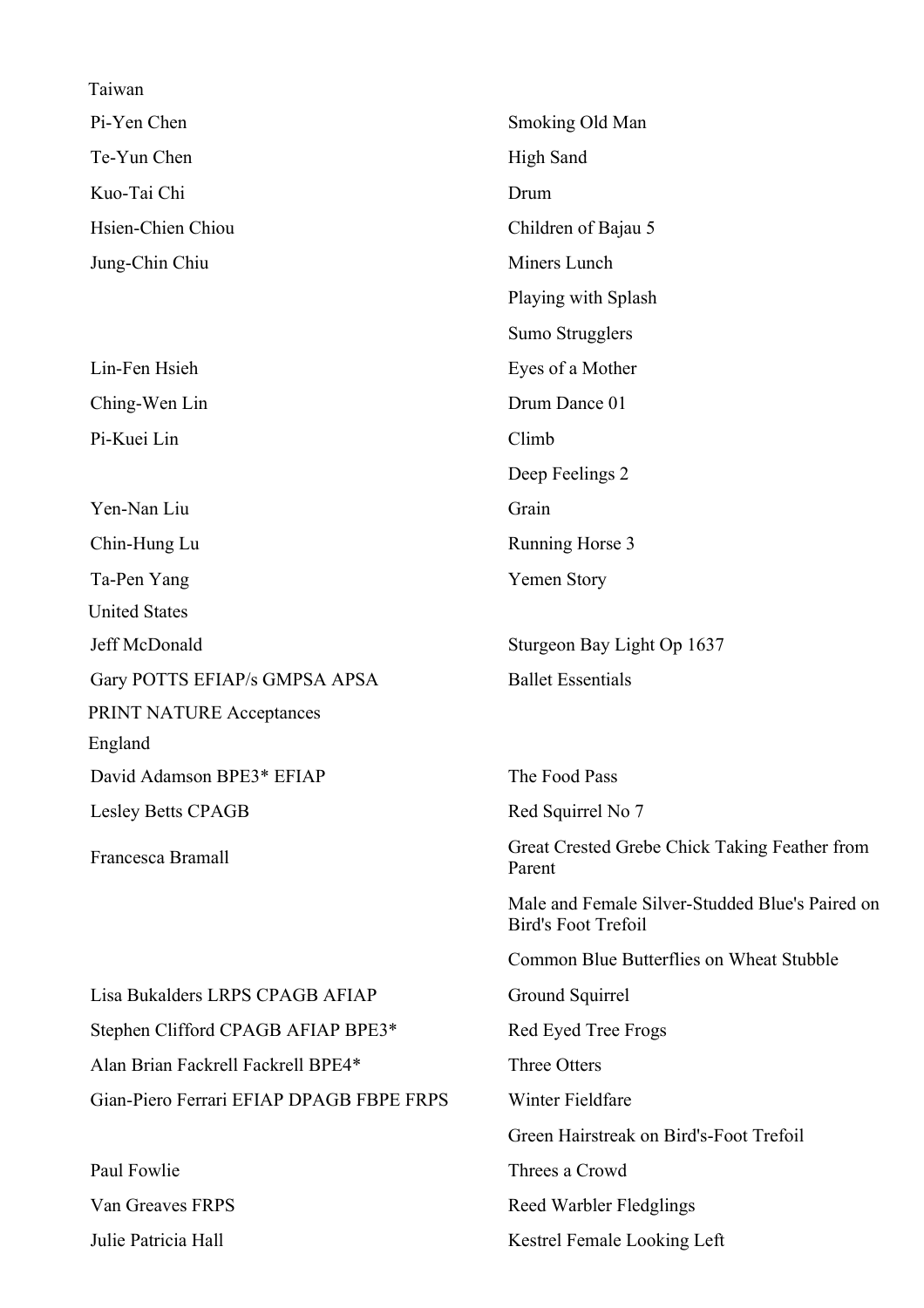| Richard Anthony Harding EFIAP/b DPAGB BPE3* | Red Squirrel Grooming                          |
|---------------------------------------------|------------------------------------------------|
| Tim Hearn AFIAP CPAGB                       | <b>Booted Racket Tails Competing</b>           |
|                                             | Collared Inca Hummingbird                      |
| Trevor Hunter BPE5* DPAGB EFIAP             | <b>Black Grouse</b>                            |
|                                             | Polecat                                        |
| Koshy Johnson FRPS                          | Mating Nilgai                                  |
|                                             | Red Billed Oxpecker                            |
| Yealand Kalfayan                            | Apollo on Astrantia Minor                      |
|                                             | Lady Orchid                                    |
|                                             | Swallowtail on Lavender                        |
| David Keep ARPS BPE4* CPAGB                 | Harlequin Shrimps, Molluca Sea                 |
|                                             | Green Turtle with Attending Remora Sucker Fish |
|                                             | Western Clownfish, Molucca Sea                 |
|                                             | Patrolling Reef Sharks, Bahamas                |
| Mike Lane FRPS                              | African Jacana (2)                             |
|                                             | <b>Black-crowned Night Heron</b>               |
| <b>Adrian Lines EFIAP MPAGB</b>             | Chameleon                                      |
|                                             | Python                                         |
| Christinem Mallett BPE3* AFIAP CPAGB        | Greater Kestrel at Sunset                      |
| Ann Margaret Miles FRPS MPAGB FBPE EFIAP    | Heath Spotted Orchid                           |
|                                             | <b>Black-Tailed Skimmer</b>                    |
|                                             | Damsel Fly with Caddis Fly                     |
|                                             | <b>Black Vanilla Orchid</b>                    |
| Robert Millin MFIAP FBPE MPSA               | Peacock Tree Frogs on a Log                    |
|                                             | Cluster of Mycena Inclinata                    |
|                                             | Dalmation Pelican Dispute                      |
| <b>Jo Monro ARPS</b>                        | Sanderlings on the Shoreline                   |
| Richard Nicoll                              | Female Stonechat                               |
|                                             | Great Crested Grebe with Perch                 |
| Martin Patten LRPS CPAGB BPE2*              | Great Spotted Woodpecker Feeding               |
|                                             | Sunlit Stag                                    |
| Susan Pearmain                              | Etosha's 'ghost' Elephants                     |
| Spike Piddock AFIAP DPAGB                   | Coral Grouper                                  |
|                                             | Napoleon Wrasse Approaching                    |
|                                             | Blue Triggerfish at Night                      |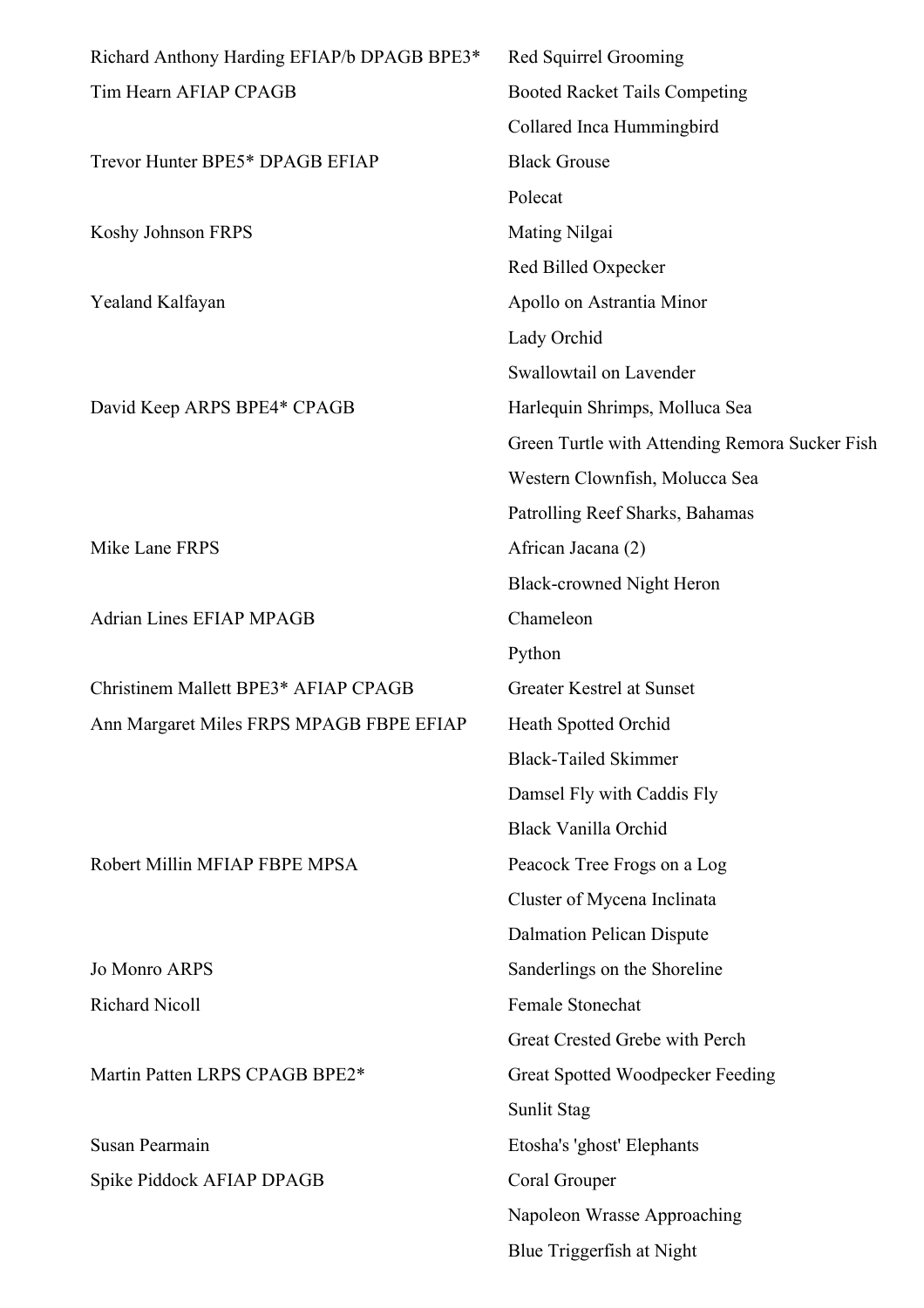| <b>Audrey Price</b>                   | Through the Path of Giants          |
|---------------------------------------|-------------------------------------|
|                                       | <b>Elephants Drinking at Sunset</b> |
| <b>Russell Price</b>                  | Zebra Etosha Pan                    |
|                                       | <b>Foot Prints</b>                  |
|                                       | Revved Up Elephant                  |
| Tom Richardson ARPS EFIAP/g DPAGB     | Elephants at Waterhole              |
| <b>Gill Smith CPAGB</b>               | Brown Hare (Lepus Europaeus)        |
| Sheila Ann Tester EFIAP DPAGB         | 6 on Log Mycena                     |
|                                       | Porcelain Fungus in Dappled Light   |
| Sonja V. Thompson FRPS                | Baby Orangutan on Mother's Chest    |
| <b>Neville Turton AFIAP</b>           | <b>White Rhinos - Dehorned</b>      |
| Lizzie Wallis DPAGB                   | Ringed Plover - Tug of Worm         |
| Chanardaye Walton CPAGB               | <b>Andean Bears</b>                 |
|                                       | <b>Wading Capabara</b>              |
| Jennifer Margaret Webster BPE2* CPAGB | <b>Tigeress Emerging</b>            |
|                                       | Red Squirrel Foraging in the Rain   |
| Philippa Wheatcroft DPAGB             | Crested Tit in Snow                 |
| Michael Windle MPAGB ARPS             | Macaque Monkeys in a Thermal Pool   |
|                                       | Short Eared Owl with a Vole         |
| Carole Zimmrman CPAGB                 | Golden Orb Spider                   |
|                                       | Dangly Golden Orb Spider            |
| Scotland                              |                                     |
| Rosemary Gillies ARPS CPAGB           | Chain Link Moray Eel, Bonaire       |
|                                       | Porcelain Crab on Anemone           |
| Ian Mitchell ARPS EFIAP MPAGB BPE2*   | Male Pine Marten                    |
|                                       | Female Otter with Cubs              |
|                                       | Wild Pine Marten Kits at Play       |
|                                       | Cairngorm Mountain Hare             |
| Bill Terrance EFIAP/p DPAGB           | Face Off in the Snow                |
|                                       | <b>Flying Squirrel</b>              |
|                                       | Quite a Mouthful                    |
| Wales                                 |                                     |
| <b>Anthony Baggett</b>                | Autumn Fungi                        |

Northern Ireland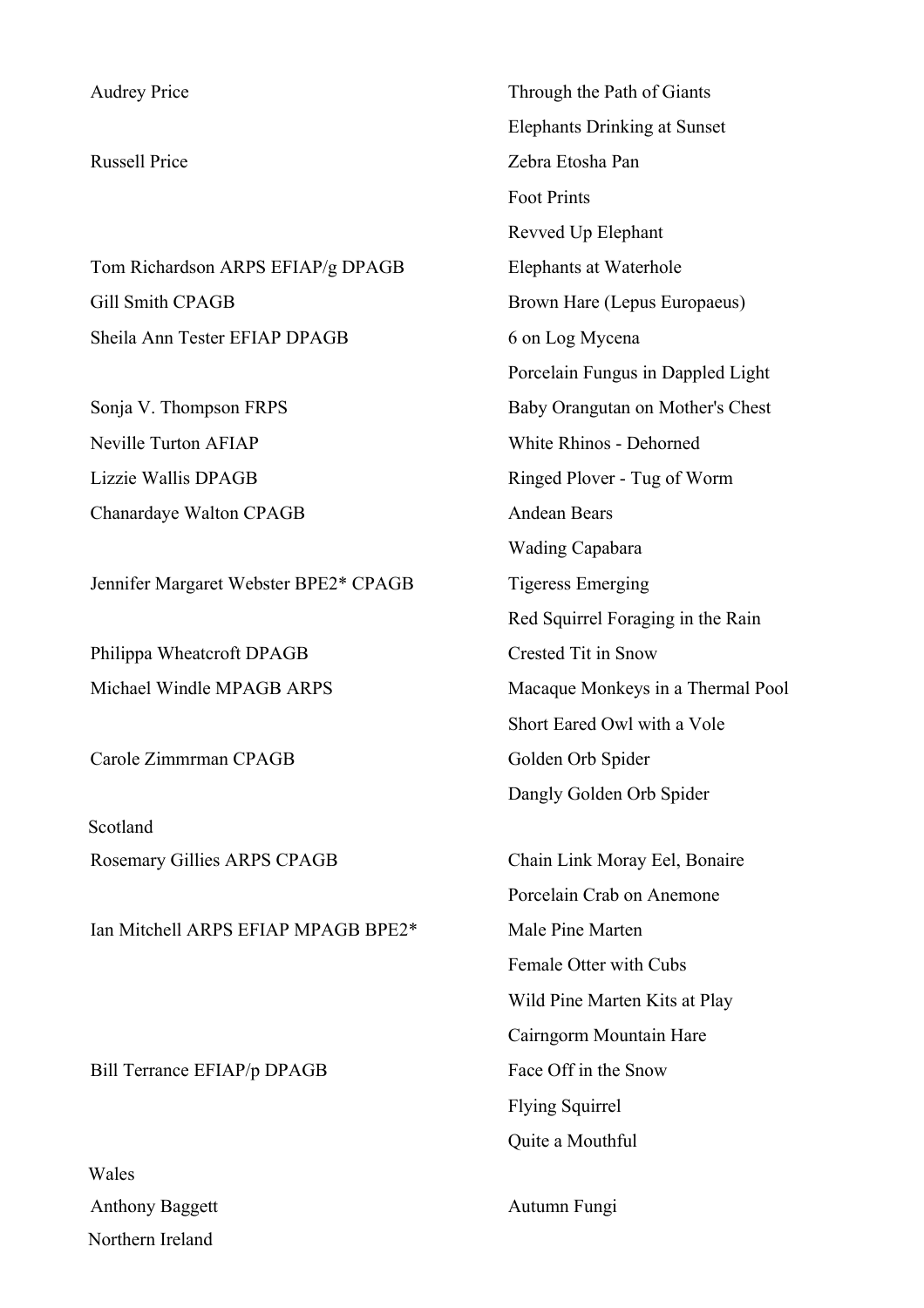| Ross McKelvey MPAGB FBPE EFIAP/p    | Red Poll                    |
|-------------------------------------|-----------------------------|
| Channel Islands                     |                             |
| Anne Woodington BPE1*               | Walrus Haul Out             |
| Australia                           |                             |
| Yong Zhi Li AFIAP                   | Bat 4                       |
| China                               |                             |
| Jungang Cheng                       | <b>Aerial Acrobatics</b>    |
|                                     | Tit for Tat                 |
| Jiangchuan Tong                     | Golden Monkey               |
| France                              |                             |
| Virginie Le Carre                   | L'Anti Camouflage           |
| Hong Kong                           |                             |
| Koon Nam Cheung MPSA EFIAP ARPS     | A Taste of Honey 02         |
|                                     | Golden Eagle 25             |
| India                               |                             |
| Kalidas Pavithran AFIAP AFIAP AFIAP | <b>Bright Yellow Weaver</b> |
| Taiwan                              |                             |
| Ming-Chih Chang                     | Snowy Owl 2                 |
| I-Hsiang Chao                       | One Heart                   |
| Pi-Yen Chen                         | Howl                        |
| Te-Yun Chen                         | Crane Bar                   |
| Yu-Fang Chen                        | Bird 9                      |
| Kuo-Tai Chi                         | Feeding 14                  |
| Che-Ho Chiang                       | Foraging                    |
| Hsien-Chien Chiou                   | <b>Bouncing Fish</b>        |
|                                     | Turn to Fly                 |
| Jung-Chin Chiu                      | <b>Fighting for Food</b>    |
|                                     | Catching Fish 2             |
|                                     | Do Not Disturb              |
| Ching-Wen Lin                       | Swirling 01                 |
|                                     | Transfer Food 01            |
| Pi-Kuei Lin                         | Catch Fish 5                |
| Ker-Lin Liou                        | Go Away                     |
| Hsin-Hsin Liu                       | Winter Bird                 |
| Yen-Nan Liu                         | Green Eye                   |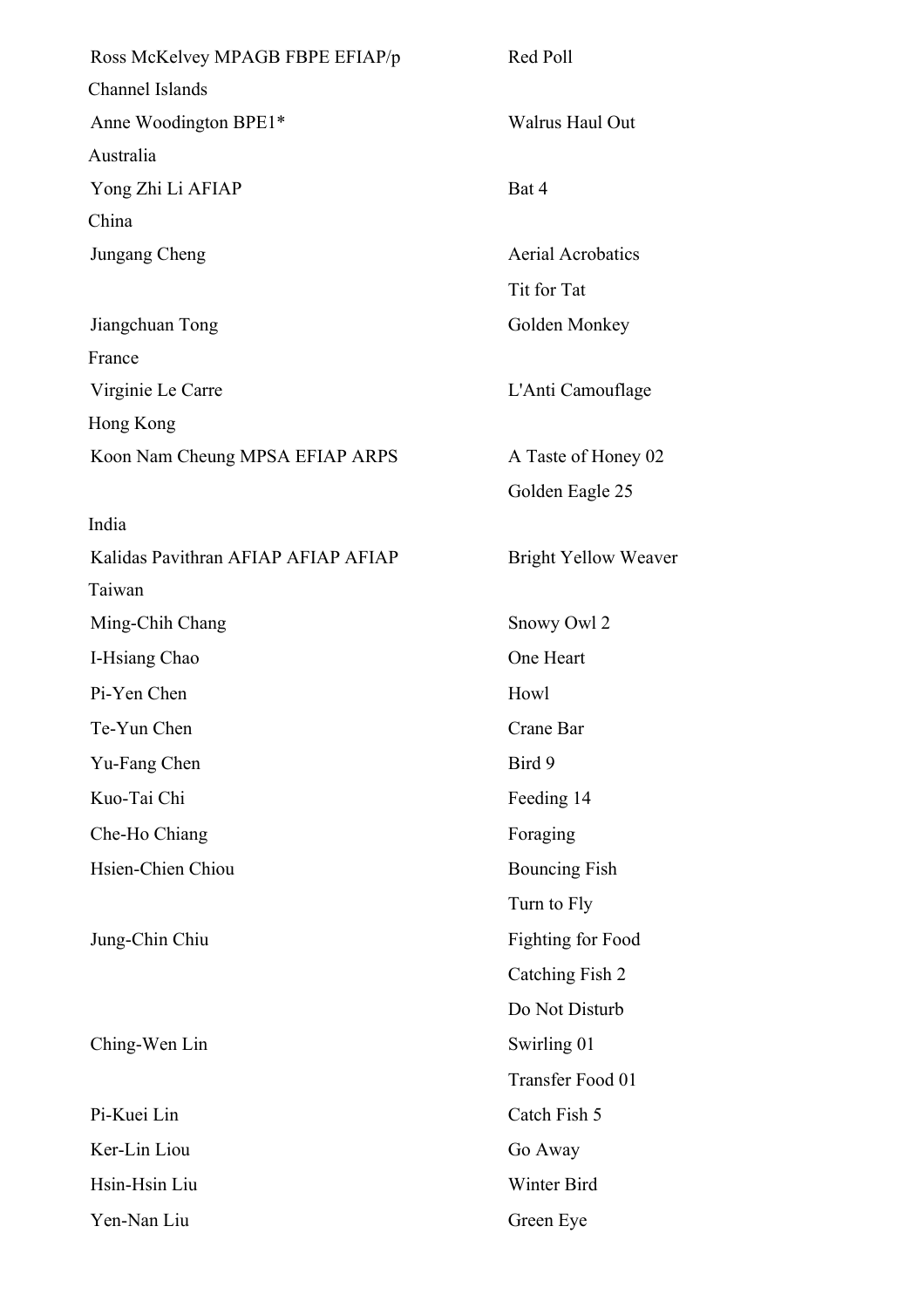| Chin-Hung Lu                           | Paradise Flycatcher 3           |
|----------------------------------------|---------------------------------|
| Hsien-Sheng Tsai                       | Curiosity                       |
|                                        | Kingfisher 02                   |
| Mei-Li Tseng                           | Fight for Food                  |
|                                        | Fight                           |
| Ku-San Wang                            | <b>Snow Bird</b>                |
| Shyh-Shin Yang                         | Lover <sub>2</sub>              |
| Ta-Pen Yang                            | Hummer 2                        |
| Ya-Ting Yang                           | Hunting 2                       |
| Turkey                                 |                                 |
| Feridun Kismet EFIAP GPUCR3 BEPSS HIUP | Gazella 3                       |
| <b>United States</b>                   |                                 |
| Tom Savage APSA MPSA                   | Wolf in the Water               |
| PDI OPEN COLOUR Acceptances            |                                 |
| England                                |                                 |
| Fiona Adamson LRPS                     | Dawn Approaching, Tide Receding |
|                                        | Horseback                       |
| Terri Adcock LRPS CPAGB BPE2           | Alone                           |
| Warren Alani ARPS DPAGB AFIP BPE****   | <b>Crash Landing</b>            |
|                                        | Woods                           |
| Wendy Anne Allard EFIAP CPAGB BPE1*    | Beauty and Culture              |
|                                        | Curves                          |
| Ray Allen                              | Godrevy Beach                   |
| Charles Edward Ashton ARPS BPE1* DPAGB | Spring in His Step              |
|                                        | Selfriges Underbelly            |
| Richard Atkinson                       | <b>Typhoon Vortices</b>         |
| Joan Austin AFIAP BPE1* CPAGB QPSA     | Going Home                      |
|                                        | Stepping Up                     |
|                                        | Vintage Pink                    |
| Phillip Barber                         | Cool Landings                   |
|                                        | Determined                      |
|                                        | Eyes on the Ball                |
|                                        | Hare Dispute                    |
| Ric Barratt                            | Pier at Dawn, Llandudno         |
|                                        | Scissor Arches, Wells Cathedral |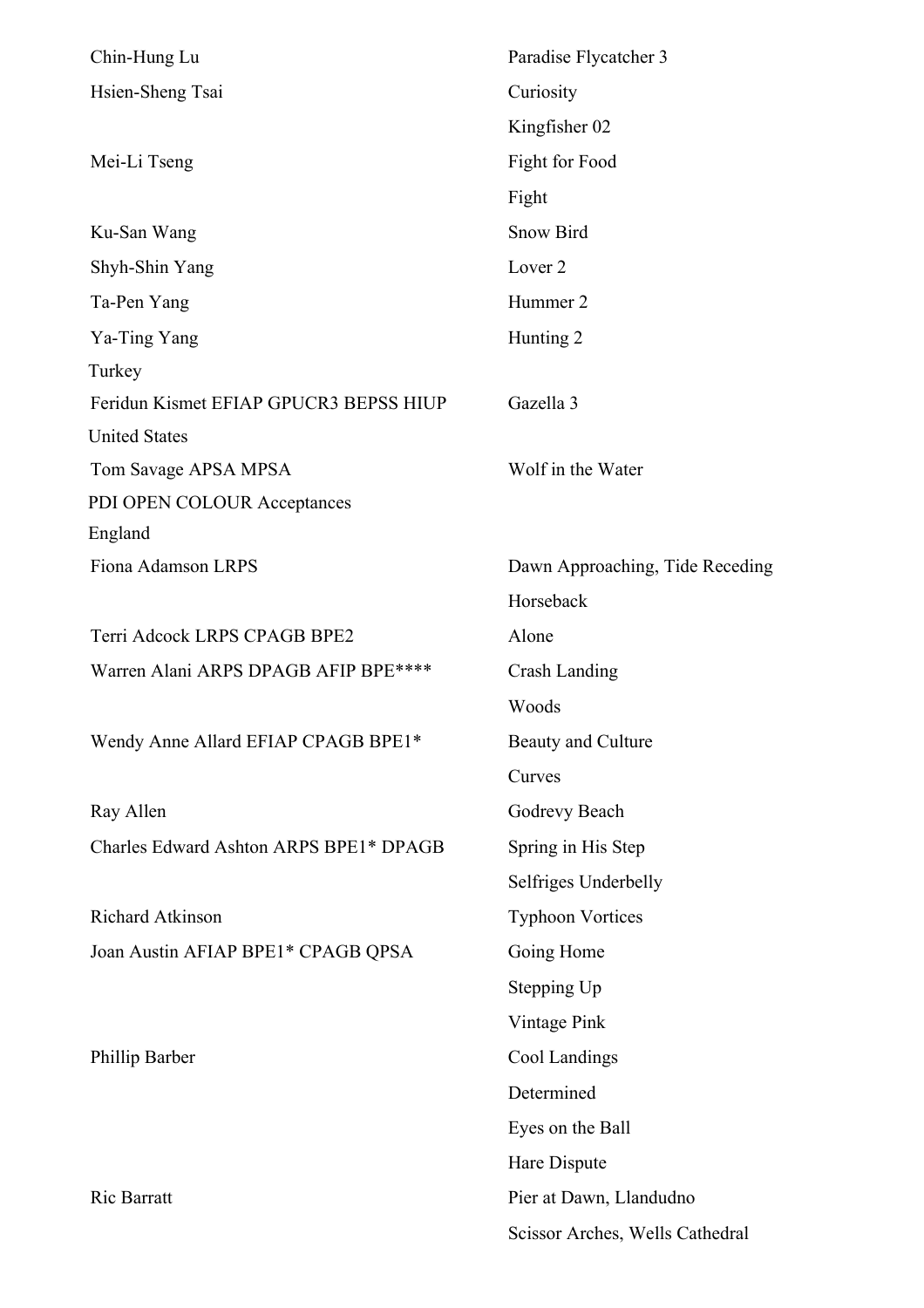| Joan Blease MPAGB FBPE EFIAP/b     | The Black Widow              |
|------------------------------------|------------------------------|
|                                    | Girl with White Collar       |
|                                    | Happy Never After            |
|                                    | The Partys over              |
| Dave Bowen MPAGB EFIAP FBPE        | <b>First Steps</b>           |
|                                    | Rapid Manouver               |
| Joe Brennan LRPS DPAGB BPE3*       | After the Game               |
| Lisa Bukalders LRPS CPAGB AFIAP    | Peikko Left Behind           |
| Philip Byrne                       | Iceolation                   |
|                                    | Shrugborough Morn            |
| Paul Carter LRPS CPAGB BPE2*       | <b>Thundercat Airborne</b>   |
| Rachel Jean Carter LRPS BPE2 CPAGB | Aurora over the Fjord        |
|                                    | Aurora over the Smoke Houses |
|                                    | Riding the Wave              |
| John Chamberlin FRPS MFIAP         | Colourful Doorways           |
|                                    | Out of the Dust              |
| Reginald Clark LRPS BPE2*          | <b>Classic Pose</b>          |
| <b>Paul Clarke ARPS</b>            | Going Down                   |
| Colin Close AFIAP LRPS CPAGB BPE5* | Hush                         |
|                                    | The Syndicate                |
| Michael Collier                    | <b>Waiting for Bottoms</b>   |
| <b>Brian Collins ARPS</b>          | <b>Waiting to Depart</b>     |
| Clare Collins CPAGB LRPS 1955 1955 | Cycle Rickshaw               |
|                                    | Happiness                    |
|                                    | Shaking Out the Dust         |
| Malcolm Cook                       | Playa Stacks                 |
|                                    | Tempest                      |
| Robin Couchman BPE2*               | Aurora over Lofotens         |
|                                    | High Tide                    |
| David Cowsill CPAGB BPE3*          | Firefly                      |
|                                    | Round Two                    |
| Nigel Cox                          | <b>Filey Beach</b>           |
| Bryan Crick AFIAP CPAGB BPE2*      | Out                          |
| Stuart Daffin LRPS EFIAP BPE4*     | The Gamekeeper               |
|                                    | The Keeper                   |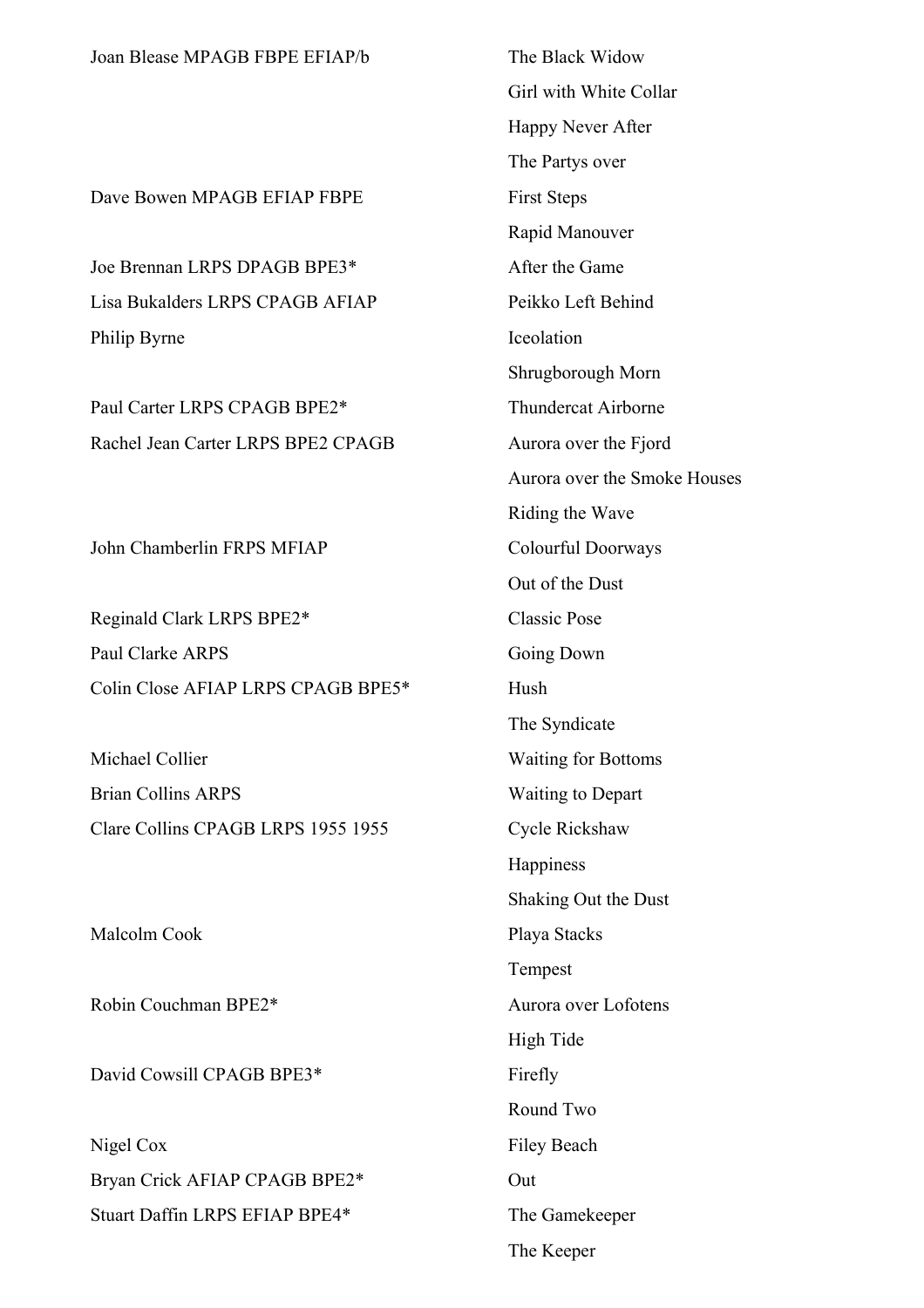|                                                                           | The Start                   |
|---------------------------------------------------------------------------|-----------------------------|
| <b>Chris Davies ARPS DPAGB</b>                                            | <b>Misty Sunrise</b>        |
|                                                                           | Nostalgia                   |
| <b>Brian Davis APAGB CPAGB</b>                                            | The Gateway                 |
|                                                                           | Winter Landscape            |
| <b>Brian Dicks ARPS DPAGB</b>                                             | <b>Case Dismissed</b>       |
|                                                                           | Combarro in the Rain        |
| Judi Dicks ARPS DPAGB BPE5*                                               | Fancy a Walk in the Woods   |
|                                                                           | Reclaimation                |
| BRIAN DOWDALL AFIAP DPAGB BPE2*                                           | Pensive in Red              |
|                                                                           | <b>Battle Weary</b>         |
| Calvin Downes EFIAP/b BPE2*                                               | <b>Colour Dance</b>         |
| <b>Janet Downes EFIAP DPAGB</b>                                           | Billy the Kid               |
| David Eaves                                                               | <b>Rice Terraces</b>        |
| <b>Stuart Edgar CPAGB</b>                                                 | Dog with Cap                |
| Chris Ellison ARPS EPSA DPAGB BPE4*                                       | Sitting in the Shade        |
|                                                                           | <b>Leaping Monks</b>        |
|                                                                           | Shy                         |
| Roger Evans MPAGB FBPE EFIAP/b                                            | The Levitationist           |
|                                                                           | Aerial Engagement           |
|                                                                           | Looking for an Opening      |
|                                                                           | On Her Shoulder             |
| Steve Field BRISTOLPHOTGRAPHICSOCIETY<br><b>BRISTOLPHOTGRAPHICSOCIETY</b> | The Acrophobic              |
| Irene Froy MPAGB HonPAGB EFIAP                                            | Daisies                     |
| Martin Fry FRPS EFIAP/g ABPE APAGB                                        | Who Cares                   |
|                                                                           | Over the Harbour Wall       |
| Alison J Fryer EFIAP/s DPAGB BPE5*                                        | Late Autumn Storm Light     |
| Andy Fryer EFIAP/g DPAGB BPE5*                                            | <b>Three Sisters</b>        |
| Peter R Gennard MFIAP EFIAP/p                                             | The Believer                |
|                                                                           | Passion                     |
|                                                                           | <b>Sweet Painted Ladies</b> |
| James Gibson LRPS BPE2* AFIAP CPAGB                                       | <b>Melting Moments</b>      |
|                                                                           | <b>Stallion at Liberty</b>  |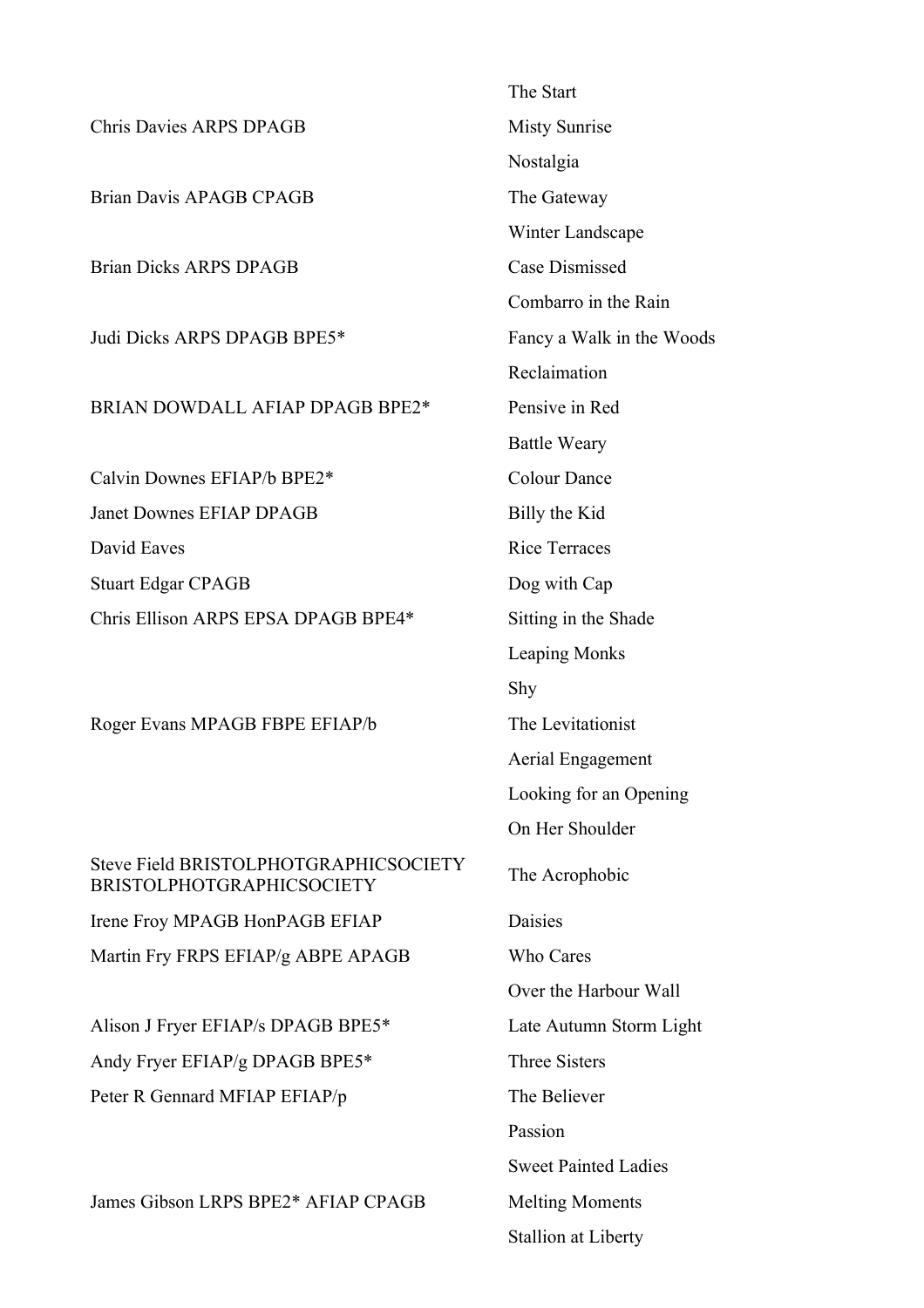| Keith Gibson                                                   | Autumn on Esthwaite           |
|----------------------------------------------------------------|-------------------------------|
|                                                                | <b>Harry Smiles</b>           |
|                                                                | Up and over                   |
| Ian Gostelow DPAGB BPE3* ARPS                                  | A Red Dawn                    |
|                                                                | Northumbrian Dawn             |
| Joe Grabham EFIAP/s                                            | A Kind of Magic               |
|                                                                | <b>Big Steps</b>              |
|                                                                | The Inner Circle              |
| Van Greaves FRPS                                               | Evening at a Dolomites Refuge |
| Allan Hale ARPS                                                | Dog Walkers                   |
| <b>Bill Hall AFIAP DPAGB ABPE</b>                              | Rope Race                     |
|                                                                | Sennen Surfer                 |
| Robert Harvey ARPS EFIAP                                       | Milky Way, Mars and Meteor    |
| Paul Hassell MPAGB ABPE FIPF                                   | A Bleak Winter                |
|                                                                | Pierrot                       |
|                                                                | <b>Sheer Determination</b>    |
| Paul Hayward LRPS DPAGB                                        | Rising from the Ashes         |
| Duncan S K Hill EFIAP/p MPAGB BPE4                             | Adams Surfer                  |
|                                                                | Bog Eyed                      |
|                                                                | The Net Maker                 |
| <b>Margaret Hocking ARPS</b>                                   | Fruit and Nuts for Sale       |
| Martin Horton                                                  | <b>Wildest Dreams</b>         |
| Trevor Hunter BPE5* DPAGB EFIAP                                | Last Light Elgol              |
|                                                                | Traigh Mhor                   |
| Martin Janes BPE2*                                             | <b>Night Mission</b>          |
|                                                                | Speedway Splash               |
| Dinah Jayes APRP MPAGB EFIAP                                   | Light from the Window         |
|                                                                | In Profile                    |
|                                                                | Private Dancer                |
| Barbara Jenkin ARPS EFIAP/p GMPSA/b BPE3*                      | Rope Dancer 3                 |
|                                                                | Vitality Carla                |
| Malcolm Jenkin EFIAP/d1 GMPSA/b BPE3* CPAGB Hidden Slot Canyon |                               |
| Koshy Johnson FRPS                                             | After School Kip              |
| Graham Johnston ARPS DPAGB EFIAP                               | Alex Goode Bursting Through   |
|                                                                | Neck and Neck                 |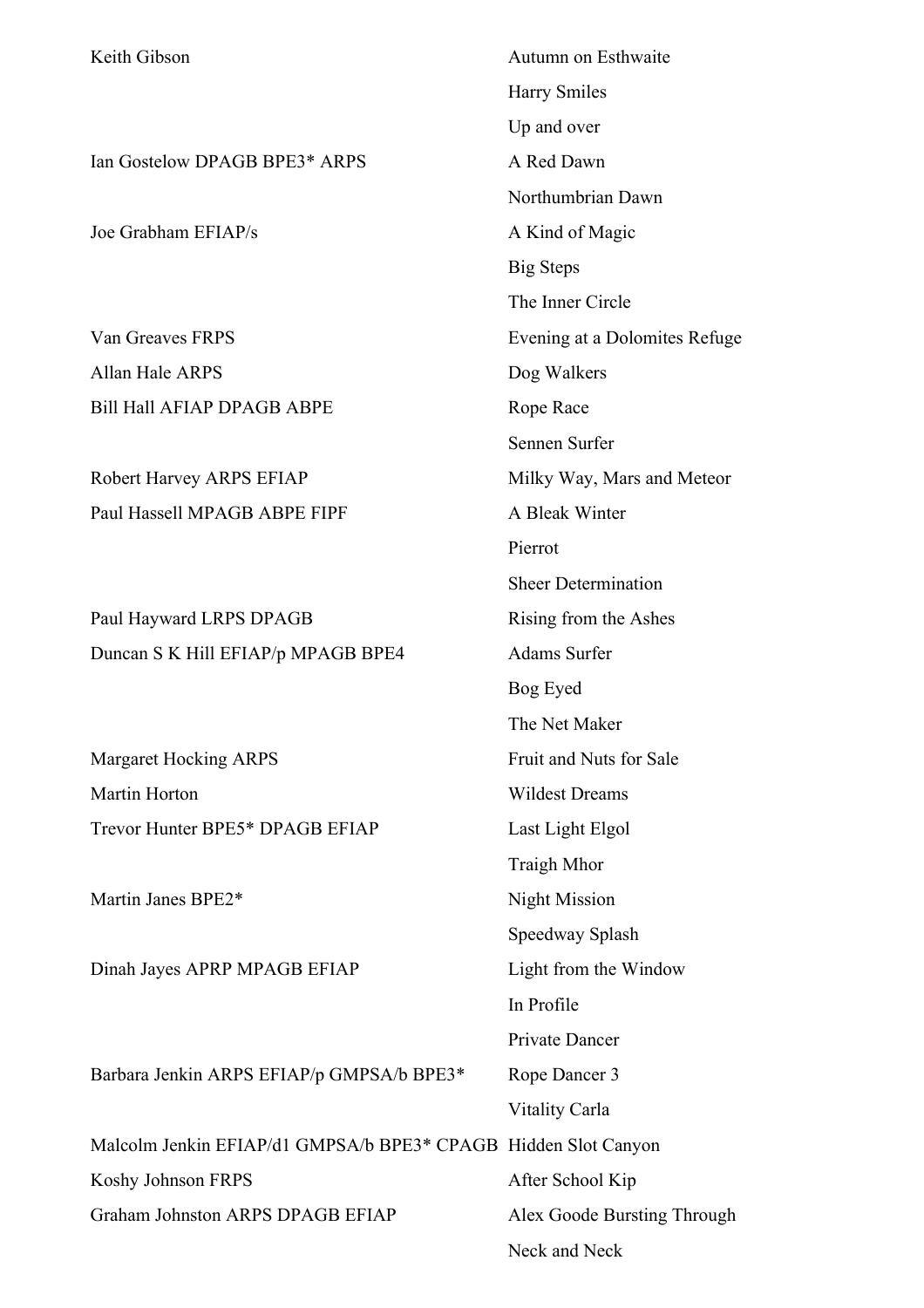Helen Jones ARPS CPAGB Colour Fun Life in Technicolor Take That Tom Jones DPAGB BPE2\* Four in a Row Bar Bending Jess Taylor Splashdown David Keel EFIAP/p CPAGB BPE5\* Off the Track Together Paul Keene FRPS MPAGB MFIAP EFIAP/d3 Lake Bled Sunset 0929 David Keep ARPS BPE4\* CPAGB Kandu Clear Caterine Ibarguen Cross Court Drop Lavender Paul King Dressing Room Summer Meadow Neil Kingsbury BPE2\* EFIAP CPAGB Fire Storm Mistress of the Spirit Path Rock Chick The Howling Roy Lambeth DPAGB AFIAP BPE2\* Deep in Thought Veronica Lane ARPS LRPS At the End of the Day The End of the Summer Mark Lanigan LRPS Mr Mr Venice at Dawn Elizabeth Lazenby BPE2 LRPS Silver Plated I Bourree Shall We Dance Wuthering Heights Jane Lee CPAGB EFIAP Bellochantuy Calm, Kintyre Into the Corner Stephen Lee CPAGB AFIAP Lone Red Fox Adrian Lines EFIAP MPAGB Chess Dance Lynch Mob

Rebel Cause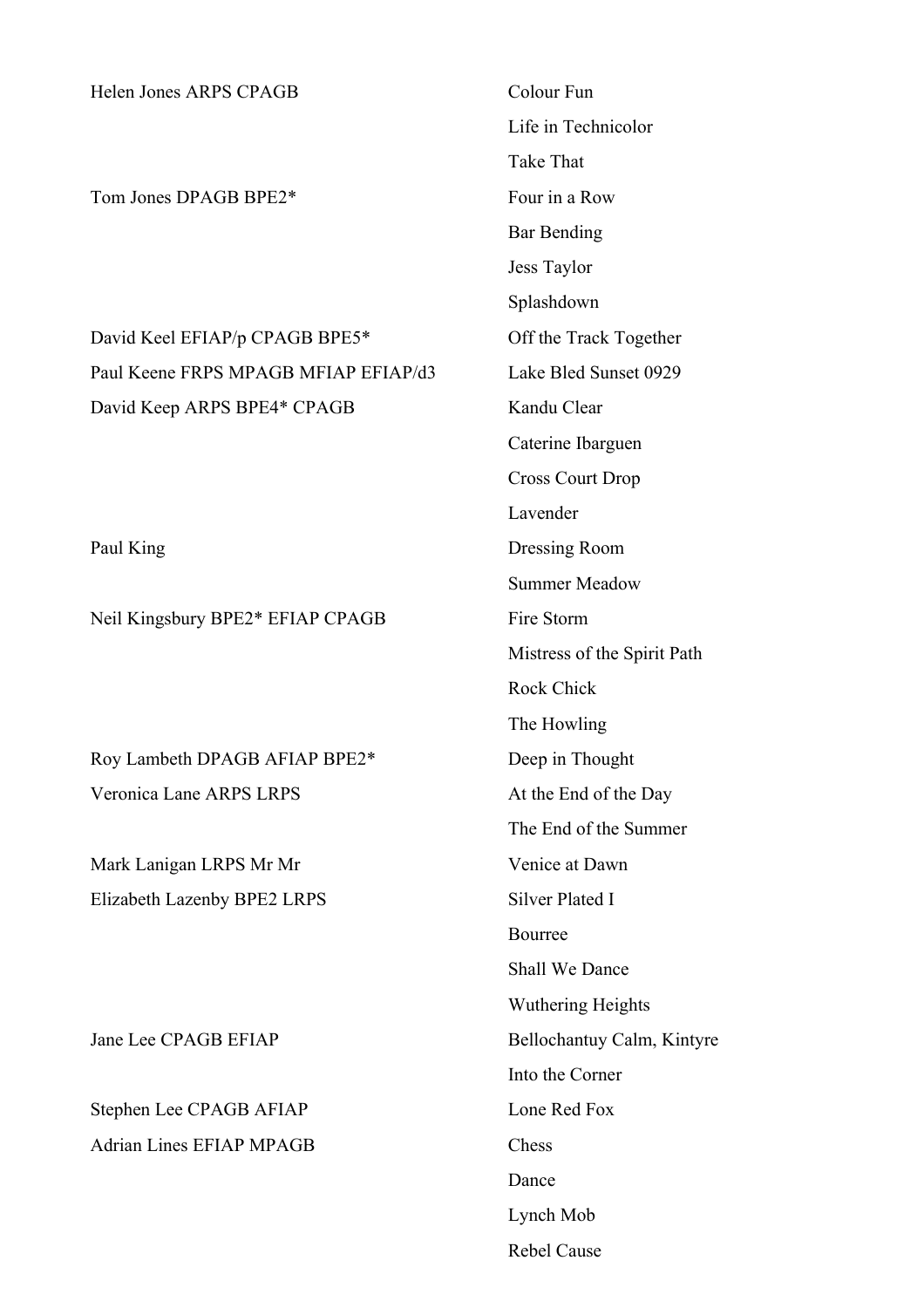| Chris Lloyd                                | Mischa                          |
|--------------------------------------------|---------------------------------|
| Martin Malies ARPS EFIAP MPAGB             | <b>Flying Dutchmen</b>          |
| Peter McCloskey FRPS                       | Han Pipe Smoker                 |
| Carol McNiven Young FRPS BPE2* CPAGB AFIAP | <b>Prairie Sisters</b>          |
| Barry Mead FRPS EFIAP/d2 MPAGB APAGB       | <b>Atlantis Twins</b>           |
|                                            | Guardians                       |
|                                            | Show Off                        |
| Ann Margaret Miles FRPS MPAGB FBPE EFIAP   | Protecting the Ball             |
|                                            | Red Sky in the Morning          |
| Beata Izabela Miller                       | Mother's Love                   |
| Robert Millin MFIAP FBPE MPSA              | <b>Watchful Referee</b>         |
|                                            | Abandoned                       |
|                                            | <b>Belfast Girl</b>             |
|                                            | Rajasthan Water Carrier         |
| Peter Milsom EFIAP/sliver BPE3*            | Jean Freri C1 Canoe Slalom      |
|                                            | Megan Marrs Athletics World Cup |
| <b>Alastair Moore CPAGB</b>                | Over the Bar                    |
| <b>Steve Moore</b>                         | Hot Foundry Work                |
| Carmel Morris ARPS AFIAP                   | In the Zone                     |
| David Mortimer LRPS CPAGB EFIAP            | Court Jester                    |
| Sue Mortimer AFIAP                         | Leaping the Surf                |
| Mieke Moss                                 | Parking Lot                     |
| Chris Mowatt LRPS DPAGB BPE4* EFIAP        | Brad Jones in the Wet           |
|                                            | John Archibald                  |
| Jim Munday CPAGB AFIAP BPE2*               | <b>Storm at Aldwick</b>         |
|                                            | Wreck of the Helvetia           |
| Eileen Murray EFIAP/b DPAGB ABPE           | <b>Eastern Promise</b>          |
|                                            | Guardian                        |
|                                            | <b>Triple Terror</b>            |
| Andy Newman                                | Chris 'bomber' Harris           |
| Tony Ng AFIAP BPE4*                        | Perfect Storm                   |
|                                            | Zara Landing                    |
|                                            | Middle Earth Warriors           |
| Peter Norris AFIAP DPAGB BPE3*             | Audi Bobsleigh                  |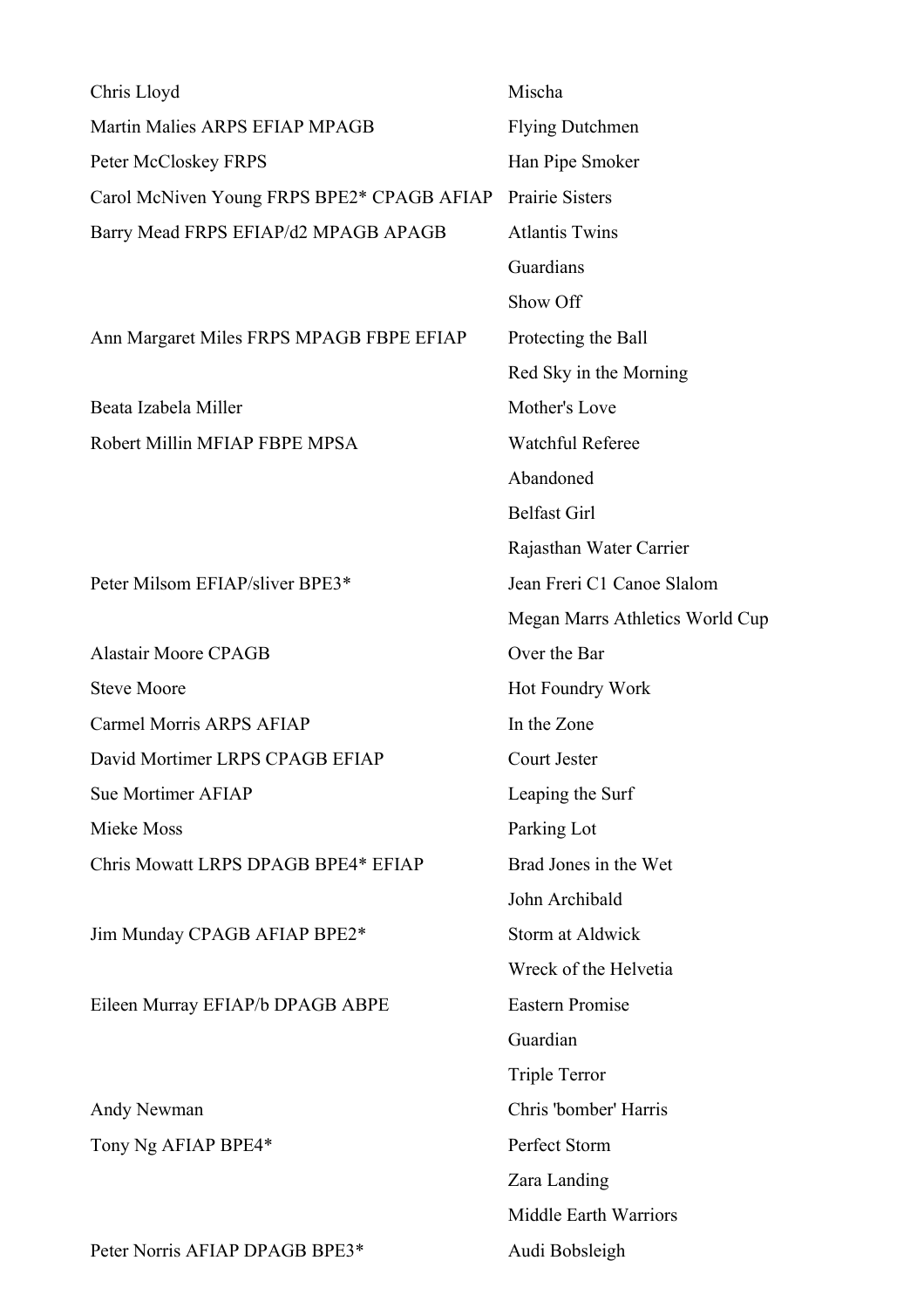Sue O'Connell ARPS DPAGB EFIAP/p BPE5\* Gathering of Elders Malcolm Ogden Downtown Dubai

Barbara Parry Reach for the Heavens Martin Patten LRPS CPAGB BPE2<sup>\*</sup> Ice Beach Sunrise Pauline Pentony ARPS AFIAP DPAGB Derriere

Spike Piddock AFIAP DPAGB Swimming with Jacks Tim Pile EFIAP/p MPAGB FIPF Contours Steve Rappitt Downpour

Ann Rayers Purple Bucket George Reekie DPAGB ABPE Riding the Dirt

Hilary Roberts FRPS MFIAP Ive Got My Eye on You Keith Roberts LRPS Taking a Break Marilyn Roberts DPAGB BPE3\* The Crofter

Pietro Rocchiccioli ChichesterCameraClub DPAGB ChichesterCameraClub ChichesterCameraClub Vulnerable-Little-People

Christopher Rogers CPAGB Holding the Lead

Trevor Rudkin LRPS BPE1\* Ragged Tulips

Sue Rugg CPAGB BPE2\* Double Trouble

Keith Sawyer ARPS CPAGB Opposition

Sharon Sawyer CPAGB Snowbound Mike Sharples MPAGB ARPS EFIAP ABPE At Home with Jamwak

No Entry Dust Storm Mirror Box Rouge Lost in Thoughts The Foreman The Ratcatcher Triumph Beauty in White Wrap Me in Your Warm and Tender Love Racing the Horse The Ponies of Luskentyre The Fall Guy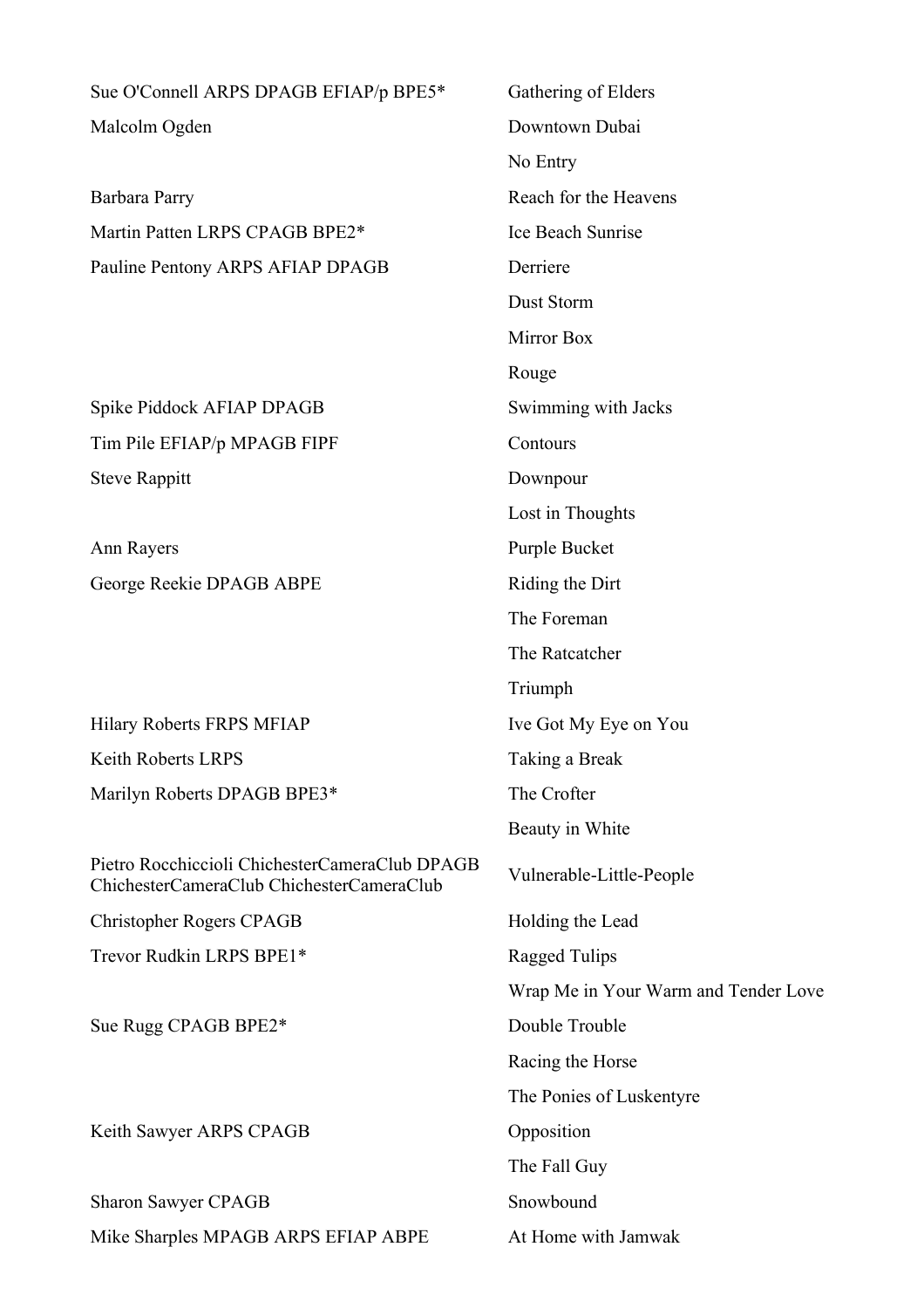|                                          | Indian Cafe                      |
|------------------------------------------|----------------------------------|
|                                          | Indian School Girls              |
|                                          | Talik at Home                    |
| Peter Siviter EFIAP DPAGB                | Indian Girl                      |
| <b>Anthony Skidmore</b>                  | First Light in the Rupshu Valley |
| Nigel Spencer ARPS EFIAP DPAGB           | Rock Arch Isle of Lewis          |
| Cliff Spooner LRPS QGPP BPE1*            | <b>Formation Diving</b>          |
|                                          | The Guitarist                    |
| Sandra Starke LRPS                       | Oriental Flair                   |
| <b>Trevor Swann</b>                      | Grizzly Adams                    |
| Kyle David Tallett ARPS CPAGB BPE1*      | Lois                             |
|                                          | To the Girl I Left Behind        |
| Alan James Thomson                       | Ebb Tide                         |
|                                          | <b>Evening Storm</b>             |
|                                          | Harbour Light                    |
| Mike Troth                               | The Taylor                       |
| Susan Elizabeth Tucker                   | Tulip                            |
| Dave Turner CPAGB BPE2*                  | Fairy Pools Fheadain Skye        |
| Frances Underwood LRPS CPAGB AFIAP BPE2* | The Fisherman's Wife             |
|                                          | The Rifles at Waterloo           |
| Elizabeth Vaz LRPS AFIAP                 | The Morning After                |
| Sue Vernon                               | Tony                             |
| Lizzie Wallis DPAGB                      | Carefree                         |
| Philippa Wheatcroft DPAGB                | Giving It a Tweak                |
|                                          | <b>Patiently Waiting</b>         |
|                                          | There May Be Trouble Ahead       |
| David Wheeler FRPS EFIAP/p MFIAP DPAGB   | Precarious Tree                  |
|                                          | <b>Trees and Autumn Grasses</b>  |
| John Whitby MPAGB EFIAPp BPE3*           | Rajput                           |
| Eileen R Wilkinson ARPS CPAGB AFIAP      | Blue in Blue                     |
| Alan Young FRPS EFIAP/s DPAGB PPSA       | Dip for the Finish               |
| Carole Zimmrman CPAGB                    | <b>Inevitable Outcome</b>        |
| Scotland                                 |                                  |
| <b>James Black ARPS EFIAP</b>            | Dust Riders No 2                 |

Morning Rannoch Moor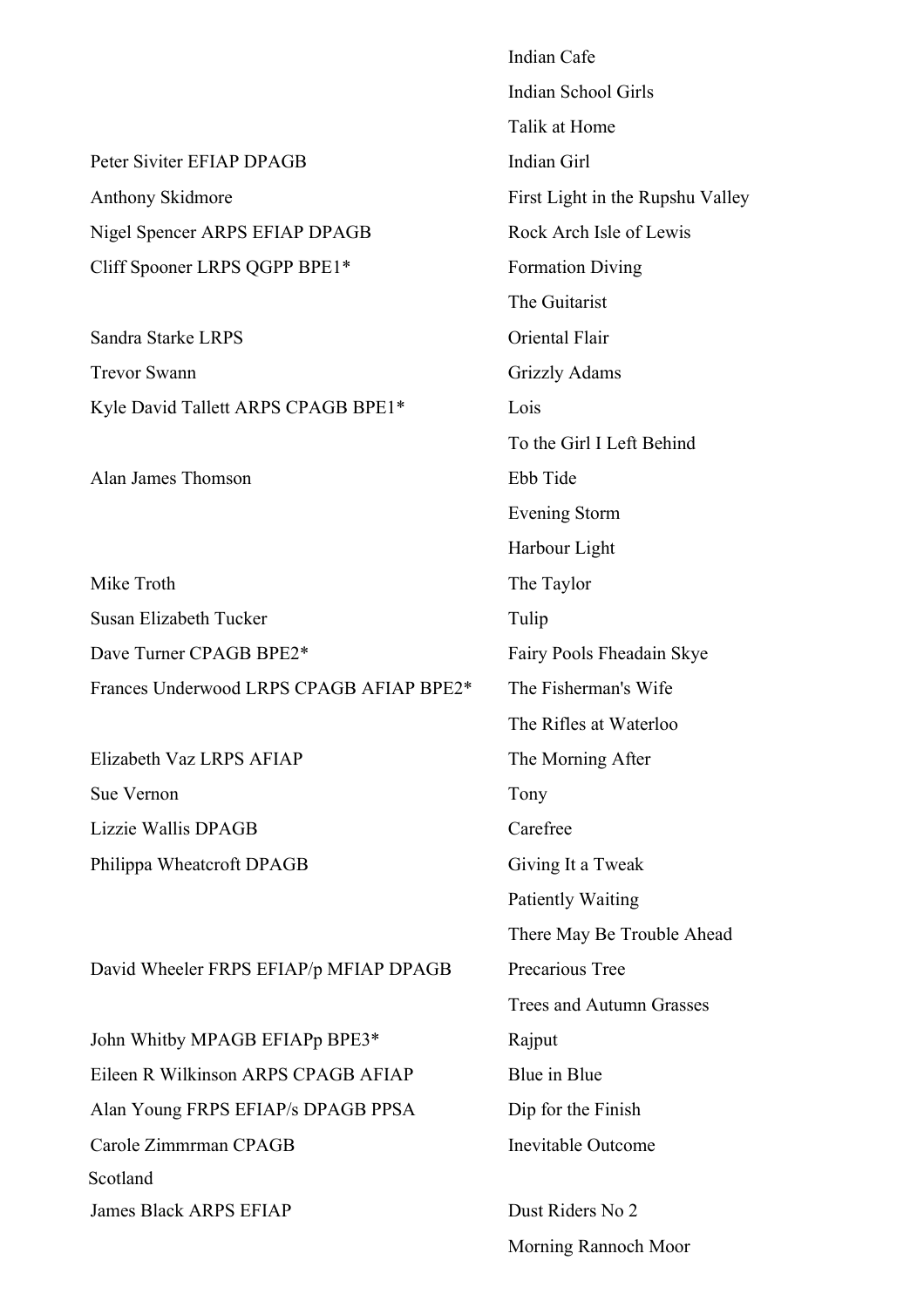| Vlastimil Blaha                        | Serene                         |
|----------------------------------------|--------------------------------|
| Brian Cathie AFIAP CPAGB LRPS          | <b>Almost Ready</b>            |
|                                        | <b>Brimilsvellir Footsteps</b> |
|                                        | Moody Elgol                    |
|                                        | Sapphires Pearls and Lace      |
| <b>Brian Clark MPAGB</b>               | <b>Mountain Sunrise</b>        |
| James Gunn                             | High Bar Flyer                 |
|                                        | <b>Muscle Power</b>            |
|                                        | <b>Upside Down</b>             |
| David Halliburton                      | Down and Out                   |
| Eion Johnston FRPS DPAGB EFIAP/g BPE3* | All in Hand                    |
|                                        | <b>Cloud Dreaming</b>          |
|                                        | <b>Elegant Lounge</b>          |
| Shahbaz Majeed                         | Last Light                     |
| Iain McFadyen LRPS EFIAP/b             | Lochan Na H-Achlaise           |
|                                        | Rannoch Dawn                   |
|                                        | <b>Red Arrows</b>              |
| <b>Kenneth Peters AFIAP</b>            | Dolly in Destroyed Corridor    |
| Robert Quig DPAGB AFIAP                | Ben Alligan                    |
| David Sadler CPAGB EFIAP BPE2* ARPS    | Bournemouth Pier in July       |
|                                        | Rush Hour                      |
| Keith Thorburn LRPS AFIAP CPAGB        | Sunrise Down the Moor          |
| Wales                                  |                                |
| John Ken Croston                       | <b>Bathtime</b>                |
| David Evans                            | Emerging from the Mist         |
|                                        | Splash                         |
| Graham Glendinning                     | The Ribbon                     |
|                                        | Wet Race                       |
| David Hopes                            | A Walk on the South Bank       |
|                                        | Graveyard Run                  |
|                                        | Strangers on the Escalator     |
| Ken Lester                             | A Real Shower                  |
|                                        | Chatting in the Rain           |
| Jayne Libby                            | Flamingo Paradise              |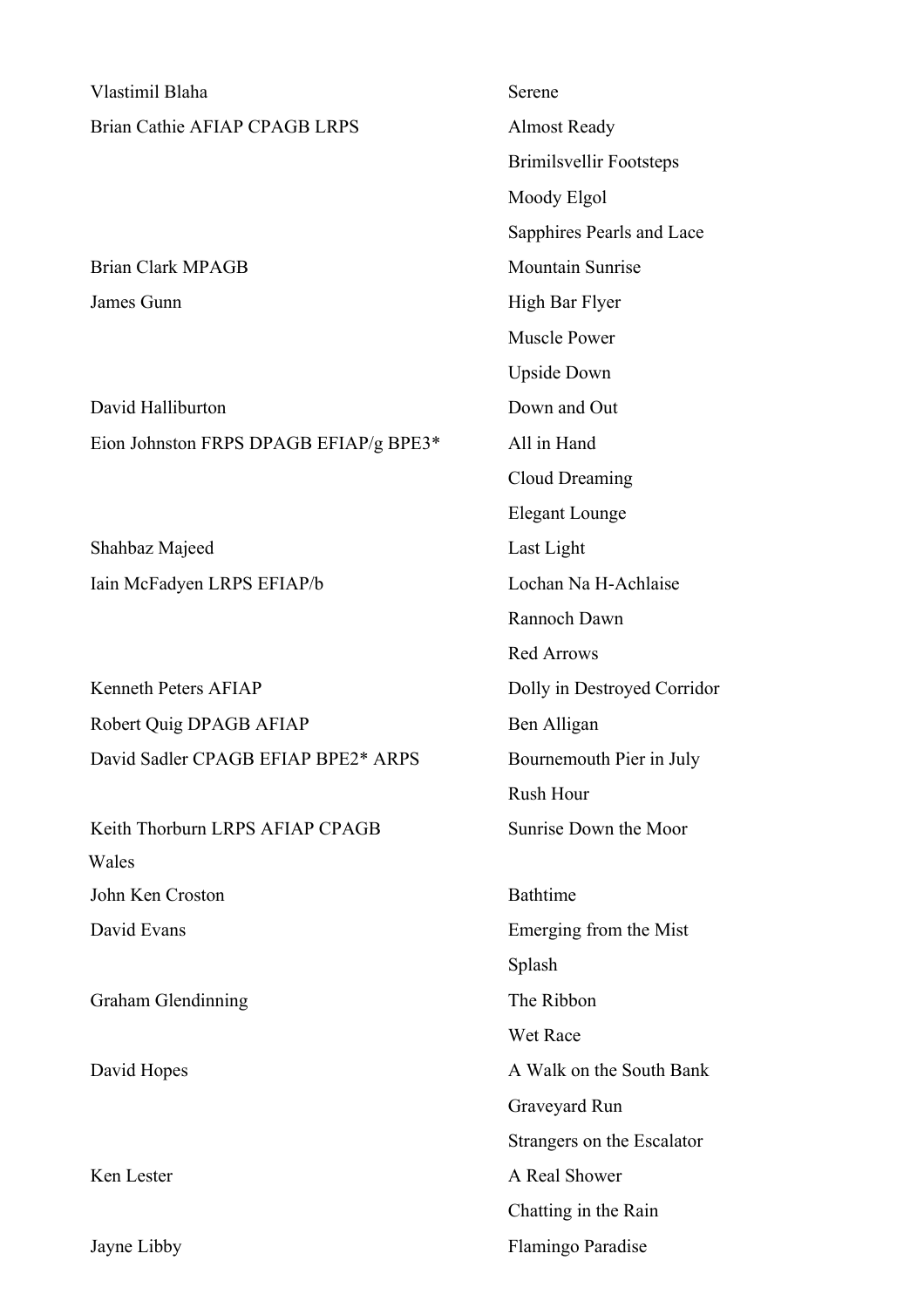Dave Marriott Sunrise over Llyn Padarn Lynne Morris AFIAP DPAGB AWPF ABPE This Way Up

Arthur Nash LRPS AWPF Cariad

Glenn Porter LRPS AWPF EFIAP Back Loop Sharon Prenton Jones EFIAP/s BPE5\* DPAGB Lady of the Lake Christine Tidman EFIAP AWPF Autumn Leaves

Northern Ireland

Cyril Boyd BPE2\* PPSA LRPS LIPF Amber Gold

Kenny Gibson LRPS Flower Girl

Dean Irvine LIPF Mystique

Ross McKelvey MPAGB FBPE EFIAP/p Madame Butterfly

Gregory McStraw Morning Stag

Channel Islands

Promise of the Tide Short, Shark Shock Two for One Toilet Duck Pastel Port 2 Ralph Pinch Lord of the North The Maker Rough Seas at Porthcawl Peter Adams LIPF Amber Angel Finnan Knee Down Prima Shady Character Laurie Campbell Journey in My Mind Lady Grey Lady in Red Zatanna Dereliction Dance Pastel Jump The Yellow Wall

Slipstream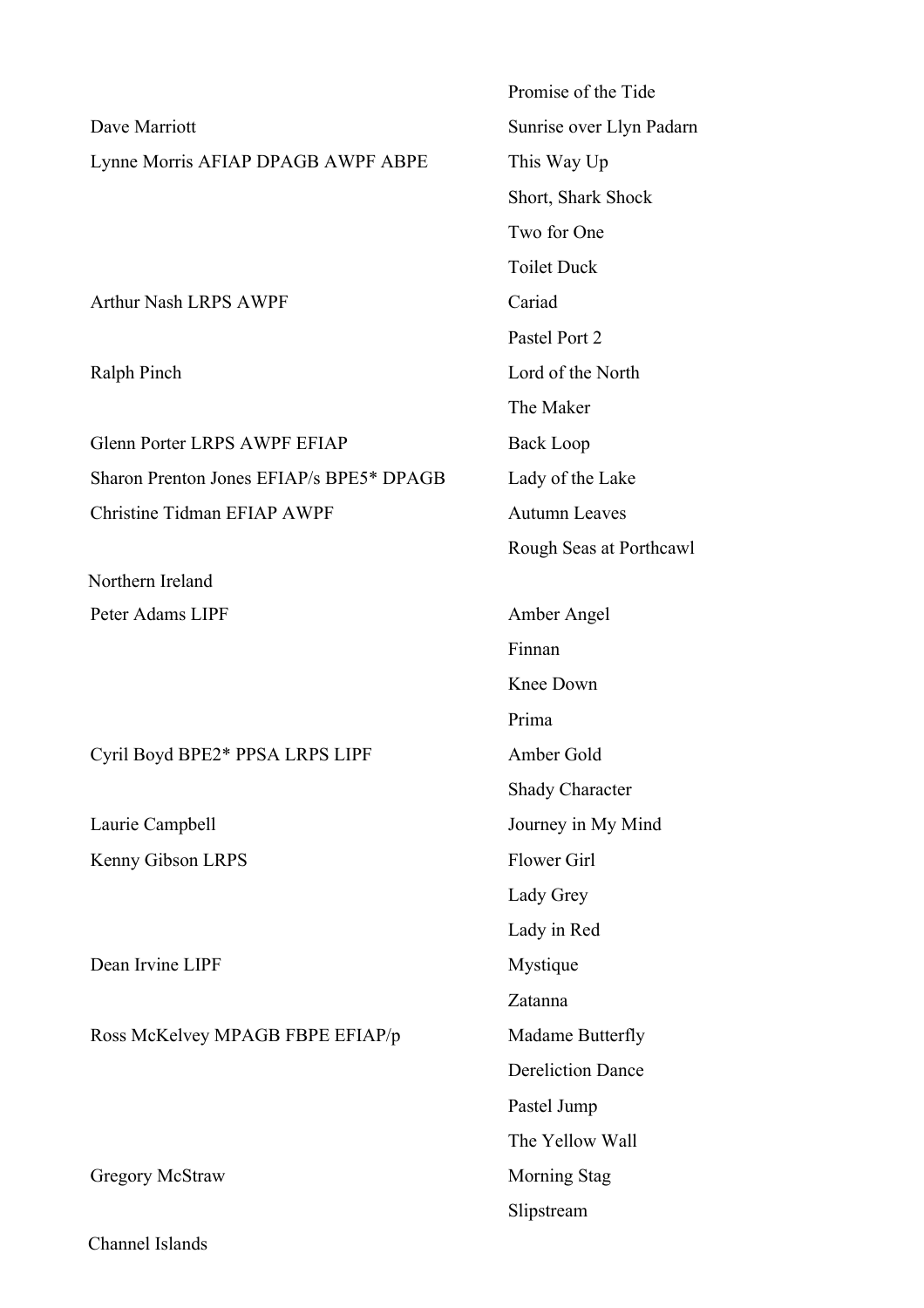| Anne Woodington BPE1*                               | Cattle Herder Boy at Market |
|-----------------------------------------------------|-----------------------------|
|                                                     | Mursi Woman Making Porridge |
|                                                     |                             |
| Australia                                           | Snowstorm Approaching       |
| Fay Braunisch                                       | Focused                     |
| <b>Bronwen Casey EFIAP MAPS</b>                     | Dawn Treader                |
| <b>Wallace Close</b>                                | A Reflective Retrospective  |
|                                                     |                             |
|                                                     | <b>Staying Dry</b>          |
| Jennifer Conn                                       | Dirt Girl                   |
| <b>Adrian Peter Donoghue</b>                        | The Rose                    |
|                                                     | In from the Cold            |
|                                                     | In London Town              |
|                                                     | <b>Writer's Block</b>       |
| Hans Kawitzki EFIAP                                 | Three Whites                |
|                                                     | Dawn                        |
| Ian Marriner                                        | Merewether-Starting-Blocks  |
| Vicki Moritz EFIAP/g MPSA APSEM                     | Brothers on the Water       |
| <b>Brendon Parker</b>                               | Early Morning Cronulla      |
| Austria                                             |                             |
| Alois Bernkopf DR. EFIAP/s GPUCR4 PSA3*PJ<br>SAWIEP | Archer                      |
|                                                     | Mas-Wrestling 1             |
| Bela Bertok                                         | Awakening                   |
|                                                     | Chapel                      |
| Kurt Ganglbauer EFIAP EVÃ-AV PSAGal5th              | Icespeed                    |
|                                                     | RTL 11082 1                 |
| Robert Kolbrich AFIAP EVÃ-AV                        | Dragon Wall                 |
| <b>Franz Stuetz</b>                                 | Flip1                       |
|                                                     | Vestrahorn                  |
| Erich Ursprunger                                    | Berghuette                  |
|                                                     | <b>Street Concert</b>       |
| <b>Ferdinand Wirleitner</b>                         | Nebel Und Sonne             |
|                                                     | Toskana Haus                |
| Bangladesh                                          |                             |
| Sohel Parvez Haque Mr. Mr. Mr. Mr.                  | Red Smile                   |
|                                                     |                             |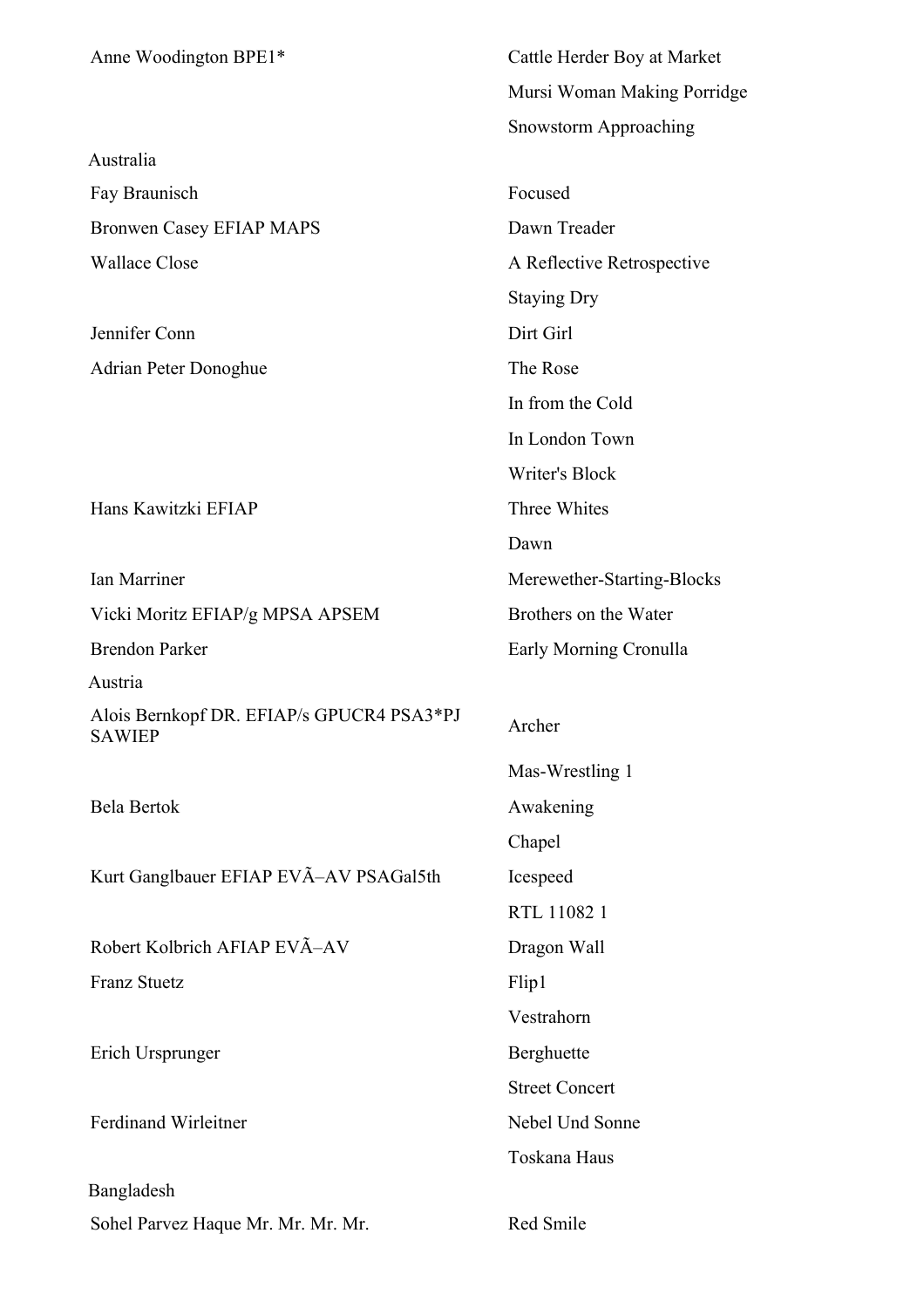Belgium Jos Cuppens AFIAP EPSA Donker Model Jean Luc Legrand EFIAP/p Contraste De Styles

Jacky Panhuyzen EFIAP MPSA Candle Light Sonja Vander Meulen Brussel at Night

Canada Leah Gray Wild Dance Phil Kwan FRPS GMPSA/P GPSA Aurora over Mountain 90 Danlei Ye Nenets Child7

China Xiping An Evening Glow Jungang Cheng Sleepless Night Jianchuan Deng Tranquil Homeland

Jidong Li Worry Qingyu Liu Childishness

Shenghua Yang Night Tour of Stilted Buildings

Reve De Chatelaine Little Boy

The Nenets Campsite11

Yin Ba Galloping in the Snowfield Xinxin Chen GMPSA/b Hot Metal Fire Dragon23 Zifeng Chen Deep Feeling of Horseback Youdong Deng Through Time and Space Years Wrinkle Shengfu Jiao Camel Shadow Jianping Li Speed Across the Desert Sisters Picking Cow Dung Shihui Liu Camel Bell in the Desert Fengying Long The African Children36 Ping Lu Miao Village Fire Pond1 Li Wang Blowing in the Wind Partner Return Zhi Xu Herding Back The Witch of Lop Nur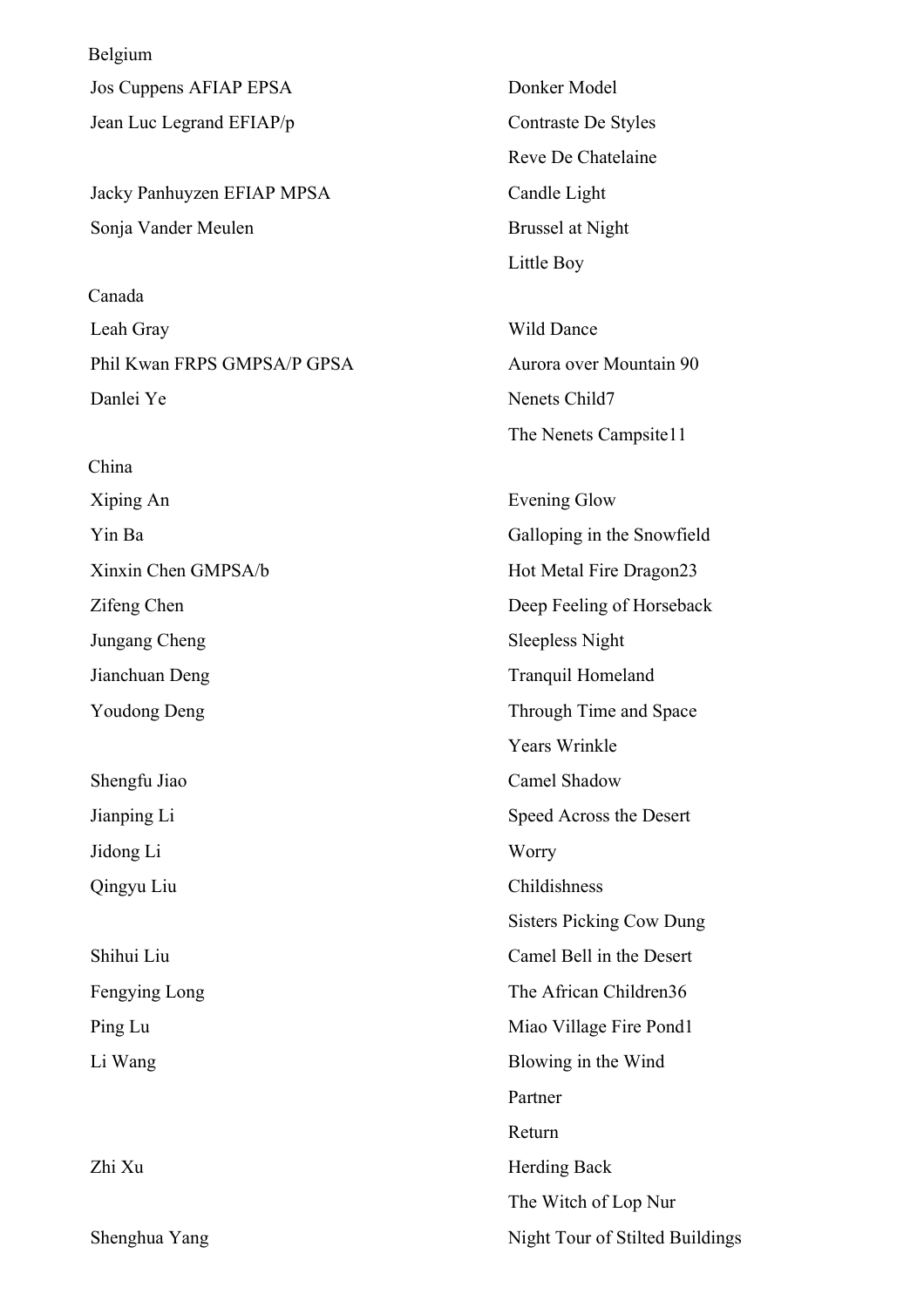| Lin Yuan                                              | Yi Ethnic Fireplace            |
|-------------------------------------------------------|--------------------------------|
| <b>Shuguang Zhang</b>                                 | <b>Uigur Mother and Son</b>    |
| Shizhong Zhou                                         | Morning Glow of Ancient Temple |
| Cyprus                                                |                                |
| Buket Ozatay EFIAP/g RISF5 MUSPA Hon.F.SAP            | Desiccation                    |
|                                                       | Desire                         |
|                                                       | Paddy Field II                 |
| Denmark                                               |                                |
| Una Streit Larsen AFIAP NSMiF/b                       | <b>Blue Ballet</b>             |
|                                                       | <b>Bronze</b> and Copper       |
| Finland                                               |                                |
| Jussi Helimaki EFIAP/b                                | Sea Fog in Midwinter           |
| Marjut Korhonen EFIAP/b NSMiF/b SKsLSM                | The Veiled Woman               |
| Yrj¶ Venna AFIAP                                      | Peeping Boys                   |
| Juhani Visavuori                                      | Cheap Labor                    |
| France                                                |                                |
| Alain Morata EFIAP EFPF GPUCR2<br><b>GPUAPHRODITE</b> | <b>Brumes Matinales</b>        |
| Guy B. Samoyault MFIAP APSA GMPSA                     | La Force Est En Lui            |
| Nadine Viaud                                          | Earth Sculpture                |
| Germany                                               |                                |
| Holger Buecker                                        | Not Amused                     |
| <b>Stefan Kunick</b>                                  | N                              |
| Alfred Preuss EFIAP/b                                 | Nature in Reserve              |
| Hong Kong                                             |                                |
| H.W. Chan FRPS EFIAP/d1 GMPSA/b                       | Swan 4                         |
| Kai Hay Clement Law                                   | Hebe Haven                     |
| Cyril Kwok Keung Leung                                | <b>Chasing Horses</b>          |
|                                                       | Horses                         |
|                                                       | Horses Coming                  |
|                                                       | Horses Running Down Hill       |
| Hungary                                               |                                |
| Miklos Szeles                                         | Cups                           |
|                                                       | <b>Last Minute</b>             |
| India                                                 |                                |
| Saurabh Bhattacharyya EFIAP GPUCrown2                 | Communication                  |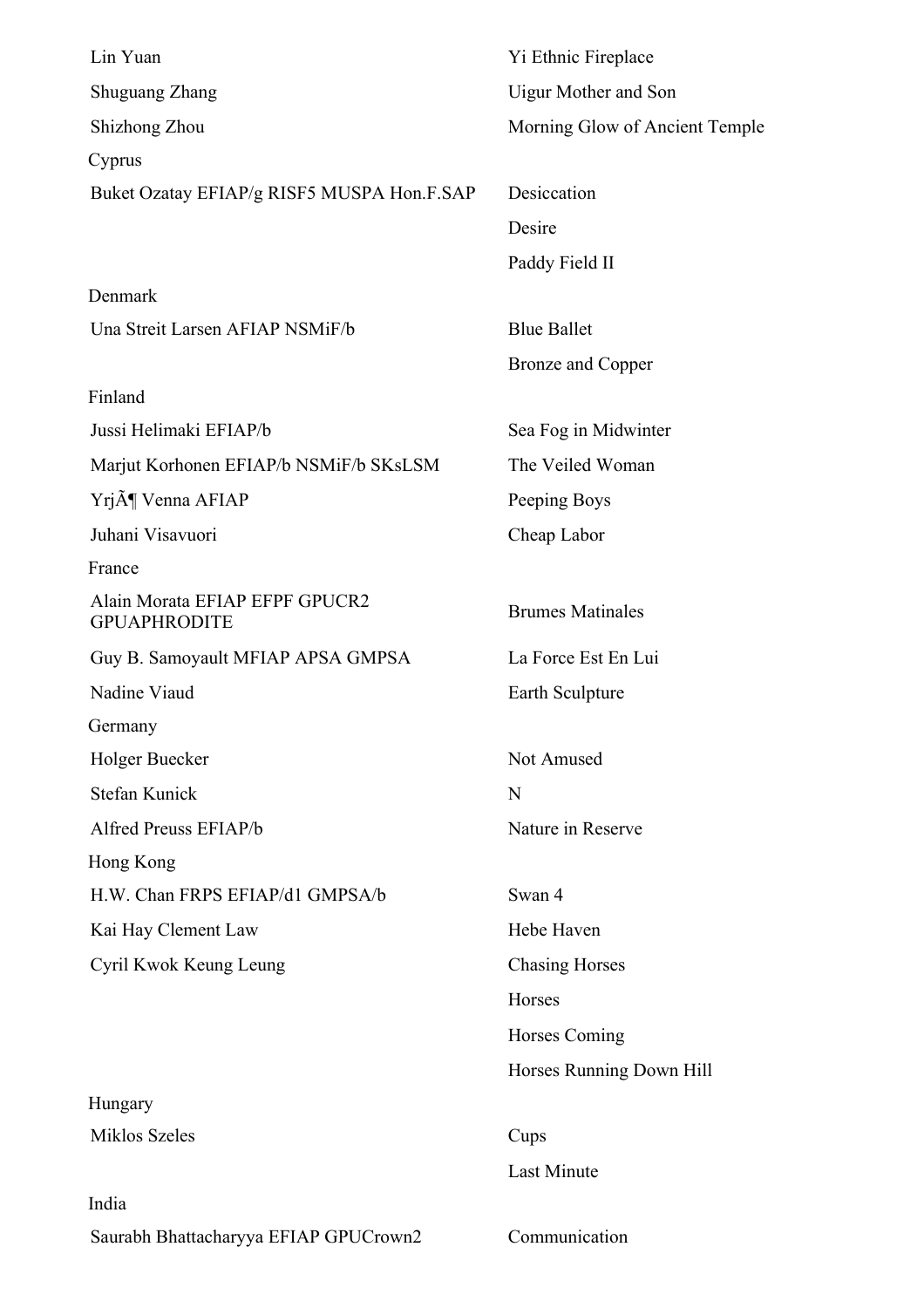|                                                                      | Kitchen                     |
|----------------------------------------------------------------------|-----------------------------|
|                                                                      | Naga Sadhu                  |
| Manashi Chatterjee AFIP PESGSPC A-ISAP<br><b>PESGCPC</b>             | <b>Bonding with Colours</b> |
| Asim Kumar Chaudhuri                                                 | Astonished 1                |
| Manash Das EFIAP EFIAP/b MPSA                                        | Forbidden Time              |
|                                                                      | Mahi 9876                   |
| Kaushik Dolui EFIAP EFIAP                                            | Follow the Steps            |
|                                                                      | <b>Impressive Face</b>      |
|                                                                      | <b>Shadow Show</b>          |
|                                                                      | The Walker                  |
| S P Mukherji AIIPC IIPCPlatinum HONPESGSPC<br><b>EFIAP</b>           | Stages of Love              |
| Partha Roy AFIP                                                      | City Blue                   |
|                                                                      | Golden City                 |
|                                                                      | Spiral Dubai                |
| Sudip Sahu EFIAP FFIP                                                | Lad Boy 22                  |
|                                                                      | Mid Child                   |
| Indonesia                                                            |                             |
| Daniel Indratama                                                     | Life under the Boat         |
| Ireland                                                              |                             |
| Catherine Bushe EFIAP/s LIPF                                         | Asymmetric Bridge           |
|                                                                      | Windows in the Sky          |
| Michael Joseph Kennedy x923-282-2638 x923-282-<br>2638 x923-282-2638 | Perfection                  |
| Bill Power FIPF EFIA/s EPSA ARPS                                     | Gentle on My Mind           |
|                                                                      | Leap of Faith               |
|                                                                      | Mischkah in Red             |
| <b>Israel</b>                                                        |                             |
| Leonid Goldin AFIAP EFIAP                                            | Women's Pain                |
| Italy                                                                |                             |
| Marco Dadone                                                         | Heart of Lothian            |
|                                                                      | The Wishing Chair           |
| Walter Gaberthuel EFIAP MPSA GPU3CR                                  | Group in White              |
|                                                                      | Upstairs                    |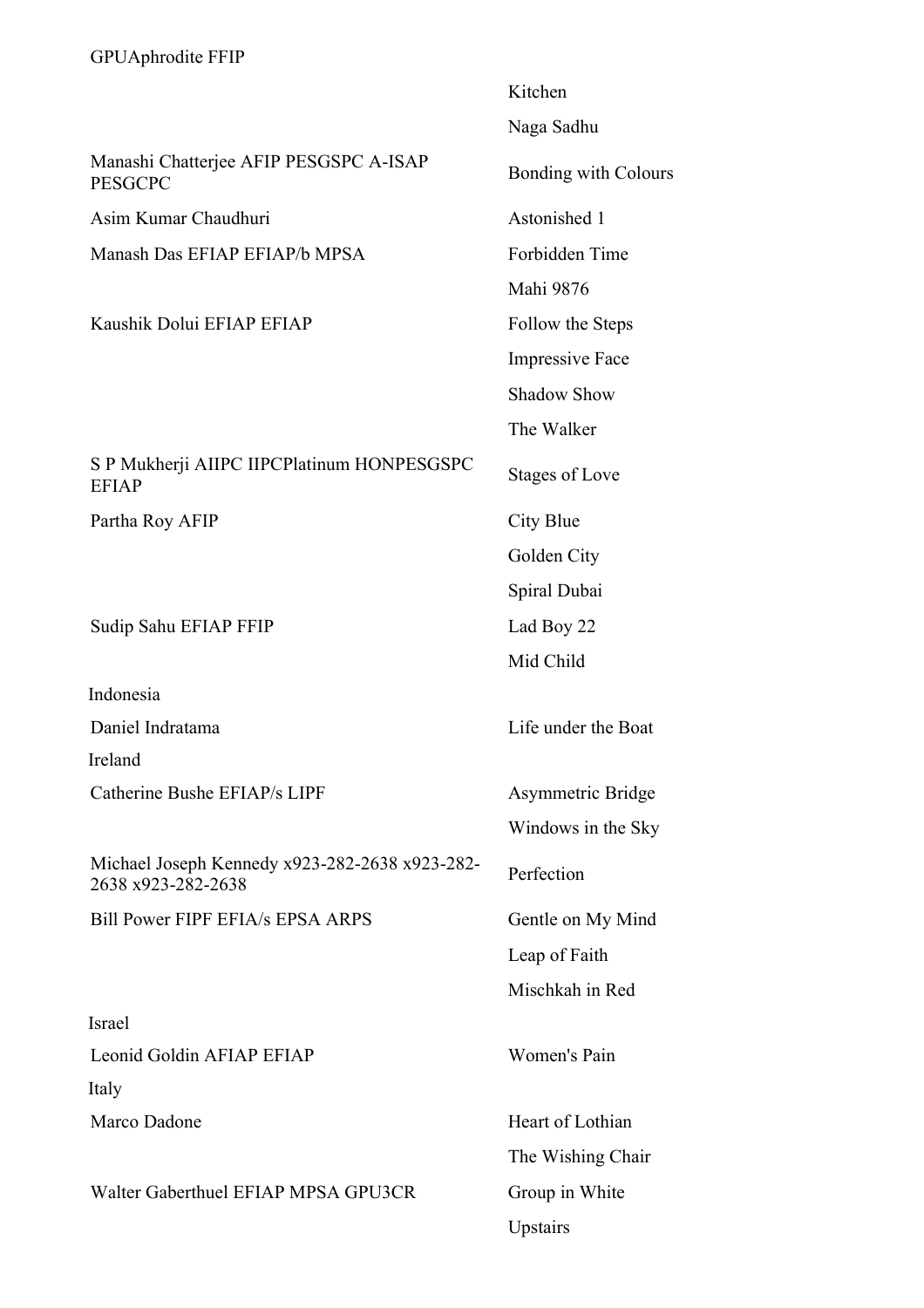|                                                | <b>Wonderful Autumn</b>     |
|------------------------------------------------|-----------------------------|
| Luxembourg                                     |                             |
| Romain Clement AFIAP SFLPA                     | In the Factory              |
| Macao                                          |                             |
| Sherman Cheang AFIAP A.CPE SEPSS               | <b>Cleaning Fishing Net</b> |
|                                                | Dinner Time                 |
| Malaysia                                       |                             |
| Yeokkian Koh EPSA                              | Filtering Charcoal 327      |
|                                                | Tree                        |
| Myanmar                                        |                             |
| Myo Min Kyaw QPSA                              | Mandalay 99                 |
| Netherlands                                    |                             |
| Jim Van Iterson AFIAP                          | Cold                        |
| New Zealand                                    |                             |
| <b>Bill Hodges EFIAP APSNZ</b>                 | His Family Looks on         |
| Norway                                         |                             |
| Jon Knutsen                                    | Lavender Fields             |
|                                                | <b>Water Portrait</b>       |
| Portugal                                       |                             |
| Joao Taborda EFIAP PPSA SPSA                   | The Princess and Camels     |
| Romania                                        |                             |
| Ovi D. Pop EFIAP/b EFIAP, HonUIP EFIAP, HonUIP | Chess                       |
| Alexandre Vajaianu E.FIAP/B A.ICS E.AAFR       | Aline 77                    |
| <b>Russian Federation</b>                      |                             |
| Sergey Aleshchenko                             | Line of Provence            |
|                                                | Sossusvlei                  |
|                                                | Autumn in Dolomites         |
|                                                | Hamnoy                      |
| <b>Dmitry Belyaev</b>                          | Lady with a Horse           |
| <b>Alexey Suloev PPSA</b>                      | Netting04                   |
|                                                | Sailing                     |
|                                                | Vietnamese Fishing02        |
| Singapore                                      |                             |
| Kim-Pheng Sim                                  | Belinda and Net             |
|                                                | Change Face                 |
|                                                | My Right Kick               |
|                                                |                             |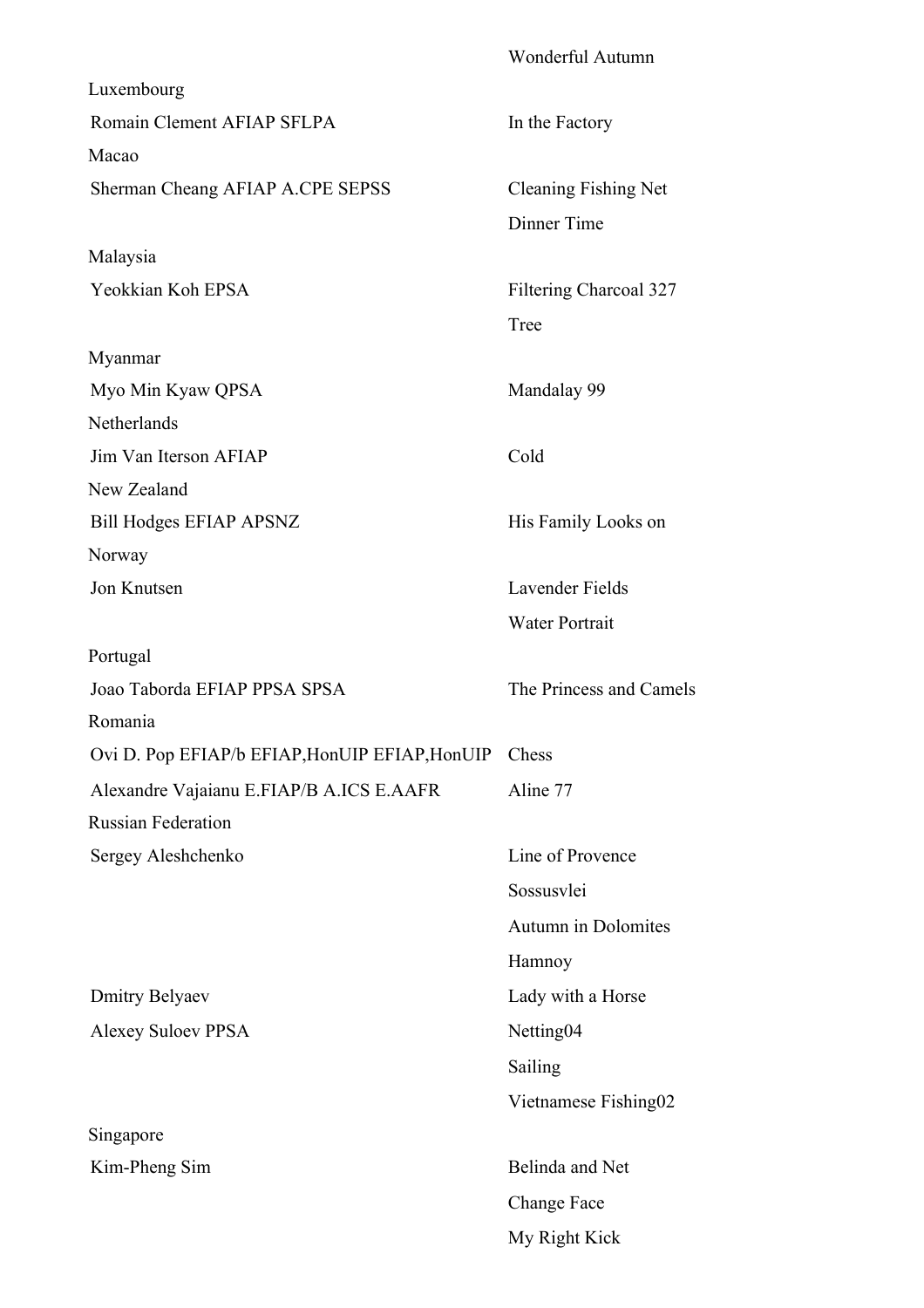|                   | Who are You                                         |
|-------------------|-----------------------------------------------------|
| Lee Eng Tan       | Lady Mending Nets 4                                 |
|                   | Horses Charging 6                                   |
| South Korea       |                                                     |
| Chun Woo Lee      | A Journey in the Sahara                             |
|                   | Morning Prayer                                      |
| Spain             |                                                     |
| Manel Puigcerver  | Living Sculpture                                    |
|                   | Touching the Sky                                    |
| Sweden            |                                                     |
| Olle Robin        | <b>Maraton Runners</b>                              |
| Taiwan            |                                                     |
| Chao-Huan Chang   | Move Forward                                        |
| Ming-Chih Chang   | Curious                                             |
| I-Hsiang Chao     | Running Horse                                       |
| Pi-Yen Chen       | Return                                              |
| Te-Yun Chen       | Beauty of Night                                     |
|                   | <b>Lead Generals</b>                                |
|                   | Water Girl                                          |
| Yu-Fang Chen      | Old Teahouse 1                                      |
|                   | Woman 5                                             |
| Kuo-Tai Chi       | Rhythmic Gymnastics 01                              |
|                   | Summer                                              |
| Hsien-Chien Chiou | Paint Worker                                        |
| Jung-Chin Chiu    | Happy Children Jump 3                               |
| Lin-Fen Hsieh     | Innocent                                            |
| Wei-Chang Kuo     | Return Home 1                                       |
| Ching-Wen Lin     | Traveler 01                                         |
| Hsin-Hsin Liu     | Hard Childhood 1                                    |
|                   | Huangshan Snow Scene 2                              |
| Yen-Nan Liu       | Jump                                                |
| Chin-Hung Lu      | Desert Boat 1                                       |
| Ho Nan-Heui       | Ba Jia Jiang (The Eight Members of the Godly Realm) |
| Hsien-Sheng Tsai  | <b>Amazing Dancer</b>                               |
|                   | Chat 02                                             |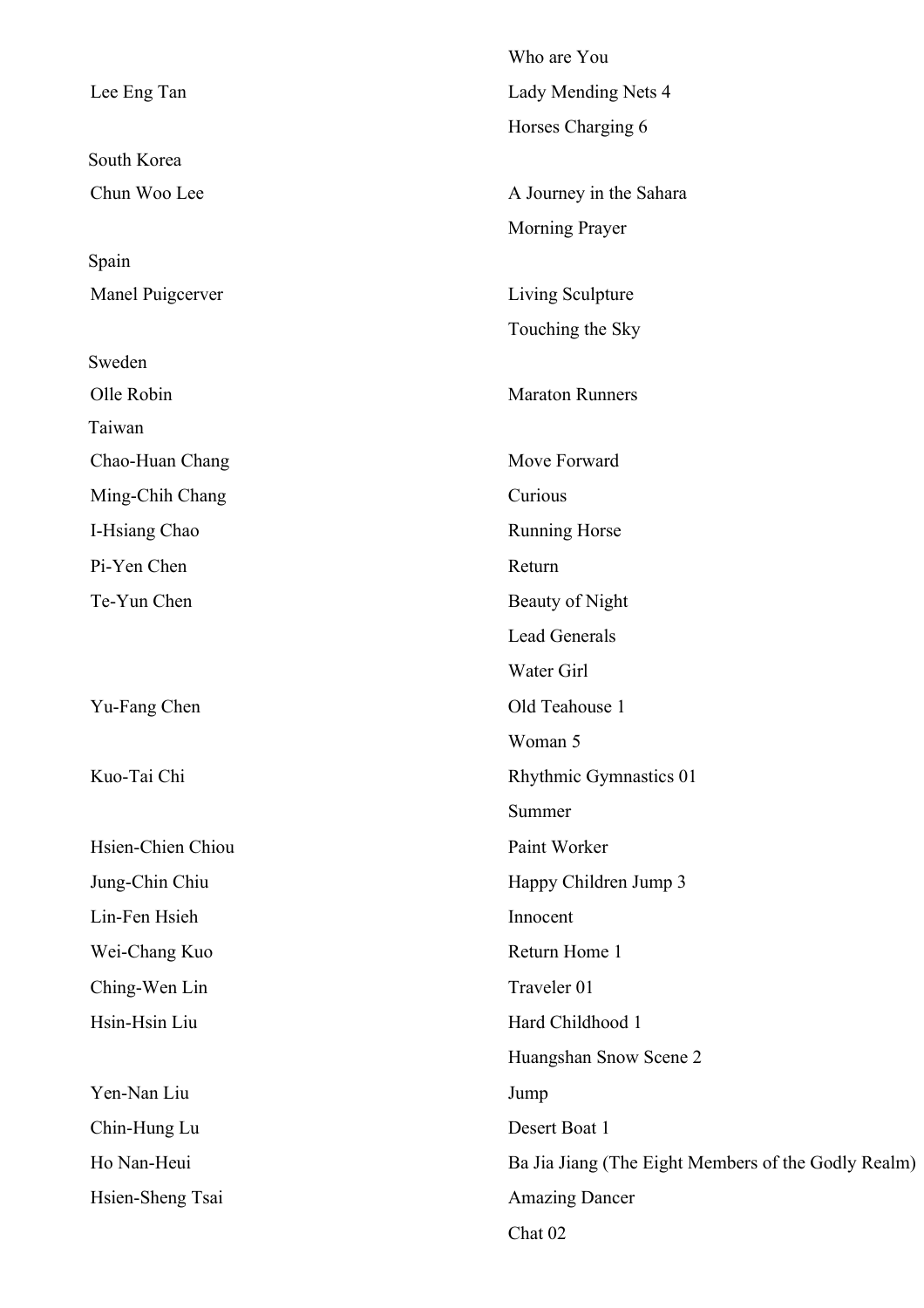|                                              | Childhood                |
|----------------------------------------------|--------------------------|
| Mei-Chu Tsai                                 | Sai Niu                  |
| Mei-Li Tseng                                 | Suri Tribe 03            |
| Ku-San Wang                                  | Ice                      |
|                                              | Love Story               |
| Lung-Tsai Wang EPSA                          | Hailar <sub>2</sub>      |
|                                              | Lead Generals            |
| Ta-Pen Yang                                  | Vulcan                   |
| Ya-Ting Yang                                 | <b>Painted Face</b>      |
|                                              | Shepherd                 |
| Li-Hua Yen                                   | Into the Future          |
|                                              | Revolve                  |
| Turkey                                       |                          |
| Feridun Kismet EFIAP GPUCR3 BEPSS HIUP       | Country of Horses        |
| <b>United States</b>                         |                          |
| Charles Taylor APSA                          | Archrise                 |
| Vietnam                                      |                          |
| Duc Toai Le EVAPA, E. FIAP/b EFIAP/b EFIAP/b | <b>Blend with Nature</b> |
|                                              | Lathome                  |
| PDI OPEN MONOCHROME Acceptances              |                          |
| England                                      |                          |
| Fiona Adamson LRPS                           | Wild and Spirited        |
| Terri Adcock LRPS CPAGB BPE2                 | The Reading Room         |
| Warren Alani ARPS DPAGB AFIP BPE****         | <b>Fake News</b>         |
|                                              | Man's Best Friend!       |
|                                              | <b>Monday Morning</b>    |
|                                              | The Apprentice           |
| Wendy Anne Allard EFIAP CPAGB BPE1*          | Lost Friendship          |
|                                              | Mirium                   |
| Charles Edward Ashton ARPS BPE1* DPAGB       | Hen Night                |
|                                              | Nice One Harry           |
|                                              | Self Service             |
| Barry Alan William Badcock ARPS              | Ashley                   |
|                                              | The Boxer                |
|                                              | Workspace                |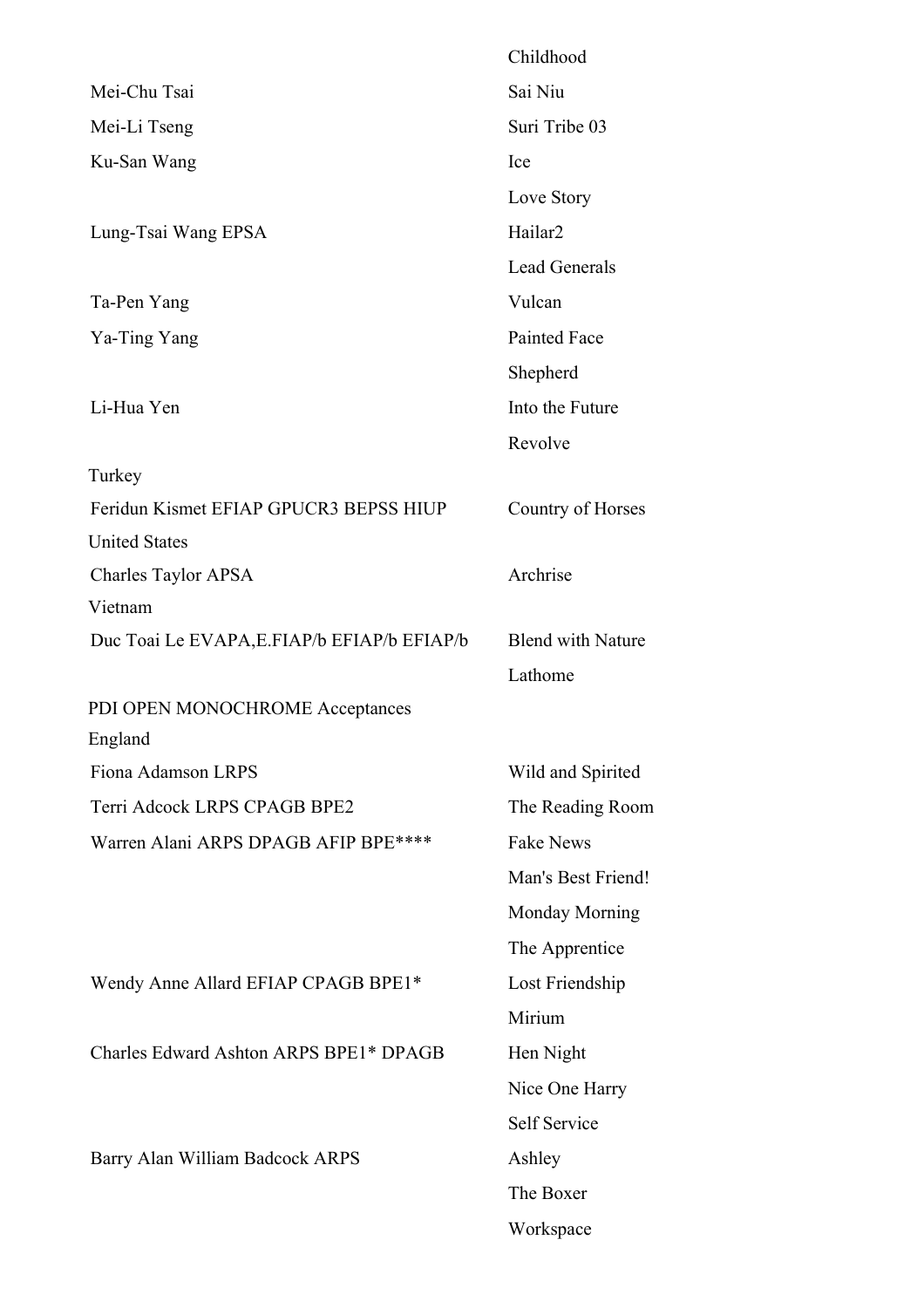Phillip Barber Determination

Joan Blease MPAGB FBPE EFIAP/b Elle and Rabbit

Joe Brennan LRPS DPAGB BPE3\* Chained Derek Buckett A Passing Chat Rosemary Buckett Alone in the Shed Philip Byrne Poster Girl

Rachel Jean Carter LRPS BPE2 CPAGB Safely over the Last John Chamberlin FRPS MFIAP Light and Shade

Richard Cherry ARPS EFIAP DPAGB An Arm and a Leg

Paul Clarke ARPS Night Work Stephen Clifford CPAGB AFIAP BPE3\* Vagabonds Lullaby Colin Close AFIAP LRPS CPAGB BPE5\* The High Note Clare Collins CPAGB LRPS 1955 1955 A Rest from Cycling Malcolm Cook Sky over the Jetty

Audrey Couchman The White Setting

Robin Couchman BPE2\* Rock Lines

David Cowsill CPAGB BPE3\* Body and Soul Bryan Crick AFIAP CPAGB BPE2\* G Star Opening Trevor Davenport ARPS DPAGB BPE5\* L371NZ In Winter's Grip Chris Davies ARPS DPAGB Emerging

Brian Davis APAGB CPAGB Tracks

Dogs Behaving Badly Focussed The Voices Enchantment Girl with Pearls Naomi Carina Caught in the Moment Joel's Stare Robbie The Stare Silent Sentinels Gentle Frost Snow at Gimsoy Church Towards the Light Not Interested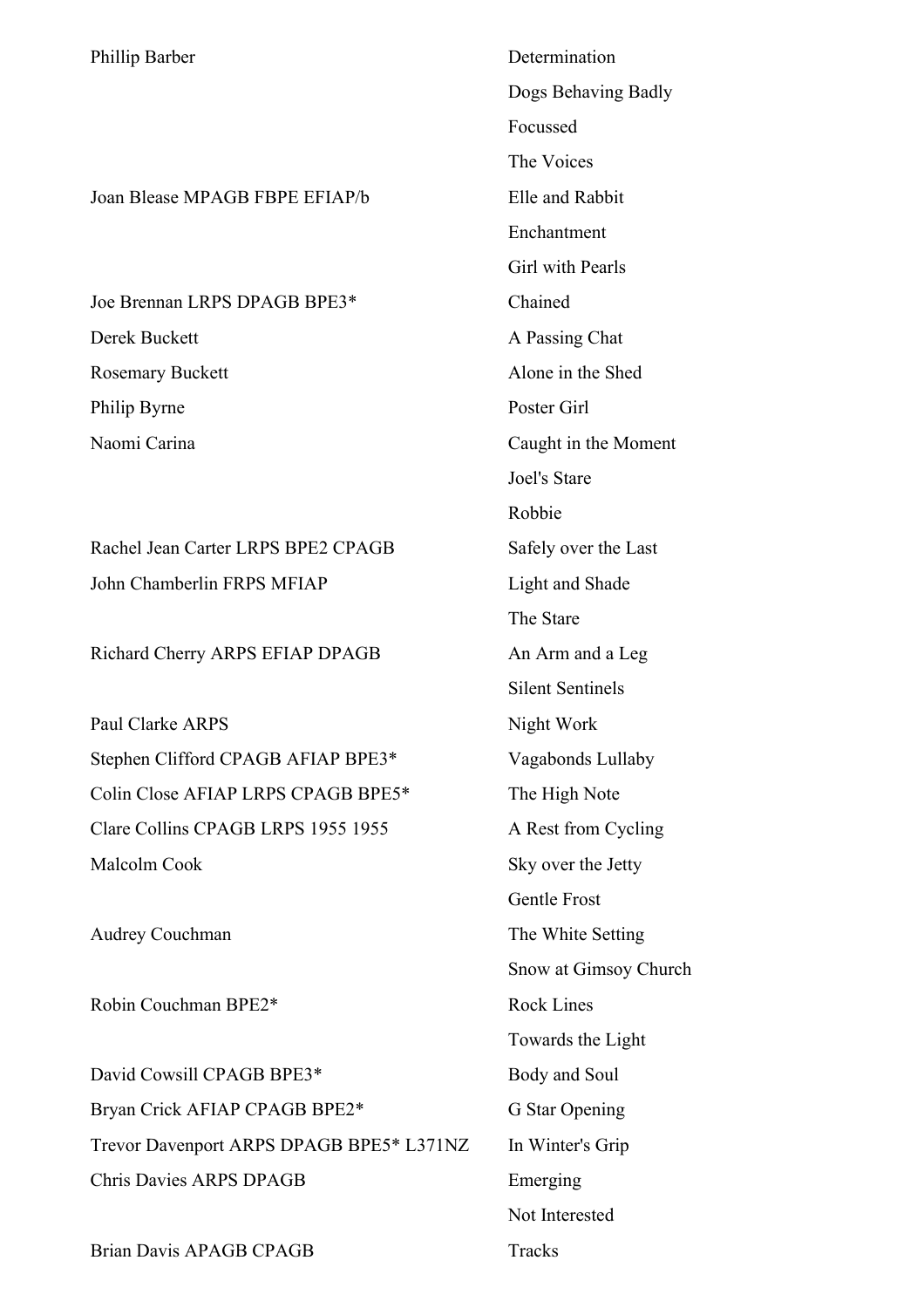| Judi Dicks ARPS DPAGB BPE5*             | I'Ve Got My Eye or        |
|-----------------------------------------|---------------------------|
|                                         | Waiting for His Ma        |
| BRIAN DOWDALL AFIAP DPAGB BPE2*         | Girl in the Light         |
|                                         | Helen in the Light        |
| Calvin Downes EFIAP/b BPE2*             | Missed Tackle             |
|                                         | Tolerance Bridge at       |
| <b>Stuart Edgar CPAGB</b>               | Laundry Girls Havi        |
| Alan G Edwards DPAGB AFIAP LRPS BPE2*   | Queen of Diamonds         |
| Mike Edwards ARPS ABPE CPAGB/av         | <b>Bad Hair Day!</b>      |
| Robert Ellis                            | Poise                     |
| <b>Rod Eva LRPS CPAGB</b>               | Langangarbh Cottag        |
| Roger Evans MPAGB FBPE EFIAP/b          | Jas Shergill              |
|                                         | Danny Reed                |
|                                         | Through His Defen         |
|                                         | Dusting the Bar           |
| Mary Gillian Fish                       | Down and Out in O         |
| Les Forrester ARPS DPAGB EFIAP BPE3*    | <b>Snakes and Ladders</b> |
|                                         | Flag Day                  |
|                                         | Gradibus                  |
|                                         | The Unknown               |
| Martin Fry FRPS EFIAP/g ABPE APAGB      | Emptiness                 |
|                                         | On the Beach              |
| Alison J Fryer EFIAP/s DPAGB BPE5*      | Alone                     |
| Peter R Gennard MFIAP EFIAP/p           | Curious Traveller         |
|                                         | Passenger                 |
|                                         | The Bread Winner          |
|                                         | Temptation                |
| James Gibson LRPS BPE2* AFIAP CPAGB     | Sebastian and Ben         |
| Keith Gibson                            | Soft Landing              |
| Van Greaves FRPS                        | Himalayan Infants         |
| Stee Green Mr Mr Mr                     | $(((Q))$ ) Totally Tro    |
| Lorraine Hardy AFIAP BPE3* CPAGB        | Cheers                    |
|                                         | Happy Days Remer          |
| Colin Harrison MFIAP EFIAPD2 MPSA APAGB | The Last Farewells        |

I'Ve Got My Eye on You Waiting for His Master Girl in the Light Helen in the Light Missed Tackle Tolerance Bridge at Night Laundry Girls Having Fun Queen of Diamonds 2 Bad Hair Day ! Langangarbh Cottage Jas Shergill Danny Reed Through His Defense Dusting the Bar Down and Out in Oslo Snakes and Ladders Flag Day Gradibus The Unknown **Emptiness** On the Beach Curious Traveller Passenger The Bread Winner Temptation Sebastian and Ben Soft Landing Himalayan Infants  $((( Q ))$ ) Totally Trollyed Cheers Happy Days Remembered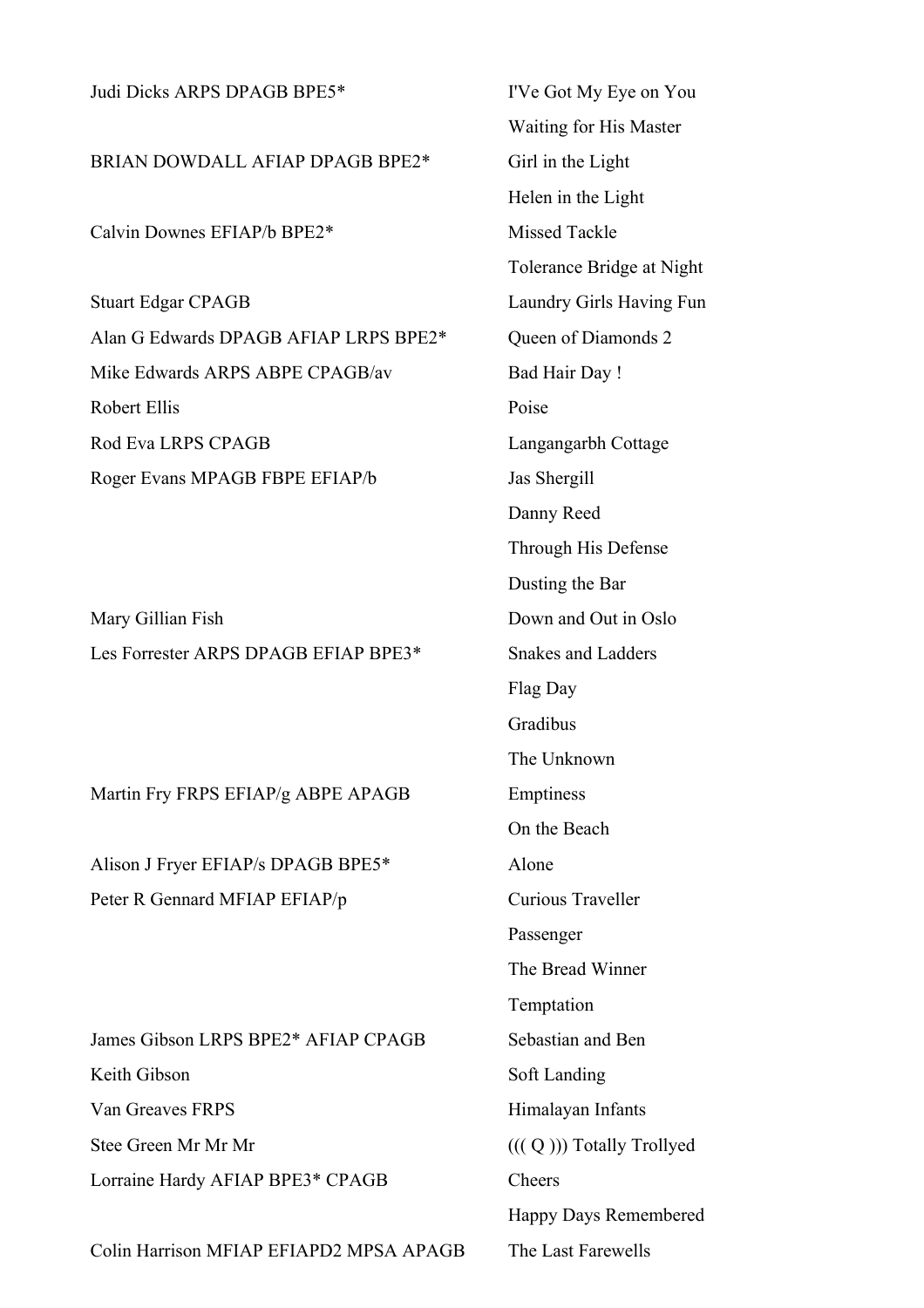| Paul Hassell MPAGB ABPE FIPF         | Jumping Back Kick            |
|--------------------------------------|------------------------------|
|                                      | Rear of No 43                |
|                                      | Life in a Fish Bowl          |
| Duncan S K Hill EFIAP/p MPAGB BPE4   | Hitting the Last Hurdle      |
|                                      | Hurdling in the Rain         |
|                                      | <b>Blaydon High Jumper</b>   |
|                                      | Joanna Konta                 |
| John Holt ARPS DPAGB BPE5*           | Last of the Cobblers         |
|                                      | On the Tube                  |
| Martin Horton                        | Portrait of a Cheroot Smoker |
|                                      | Lake Inle Sunrise 1          |
|                                      | Tethered                     |
| John Hoskins ARPS AFIAP DPAGB BPE2*  | The Tube Travellers          |
|                                      | <b>Black and White</b>       |
|                                      | Going Up                     |
| Martin Janes BPE2*                   | 5026 in the Mud              |
|                                      | Steampunk                    |
|                                      | The Encounter                |
| Koshy Johnson FRPS                   | Yipee Home Time              |
| Helen Jones ARPS CPAGB               | Hoedown                      |
|                                      | The Bench                    |
| David Keel EFIAP/p CPAGB BPE5*       | Hurdling Into the Straight   |
| Paul Keene FRPS MPAGB MFIAP EFIAP/d3 | The End of the Pier 9789     |
|                                      | The Tempest                  |
| David Keep ARPS BPE4* CPAGB          | Rooni Siraj 110kg Lift       |
|                                      | Abrams Splashdown            |
|                                      | <b>Hammer Blow</b>           |
|                                      | <b>Forehand Drive</b>        |
| Neil Kingsbury BPE2* EFIAP CPAGB     | Columns in the Dark          |
| Malcolm Kitto ARPS DPAGB             | Gathering on the Corner      |
| Roy Lambeth DPAGB AFIAP BPE2*        | An English Rose              |
|                                      | <b>Beach Roamer</b>          |
|                                      | Life in a Tooktook           |
|                                      | The Bowl Maker               |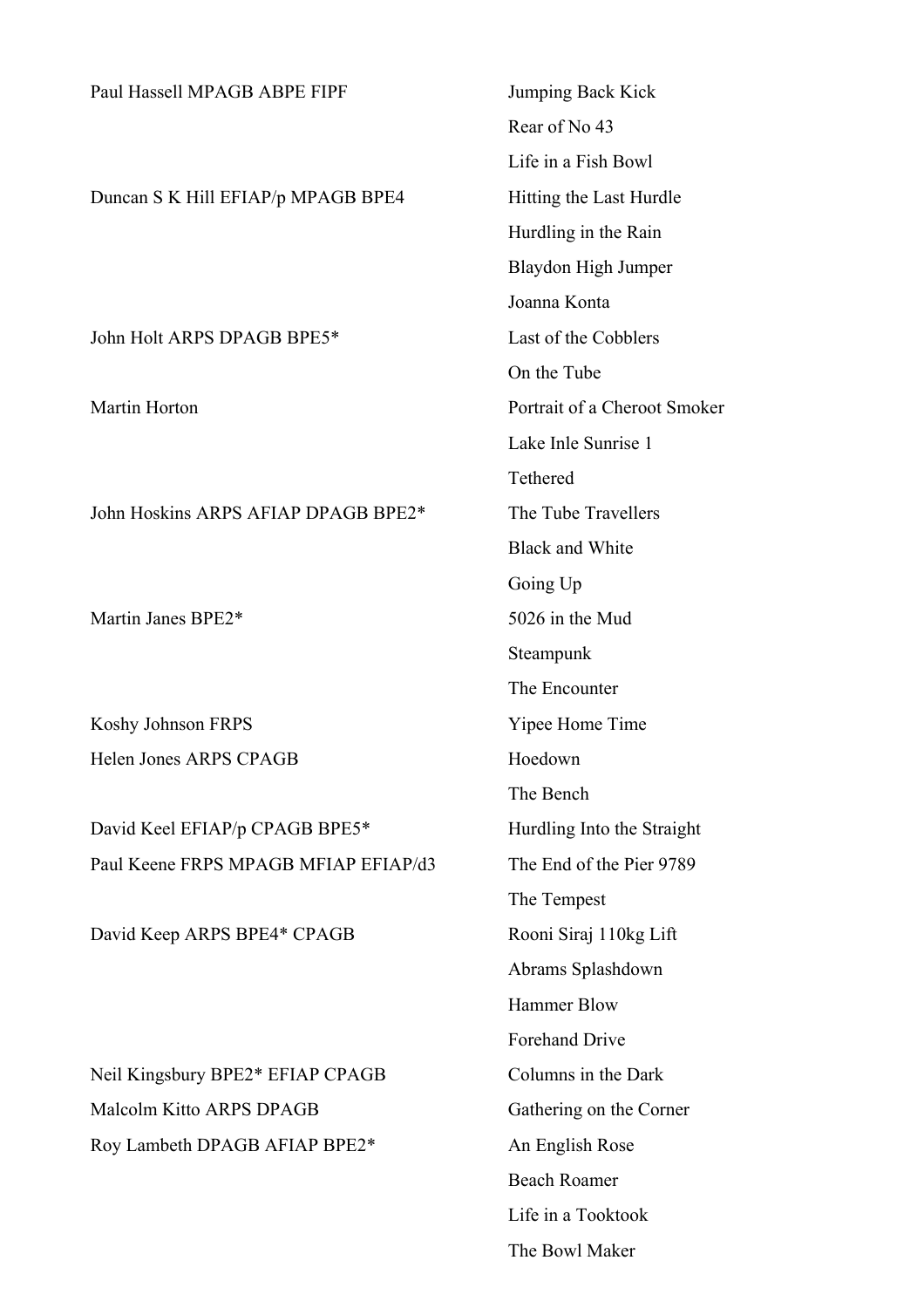| Eddy Lane ARPS DPAGB EFIAP                 | The Boys of the Mishing Tribe       |  |
|--------------------------------------------|-------------------------------------|--|
| Elizabeth Lazenby BPE2 LRPS                | Into Battle                         |  |
|                                            | The Diamond Thief                   |  |
| Jane Lee CPAGB EFIAP                       | Fence Line                          |  |
|                                            | Bison on the Ridge                  |  |
| <b>Adrian Lines EFIAP MPAGB</b>            | Man and Dog                         |  |
|                                            | Abrivado                            |  |
|                                            | Lost Youth                          |  |
|                                            | <b>Still Missing</b>                |  |
| Chris Lloyd                                | Alya                                |  |
|                                            | Amber                               |  |
| Jo Longmire                                | <b>Break Time</b>                   |  |
|                                            | The Boss                            |  |
| Martin Malies ARPS EFIAP MPAGB             | Sidecar No.3                        |  |
| Kylie-Ann Martin AFIAP BPE1*               | Sadness                             |  |
| Peter McCloskey FRPS                       | Deadvlei 3BB                        |  |
| Carol McNiven Young FRPS BPE2* CPAGB AFIAP | The Chauffeur                       |  |
| Barry Mead FRPS EFIAP/d2 MPAGB APAGB       | <b>Bad Day</b>                      |  |
|                                            | Cute But Psycho                     |  |
|                                            | The Venturer                        |  |
| Ann Margaret Miles FRPS MPAGB FBPE EFIAP   | <b>Uttakleiv Beach</b>              |  |
| Robert Millin MFIAP FBPE MPSA              | Declan James Pounces                |  |
|                                            | Emerging                            |  |
|                                            | House of Ill Repute                 |  |
| Peter Milsom EFIAP/sliver BPE3*            | Richard Whitehead Anniversary Games |  |
| <b>Jo Monro ARPS</b>                       | Free Tour                           |  |
|                                            | Photographer on the Bridge          |  |
| Iain Moore BPE1*                           | <b>Brian Iron Founder</b>           |  |
| John Moore CPAGB BPE1*                     | Who Cares Anyway                    |  |
| <b>Steve Moore</b>                         | The Printer                         |  |
| <b>Richard Moorse</b>                      | The Lace Maker                      |  |
| Carmel Morris ARPS AFIAP                   | Everyone Wants a Picture            |  |
| Jim Munday CPAGB AFIAP BPE2*               | Roker Pier                          |  |
| Eileen Murray EFIAP/b DPAGB ABPE           | Fly Free Little Bird                |  |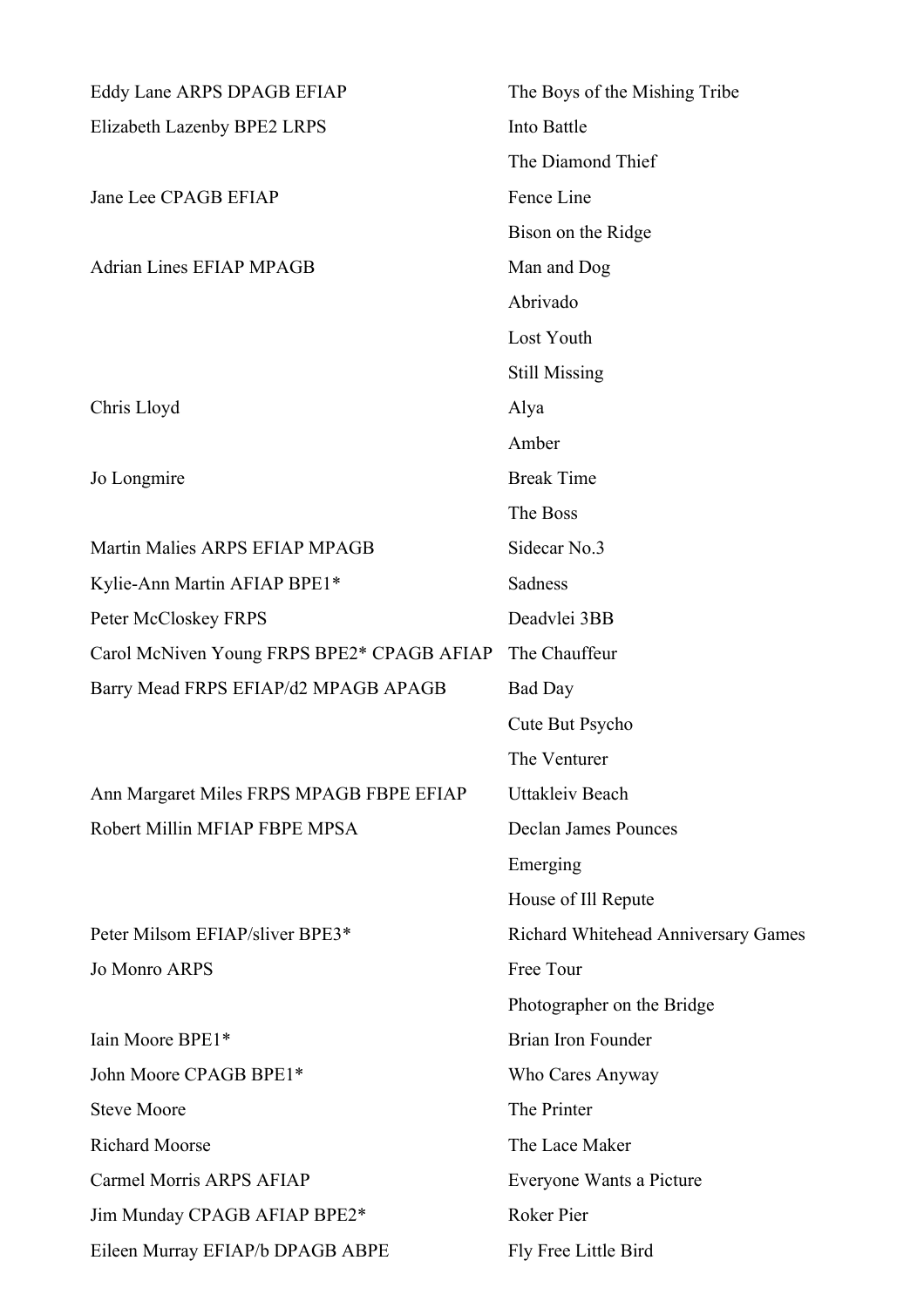|                                        | Ice Maiden                         |
|----------------------------------------|------------------------------------|
|                                        | Sweeney Todd                       |
| Andy Newman                            | Busby & Goodfellow                 |
| Tony Ng AFIAP BPE4*                    | Dwain and Ojie                     |
| Sue O'Connell ARPS DPAGB EFIAP/p BPE5* | <b>Team Effort</b>                 |
|                                        | <b>Togetherness Gujarat</b>        |
| Martin Patten LRPS CPAGB BPE2*         | <b>Empty Underground</b>           |
| Pauline Pentony ARPS AFIAP DPAGB       | Menacing                           |
|                                        | Exquisiteness                      |
|                                        | Timeless                           |
| Tim Pile EFIAP/p MPAGB FIPF            | Framed                             |
| David Price                            | Sigrid                             |
| George Reekie DPAGB ABPE               | They're Behind You                 |
| Derek Robbins                          | Man on Bridge                      |
| Marilyn Roberts DPAGB BPE3*            | Gipsy's Warning                    |
|                                        | The Apple Seller                   |
|                                        | The Struggle                       |
| Trevor Rudkin LRPS BPE1*               | <b>Bride with Attitude</b>         |
|                                        | Makeup Check                       |
|                                        | Trapped                            |
| Sue Rugg CPAGB BPE2*                   | Maria and Her Poster Boy           |
|                                        | White Horse in the Dunes           |
| Pauline Rumsey                         | Grace and Form                     |
| Ivan Rwatschew                         | A Daily Ritual                     |
| <b>Sharon Sawyer CPAGB</b>             | Staircase Detail, Alhambra Palace  |
| Mike Sharples MPAGB ARPS EFIAP ABPE    | Hill Side Cafe                     |
| Peter Siviter EFIAP DPAGB              | Dad and Lotti                      |
|                                        | Lady Macbeth                       |
| Karen Smalley BPE1*                    | The Final Bow                      |
|                                        | Whats the Pointe, Its Out of Reach |
| Graham Snowden Mr Mr                   | Amersham Ghost Train               |
| Duncan Steward BPE2* CPAGB AWPF        | Cornwall Pier                      |
|                                        | <b>Fresh Tracks</b>                |
| <b>Trevor Swann</b>                    | Emilijan                           |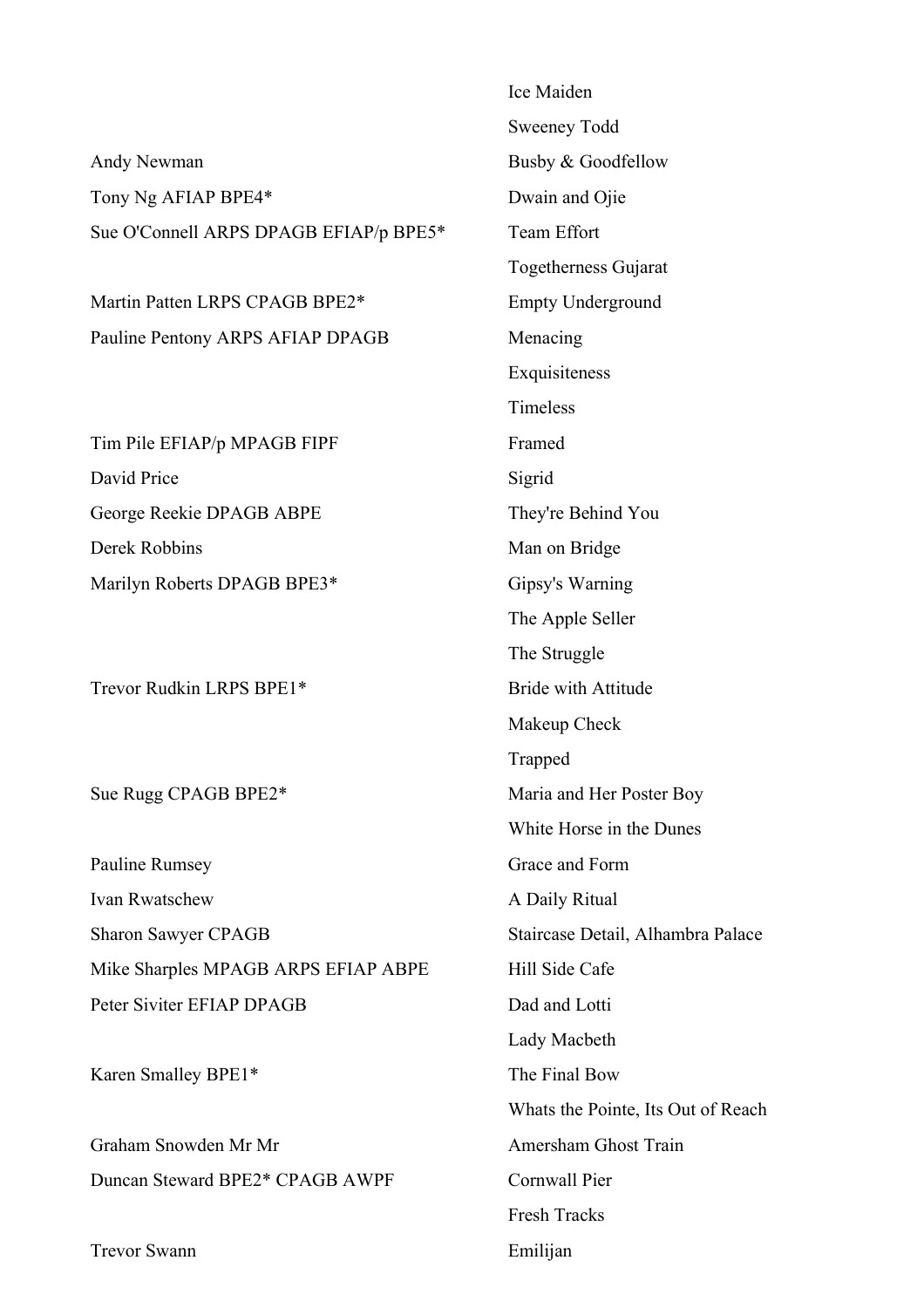| Kyle David Tallett ARPS CPAGB BPE1*    | The Exhibit                             |
|----------------------------------------|-----------------------------------------|
|                                        | Symmetry                                |
| <b>Eleanor Jane Tearle Tearle LRPS</b> | Oculus-4136                             |
|                                        | Present in the Moment                   |
| Alan James Thomson                     | <b>Mountain Cascade</b>                 |
| Dave Turner CPAGB BPE2*                | People Watching                         |
|                                        | Why Do They All Walk Past Me            |
| <b>Sue Vaines LRPS CPAGB</b>           | The Passage of Time                     |
|                                        | Tough Girl                              |
| Sue Vernon                             | Hayden                                  |
| Lizzie Wallis DPAGB                    | Incoming Tide at Freshwater West        |
|                                        | <b>Street Office</b>                    |
| Rex Waygood                            | Corner                                  |
|                                        | Lightswitch at the Bottom of the Stairs |
| Jennifer Margaret Webster BPE2* CPAGB  | Point of Balance                        |
|                                        | <b>Battement Tendu</b>                  |
|                                        | <b>Highland Cow</b>                     |
| Karin Wilson EFIAP DPAGB LRPS BPE3     | Amble Pier                              |
| Alan Young FRPS EFIAP/s DPAGB PPSA     | <b>Barclays Bank Manager</b>            |
|                                        | Level Pegging                           |
|                                        | Wait Until I Get Him Home               |
| Carole Zimmrman CPAGB                  | Quiet Zone                              |
| Scotland                               |                                         |
| Vlastimil Blaha                        | Lady Pat                                |
|                                        | The Rock                                |
| Brian Cathie AFIAP CPAGB LRPS          | Je Suis Un Rockstar                     |
| <b>Brian Clark MPAGB</b>               | Tree and Ferns-Edit-2                   |
|                                        | Lone Tree and Copse-Edit                |
|                                        | <b>Trees and Branches</b>               |
| Peter Clark AFIAP CPAGB                | Home Run                                |
| Rosemary Gillies ARPS CPAGB            | Divers Photographing the Wreck 1        |
| James Gunn                             | <b>Ghostly Gymnast</b>                  |
|                                        | Hold on Tight                           |
|                                        | <b>Parallel Bars Concentration</b>      |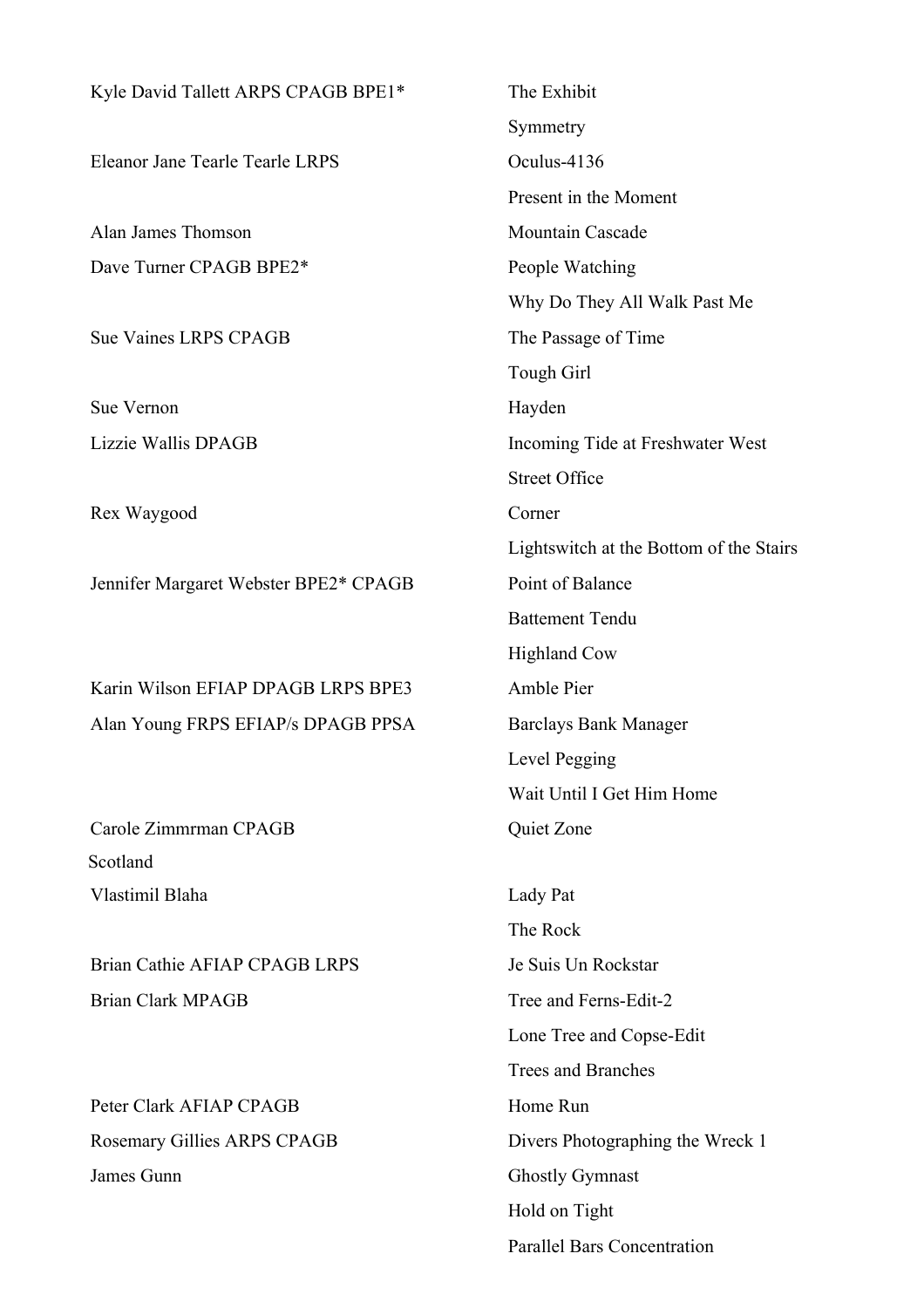|                                          | I CUN A DUU                |
|------------------------------------------|----------------------------|
| Eion Johnston FRPS DPAGB EFIAP/g BPE3*   | <b>Relaxed Form</b>        |
| Shahbaz Majeed                           | Lagangarbh                 |
| David Moyes AFIAP                        | Forth Bridges              |
| Bill Terrance EFIAP/p DPAGB              | Another One Bites the Dust |
|                                          | Pushing for the Front      |
| Keith Thorburn LRPS AFIAP CPAGB          | <b>Buachaille and Snow</b> |
|                                          | The Mountain Flow          |
| Wales                                    |                            |
| <b>Anthony Baggett</b>                   | Reach for the Moon         |
|                                          | Smiler                     |
|                                          | Time is Money              |
| John Ken Croston                         | Curly                      |
|                                          | Skam                       |
| Tony Grubb                               | On the Beach               |
| David Hopes                              | The Fast Alight            |
| Ian Ledgard EFIAP/g GMPSA GPU-Cr4        | <b>Arwyns Book</b>         |
| Ken Lester                               | After You                  |
| Lynne Morris AFIAP DPAGB AWPF ABPE       | In at the Deep End         |
|                                          | My Life is Pants           |
|                                          | The Busy Bodies            |
|                                          | The Forgotten              |
| <b>Glenn Porter LRPS AWPF EFIAP</b>      | In the Light               |
| Sharon Prenton Jones EFIAP/s BPE5* DPAGB | Beyond the Veil            |
|                                          | Musing                     |
|                                          | Preparing for Battle       |
|                                          | The Neighbourhood          |
| Christine Tidman EFIAP AWPF              | Faces on the Bus           |
| Northern Ireland                         |                            |
| Peter Adams LIPF                         | Atomeck                    |
|                                          | Granny's Rocker            |
|                                          | Hug a Hoodie               |
|                                          |                            |

Cyril Boyd BPE2\* PPSA LRPS LIPF Thunderdome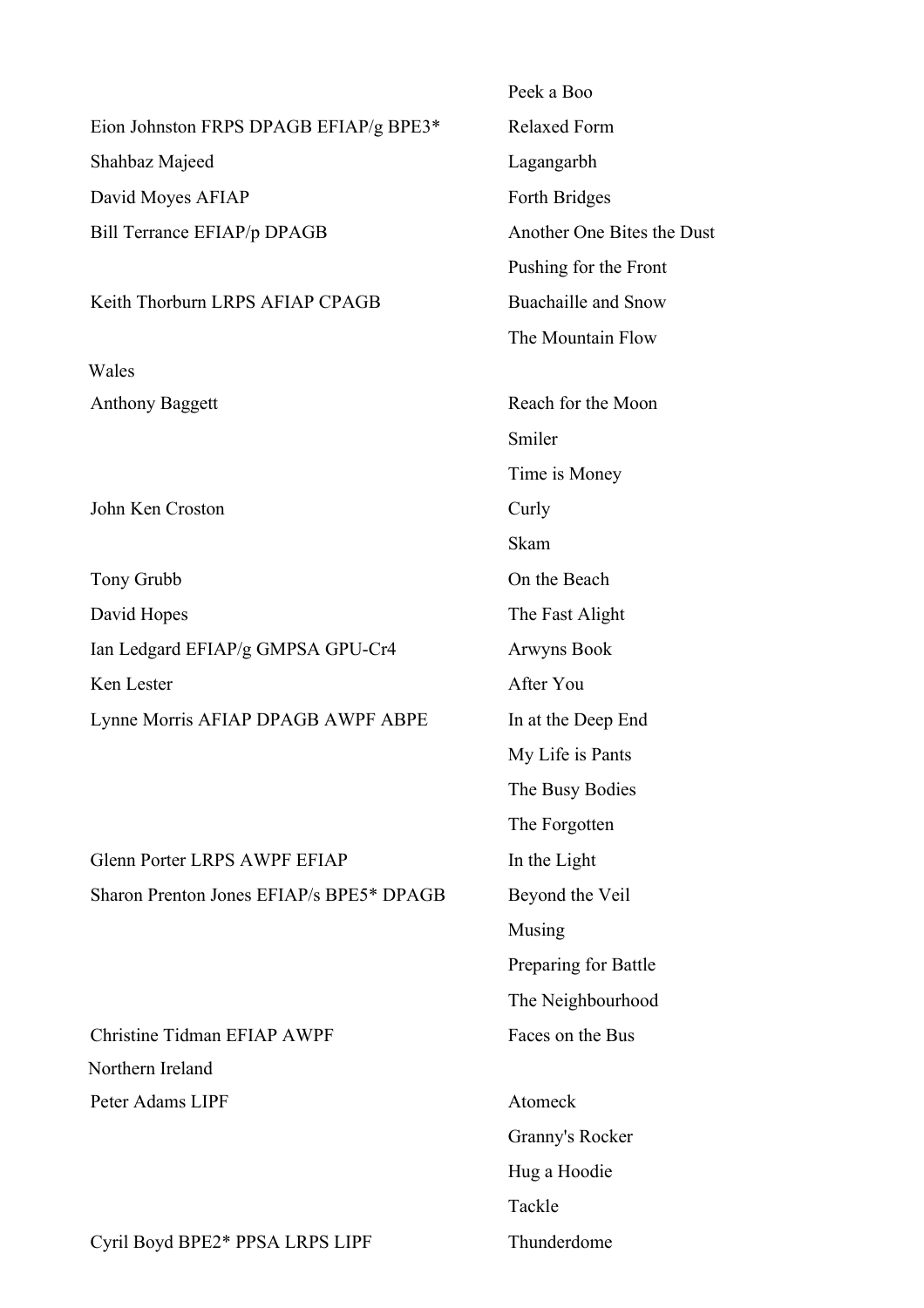|                                                            | Leap of Faith            |
|------------------------------------------------------------|--------------------------|
| Kenny Gibson LRPS                                          | Me and My Pals           |
|                                                            | The Brothers             |
| Dean Irvine LIPF                                           | Poise                    |
|                                                            | Punk Samurai             |
| Brian McClure DPAGBt AFIAP LRPS LIPF                       | Sebastian                |
| Ross McKelvey MPAGB FBPE EFIAP/p                           | Christine                |
|                                                            | Fly                      |
|                                                            | Pippadoll                |
| <b>Gregory McStraw</b>                                     | Crohy Sea Arch           |
|                                                            | Light in the Darkness    |
|                                                            | The House                |
| <b>Channel Islands</b>                                     |                          |
| Anne Woodington BPE1*                                      | Domino Players           |
| Australia                                                  |                          |
| <b>Adrian Peter Donoghue</b>                               | The Last Picture Show    |
|                                                            | Old Man of the Sea       |
|                                                            | <b>Running Man</b>       |
|                                                            | The London Job           |
| Sally Hinton EFIAP PPSA                                    | Framed                   |
| Paul Nagtzaam                                              | <b>Fathers Love</b>      |
| <b>Brendon Parker</b>                                      | <b>Wells Cathedral</b>   |
| Robin Yong                                                 | The Aristocrat           |
|                                                            | Tomitichie               |
| Austria                                                    |                          |
| Alois Bernkopf DR. EFIAP/s GPUCR4 PSA3*PJ<br><b>SAWIEP</b> | Egon 5                   |
| <b>Bela Bertok</b>                                         | Swimmers                 |
| Franz Hammer EFIAP/s EM.IIWF                               | Abzweigung               |
| Karl Schreiner                                             | Schreck                  |
| Bangladesh                                                 |                          |
| Sohel Parvez Haque Mr. Mr. Mr. Mr.                         | <b>Darkroom Partners</b> |
|                                                            | Figure Study 21          |
|                                                            | Figure Study 29          |

Belgium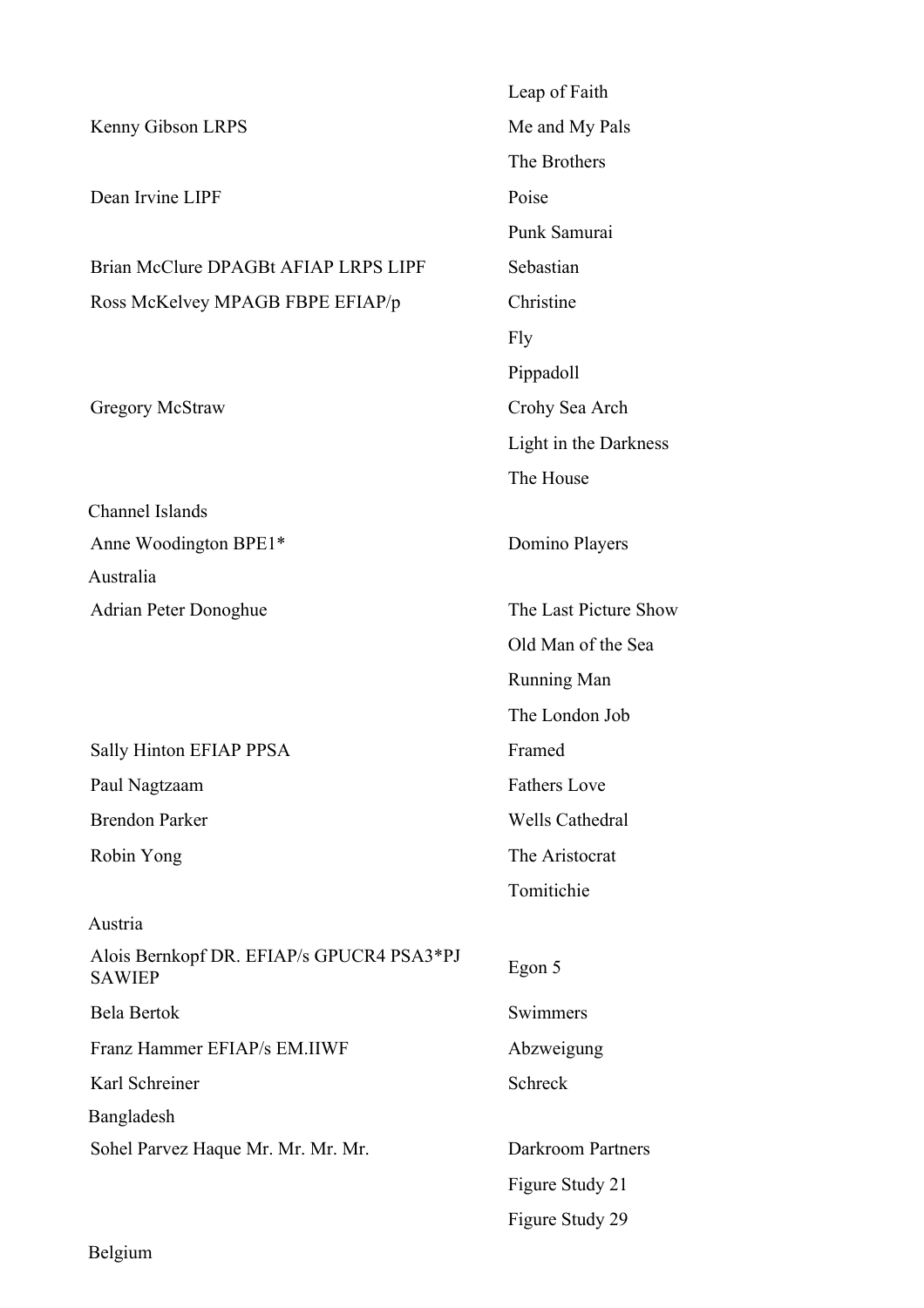| Jean Luc Legrand EFIAP/p   | Formes Au Grenier                       |
|----------------------------|-----------------------------------------|
|                            | Ouvrir Le Cercle                        |
| Jacky Panhuyzen EFIAP MPSA | <b>Behind Bars</b>                      |
|                            | Calcutta School                         |
|                            | Money Counter                           |
| Sonja Vander Meulen        | Duo                                     |
|                            | <b>Full Energy</b>                      |
|                            | Speedway1                               |
| Canada                     |                                         |
| Leah Gray                  | Lead Mare                               |
|                            | Zebra Run                               |
| Kam Chiu Tam               | Cleaning the Backyard                   |
|                            | Joola Player                            |
|                            | <b>Skating Show</b>                     |
| China                      |                                         |
| Xiping An                  | Galloping                               |
| Jianglin Chen              | Breezes of the Sea Breeze               |
|                            | Work Out                                |
| Xinxin Chen GMPSA/b        | Nenets Child3                           |
|                            | The Nenets42                            |
| Chunhui Jiang              | Monochrome Dance                        |
| Shengfu Jiao               | <b>Falling Down</b>                     |
|                            | Outside the Window                      |
| Jidong Li                  | Living Skill                            |
| Qingyu Liu                 | Missing of Grandma                      |
| Fengying Long              | The African Children5                   |
| Ping Lu                    | Fairyland Like Xiandu Mountain Peak Fog |
| Li Wang                    | Lonesome Boat                           |
| Jiajiong Xu                | Winter Bashang                          |
| Shenghua Yang              | Happy Smiling Face                      |
|                            | Hmong Fair 3 BW                         |
|                            | The Years of Time                       |
| Lin Yuan                   | Look Up                                 |
|                            | Make Pottery                            |
|                            | Return at Dusk                          |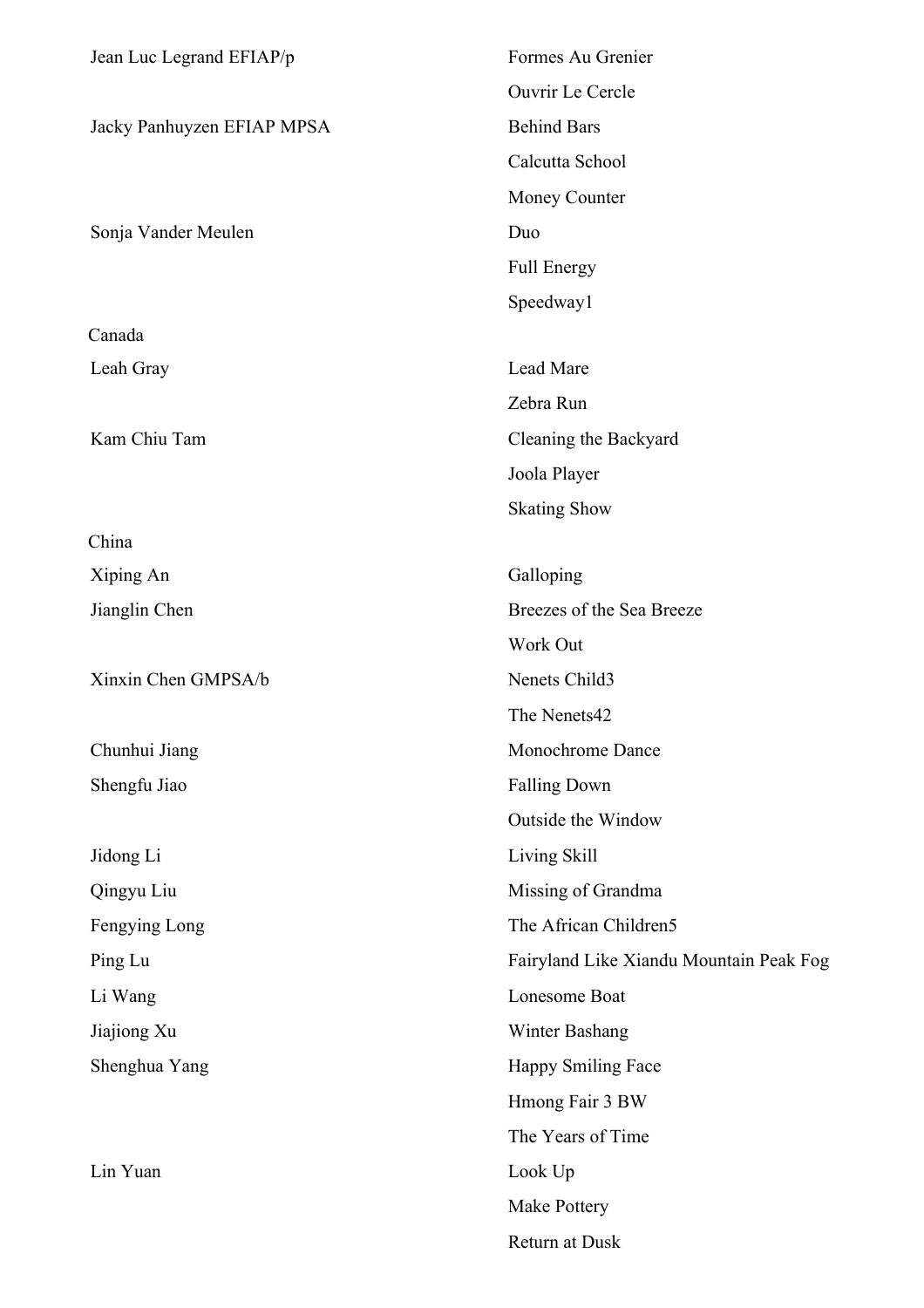| Cyprus                                                            |                           |
|-------------------------------------------------------------------|---------------------------|
| Buket Ozatay EFIAP/g RISF5 MUSPA Hon.F.SAP                        | Gateway                   |
| Denmark                                                           |                           |
| Una Streit Larsen AFIAP NSMiF/b                                   | Stooping                  |
| Finland                                                           |                           |
| Marjut Korhonen EFIAP/b NSMiF/b SKsLSM                            | Desolate Boy              |
| Heikki Sarparanta EFIAP/b SKsLSM 20540                            | Street Kitchen in Delhi   |
| Yrj¶ Venna AFIAP                                                  | Stop and Go               |
| Juhani Visavuori                                                  | Snowstorm                 |
| Germany                                                           |                           |
| Holger Buecker                                                    | Alea of Saltatio Mortis   |
|                                                                   | Graf Lindorf of Coppelius |
| <b>Gunter Buesching</b>                                           | Heron                     |
|                                                                   | Tuerme                    |
| <b>Alexander Hochhaus AFIAP</b>                                   | Contemplation             |
|                                                                   | To Tension                |
| Norbert Liebertz                                                  | Age Planning              |
| Hong Kong                                                         |                           |
| H.W. Chan FRPS EFIAP/d1 GMPSA/b                                   | Protect with Body bw      |
| Cyril Kwok Keung Leung                                            | <b>Running Scene</b>      |
| Hungary                                                           |                           |
| <b>Miklos Szeles</b>                                              | Generations               |
| India                                                             |                           |
| Saurabh Bhattacharyya EFIAP GPUCrown2<br><b>GPUAphrodite FFIP</b> | Little Girl 4             |
| Manashi Chatterjee AFIP PESGSPC A-ISAP<br><b>PESGCPC</b>          | <b>Black Beauty</b>       |
|                                                                   | Tangle                    |
| Asim Kumar Chaudhuri                                              | <b>Scientists Brain</b>   |
| Manash Das EFIAP EFIAP/b MPSA                                     | My Idol                   |
|                                                                   | Solo Tree                 |
| Pinku Dey EFIAP                                                   | Body Language 2           |
|                                                                   | Shree                     |
| Kaushik Dolui EFIAP EFIAP                                         | Memories of Tabo          |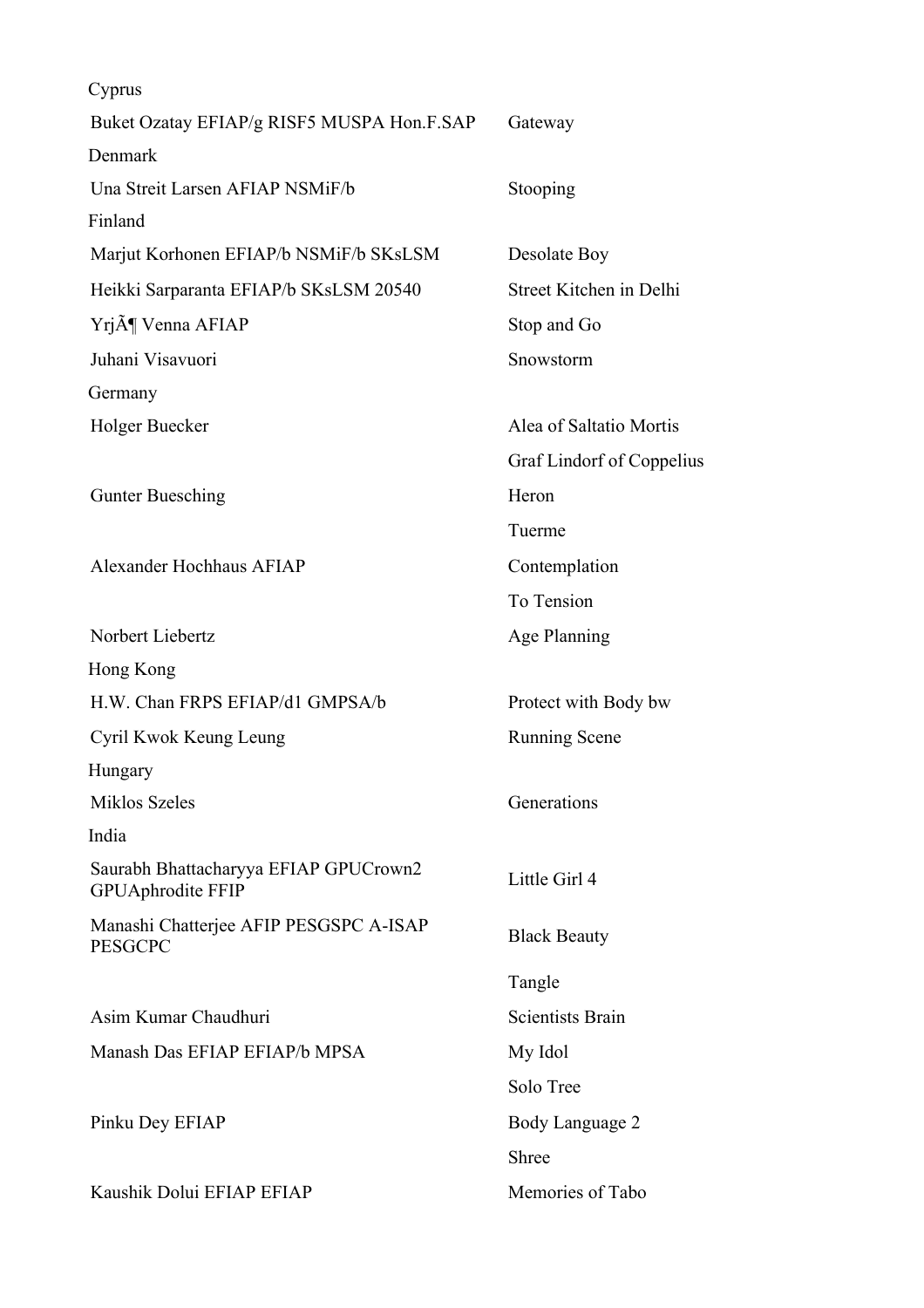| S P Mukherji AIIPC IIPCPlatinum HONPESGSPC<br><b>EFIAP</b>           | <b>Black Cat</b>          |
|----------------------------------------------------------------------|---------------------------|
|                                                                      | Into the Thickening Fog   |
|                                                                      | Lady in Red               |
|                                                                      | Solitude                  |
| Partha Roy AFIP                                                      | Morning Silent            |
| Sudip Sahu EFIAP FFIP                                                | Circled Face              |
| Indonesia                                                            |                           |
| Deviany Gazali                                                       | Morning Prayer            |
|                                                                      | Salto                     |
| Daniel Indratama                                                     | Light and Shadow          |
| Ireland                                                              |                           |
| Julie Corcoran AIPF                                                  | Mine                      |
| Michael Joseph Kennedy x923-282-2638 x923-282-<br>2638 x923-282-2638 | Godessa                   |
| Bill Power FIPF EFIA/s EPSA ARPS                                     | <b>Remnants of Dreams</b> |
|                                                                      | <b>Celestial Being</b>    |
|                                                                      | Grace on a Blue Chair     |
|                                                                      | Mattins                   |
| Israel                                                               |                           |
| Leonid Goldin AFIAP EFIAP                                            | <b>Boss</b>               |
|                                                                      | Texas                     |
|                                                                      | Veiling                   |
| Luxembourg                                                           |                           |
| Romain Clement AFIAP SFLPA                                           | Halloween                 |
|                                                                      | In the Fog                |
| Macao                                                                |                           |
| Sherman Cheang AFIAP A.CPE SEPSS                                     | Heavy Rain                |
| Ka Chon Chiang AFIAP                                                 | Face Punch                |
|                                                                      | Left Jab                  |
| Malaysia                                                             |                           |
| Yeokkian Koh EPSA                                                    | Charcoal Worker 373       |
| New Zealand                                                          |                           |
| <b>Bill Hodges EFIAP APSNZ</b>                                       | <b>Another Monday</b>     |
|                                                                      | Secret Agent              |
|                                                                      | <b>Street Wise</b>        |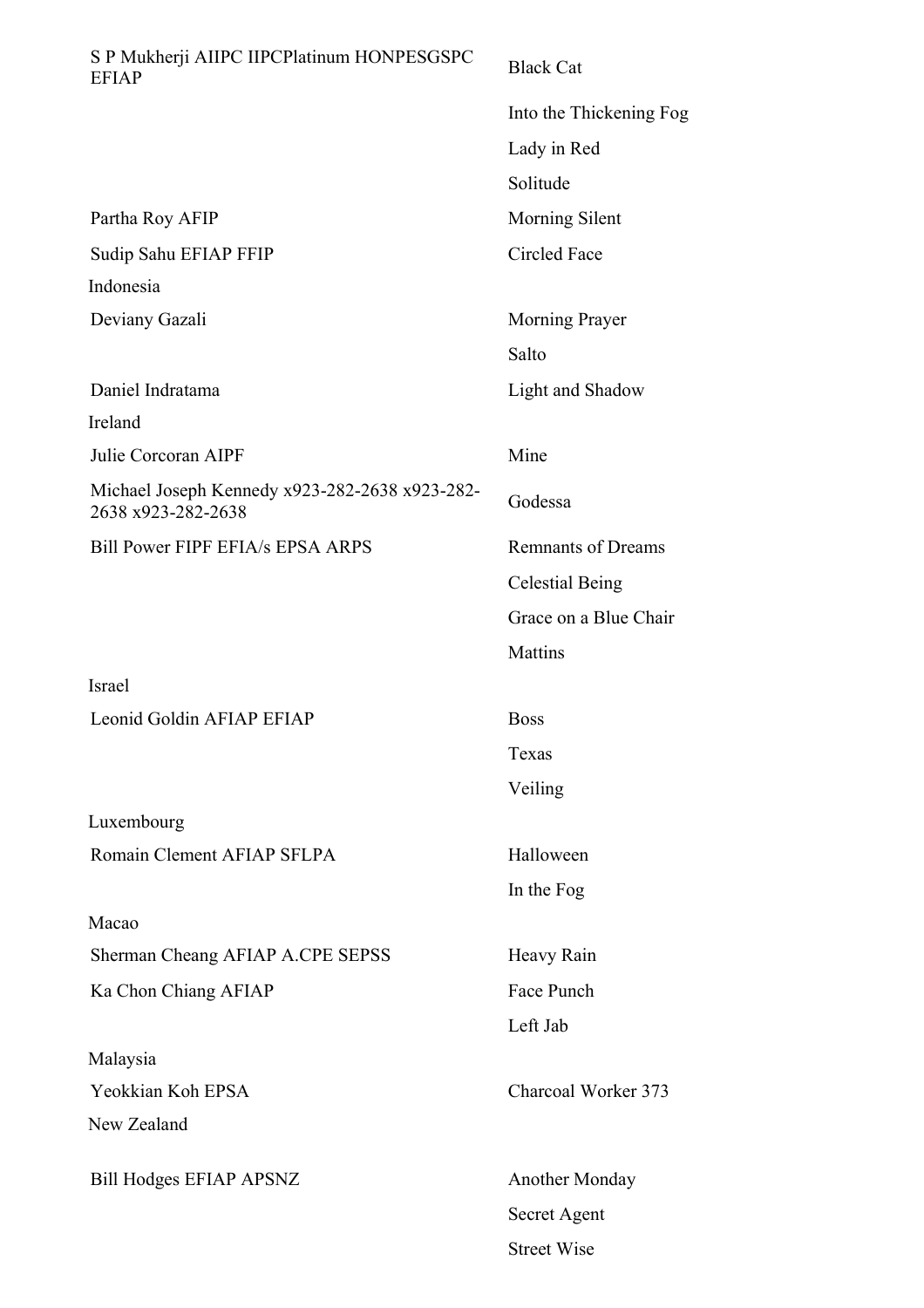Norway

Portugal Joao Taborda EFIAP PPSA SPSA SANTA Sad Music

Romania Tibor Jakab EFIAP/g FPSA MPSA Musical Bodyscape 9626 Russian Federation Alexey Suloev PPSA Butterfly103 Singapore

South Africa South Korea Spain

Taiwan Ming-Chih Chang Cheer I-Hsiang Chao Swing Pi-Yen Chen Affection

Che-Ho Chiang Wait Hsien-Chien Chiou Wait for Me

Russell Jacobsen Doctor's Library Winter Girl Alone Jon Knutsen On the Toes Eyes on You The Night Caravan Kim-Pheng Sim Cindy with Black Hat Indah Waty Lee Eng Tan Beauty and the Beast Francois Van Der Watt Etosha Dust Storm Mono Chun Woo Lee An Elderly Man on a Journey Manel Puigcerver **Her Landscape** Her Landscape Sauvage Needlework Te-Yun Chen Miner Yu-Fang Chen Baby Sitter 1 Baby Sitter 2 Little Girl 4 Kuo-Tai Chi Semporna 06 Trials Bike 01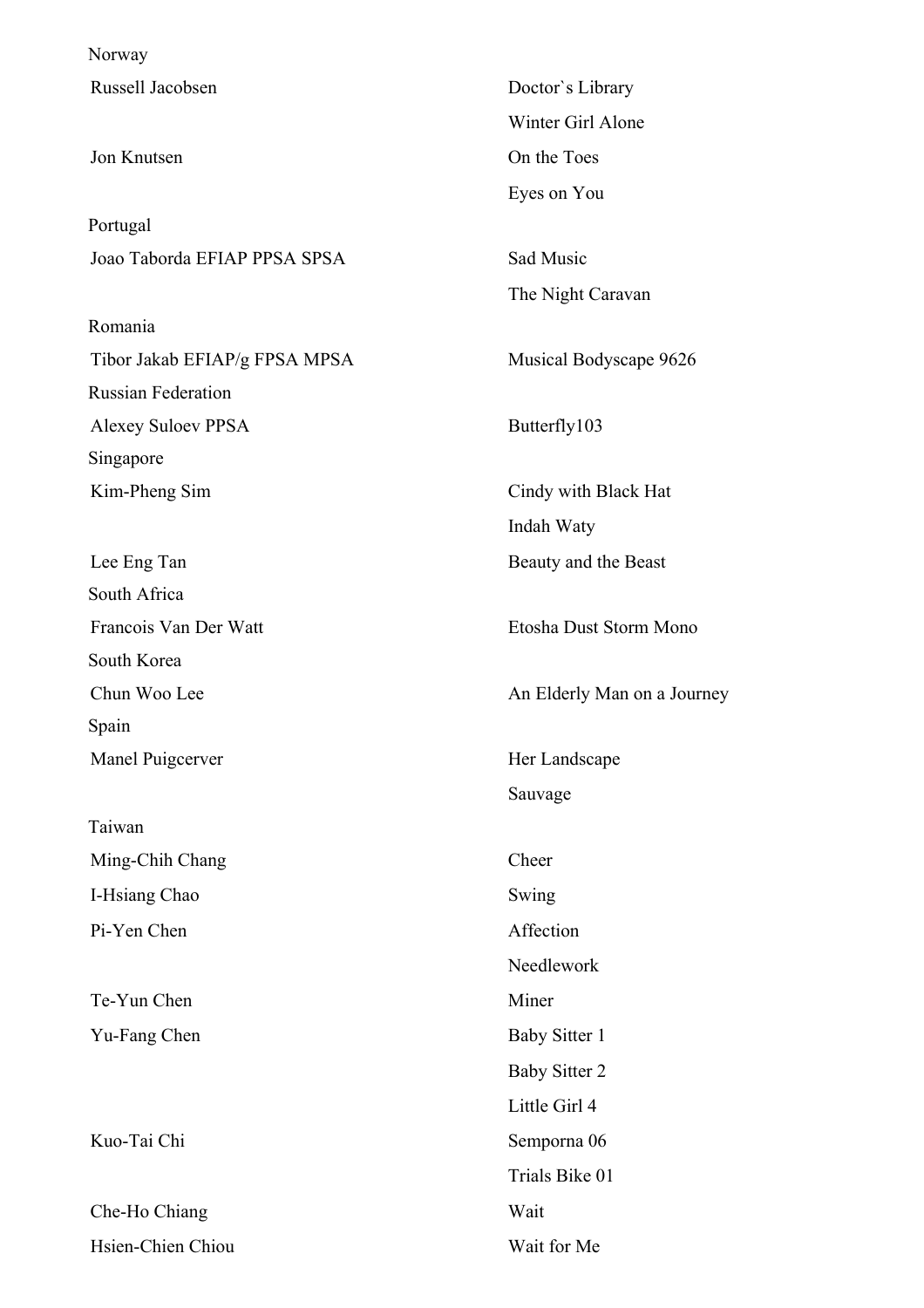| Jung-Chin Chiu                               | Water Fairy                      |
|----------------------------------------------|----------------------------------|
| Lin-Fen Hsieh                                | <b>Cutting Umbilical Cord</b>    |
| Chin-Shuang Huang                            | Corridor                         |
| Wei-Chang Kuo                                | Country                          |
|                                              | Life                             |
| Ching-Wen Lin                                | Body Art 02                      |
|                                              | Body Art 11                      |
| Pi-Kuei Lin                                  | Boat on the Sea                  |
| Ker-Lin Liou                                 | City Walking 2                   |
|                                              | Curve                            |
| Hsin-Hsin Liu                                | Death Valley                     |
| Yen-Nan Liu                                  | Child and Cow                    |
|                                              | Game                             |
|                                              | Home                             |
| Chin-Hung Lu                                 | Harp Bridge Think 1              |
| Hsien-Sheng Tsai                             | Direction 01                     |
|                                              | Throw 01                         |
| Mei-Chu Tsai                                 | Little Teacher                   |
|                                              | Childhood                        |
| Mei-Li Tseng                                 | Keep                             |
| Lung-Tsai Wang EPSA                          | Aka Village25                    |
| Ya-Ting Yang                                 | Brotherhood                      |
|                                              | Focus                            |
|                                              | Under the Muzzle                 |
| Li-Hua Yen                                   | Shadow <sub>2</sub>              |
| <b>United States</b>                         |                                  |
| Jeff McDonald                                | Brise Soleil with Clouds Op 1376 |
| Vietnam                                      |                                  |
| Duc Toai Le EVAPA, E. FIAP/b EFIAP/b EFIAP/b | Catch Fish on the Nhu Y River    |
| PDI NATURE Acceptances                       |                                  |
| England                                      |                                  |
| Fiona Adamson LRPS                           | A Good Catch                     |
|                                              | Foraging Icelandic Fox           |
| Wendy Anne Allard EFIAP CPAGB BPE1*          | <b>Chameleon Attack</b>          |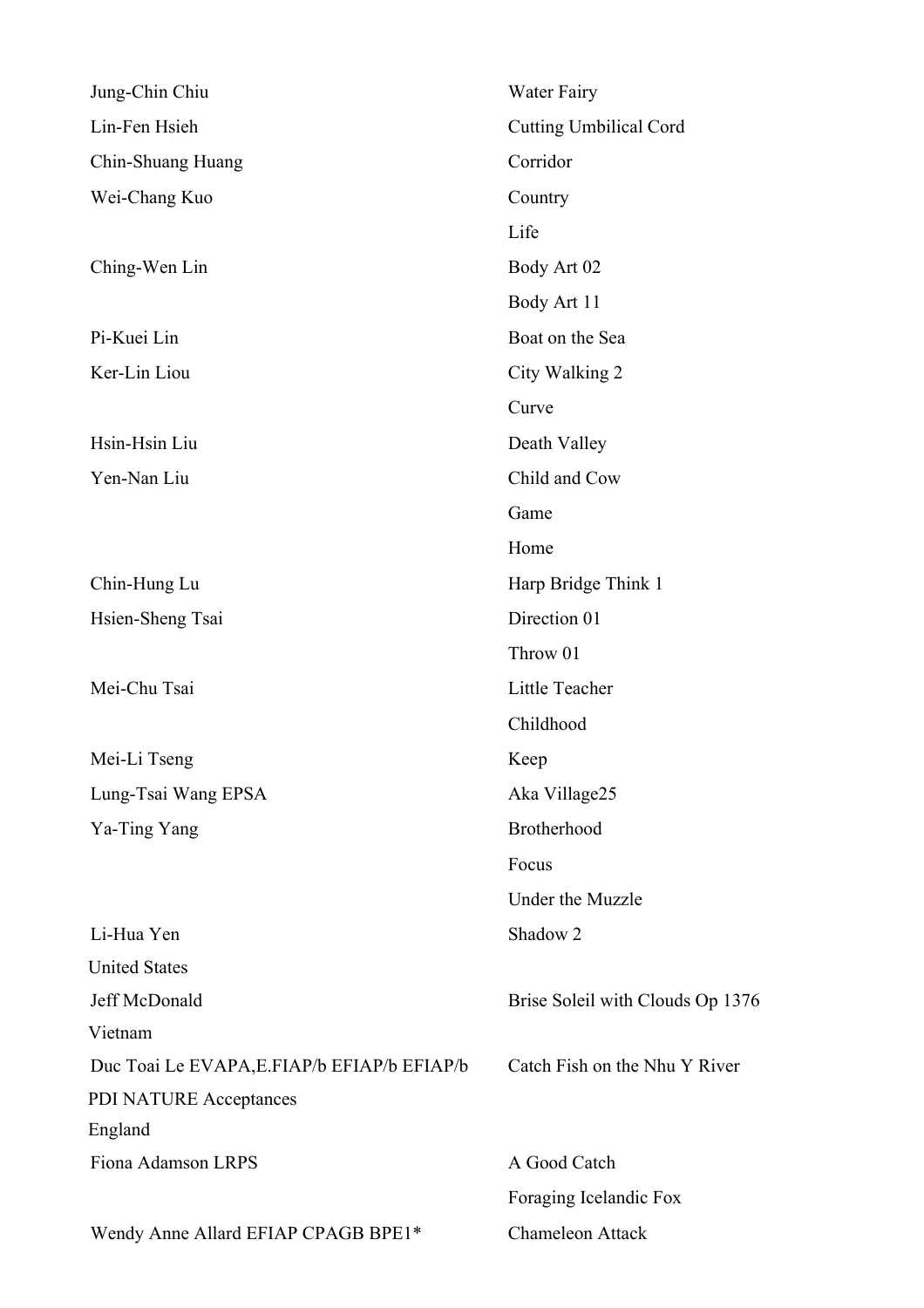|                                        | Green Iguana                                               |
|----------------------------------------|------------------------------------------------------------|
|                                        | Green Iguana 1                                             |
| Charles Edward Ashton ARPS BPE1* DPAGB | Raccoon Refection                                          |
| Richard Atkinson                       | Vulture Scrum                                              |
| Phillip Barber                         | <b>Starling Fight</b>                                      |
|                                        | Hare at Dawn                                               |
|                                        | <b>Short Eared Owl Hunting</b>                             |
| <b>Lesley Betts CPAGB</b>              | <b>Black Tailed Godwit at Dawn</b>                         |
| Dave Bowen MPAGB EFIAP FBPE            | <b>Black Tailed Godwit</b>                                 |
| Francesca Bramall                      | Great Crested Grebe Feeding Pike to Chick                  |
|                                        | Clouded Yellow on Alfalfa                                  |
|                                        | Great Crested Grebe with Chick Sheltering from the<br>Rain |
|                                        | Male Silver-Studded Blue Butterfly                         |
| Gordon Bramham EFIAP/p MPSA MPAGB ARPS | Snow Leopard 3579                                          |
| Richard Bryant CPAGB BPE1*             | Swallow                                                    |
| <b>Susan Marie Buckland DPAGB</b>      | <b>Black Stork with Fish</b>                               |
|                                        | Mediterranean Gull Diving                                  |
| Lisa Bukalders LRPS CPAGB AFIAP        | Ground Cricket with Cricket Prey                           |
| Paul Carter LRPS CPAGB BPE2*           | Mountain Hare in Snow                                      |
|                                        | Curlews in Flight                                          |
|                                        | Mountain Hare Running                                      |
| Rachel Jean Carter LRPS BPE2 CPAGB     | Cheetah Trio                                               |
|                                        | King Penguins in a Blizzard                                |
|                                        | Walrus Mother and Pup                                      |
| John Chamberlin FRPS MFIAP             | Dalmatian Pelican Taking Off                               |
|                                        | Female Pied Flycatcher with Food                           |
|                                        | Juvenile Stonechats Quarreling                             |
|                                        | White Tailed Eagle on Ice                                  |
| Richard Cherry ARPS EFIAP DPAGB        | Ammonite Embedded in Dolostone                             |
|                                        | Sea Nettles No 2                                           |
| Janice Clark LRPS CPAGB AFIAP BPE2*    | Mycena Inclanata 2                                         |
|                                        | <b>Cliffside Confrontation</b>                             |
|                                        | Mycena Inclanata                                           |
| Robin Couchman BPE2*                   | <b>Banded Demoiselle Laying Eggs</b>                       |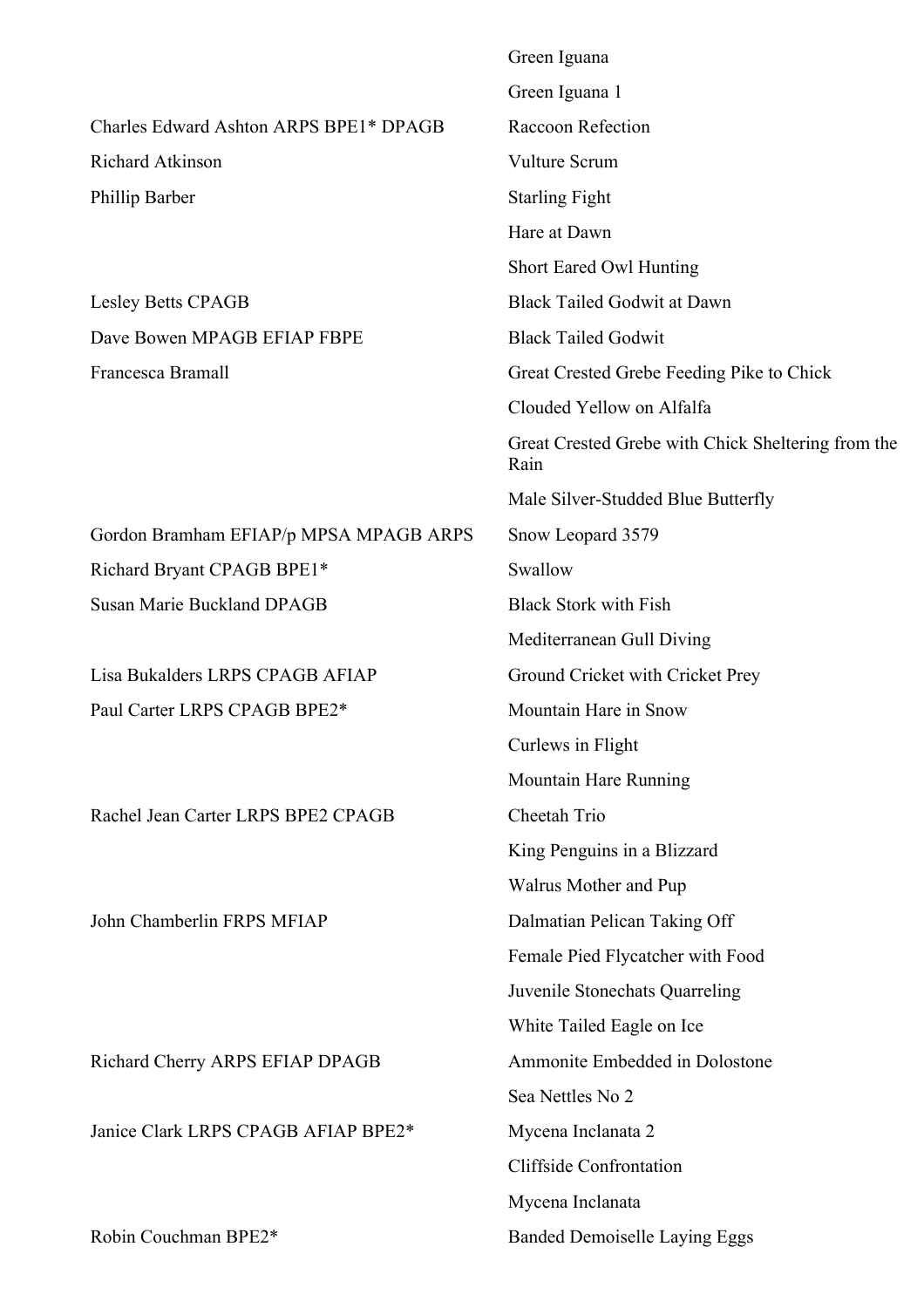|                                          | Juvenile Dalmatian Pelican                 |
|------------------------------------------|--------------------------------------------|
| Nigel Cox                                | Cormorant with Small Carp                  |
|                                          | Heron on a Weir                            |
|                                          | <b>Rat Catcher</b>                         |
| Bryan Crick AFIAP CPAGB BPE2*            | Fungi After the Rain                       |
| Trevor Davenport ARPS DPAGB BPE5* L371NZ | Banded Demoiselle on Goatsbeard            |
|                                          | Purple Thorn; 1st Generation               |
|                                          | Spurge Hawk-Moth Caterpillar on Food Plant |
| Alan Dolby CPAGB                         | African Lion                               |
| John E Donlon LRPS                       | Osprey with Trout                          |
| Chris Ellison ARPS EPSA DPAGB BPE4*      | <b>Black Veined White at Roost</b>         |
|                                          | Niobe Fritillary                           |
| Carrie Eva CPAGB                         | Climbing over                              |
|                                          |                                            |

Gian-Piero Ferrari EFIAP DPAGB FBPE FRPS Grass Wren Singing on Gorse

Martin Fry FRPS EFIAP/g ABPE APAGB Starliings Arrival Alison J Fryer EFIAP/s DPAGB BPE5\* Grasshopper Warbler Reeling Andy Fryer EFIAP/g DPAGB BPE5\* Green Winged Orchid Christopher Gledhill AFIAP CPAGB Angry Leopard Van Greaves FRPS Carrion Crow with Beak Full

Barry Green ARPS EFIAP/b BPE3 Banded Damoseille Bill Hall AFIAP DPAGB ABPE Jackass Penguin and Chick Julie Patricia Hall Eurasian Otter 1600x939

Richard Anthony Harding EFIAP/b DPAGB BPE3\* Alaskan Brown Bear Chasing Fish Stephen Harper Grey Seal Pup

Robert Harvey ARPS EFIAP Oak Bush Cricket Tim Hearn AFIAP CPAGB Hyaena with Stolen Meal

Fringed Leaf Frog Mountain Fritillary Surviving in Deep Snow Paul Fowlie The Warrior On Guard Red Vented Bulbul Red Fox on Hilltop Kingfisher with Catch Scottish Mountain Hare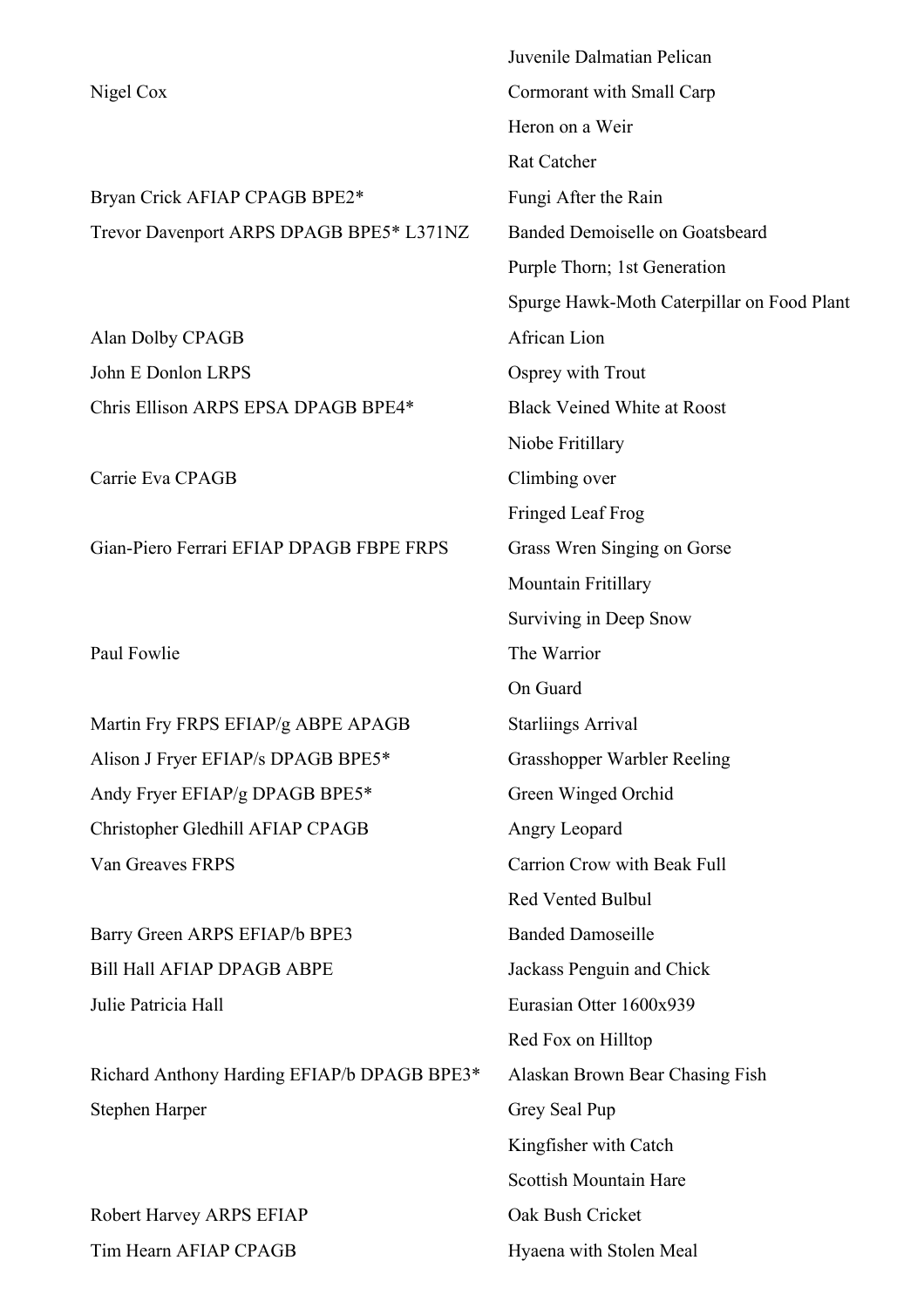| Duncan S K Hill EFIAP/p MPAGB BPE4                      | Red Backed Shrike Feeding Young              |
|---------------------------------------------------------|----------------------------------------------|
|                                                         | <b>Roller Approaching Nest</b>               |
|                                                         | Grey Wolf Kiss                               |
|                                                         | <b>Roller Tossing Cricket</b>                |
| Trevor Hunter BPE5* DPAGB EFIAP                         | Male Pintail                                 |
| Michael William Jeffries ARPS                           | Spotted Fritillary Butterfly Nectaring       |
| Barbara Jenkin ARPS EFIAP/p GMPSA/b BPE3*               | Edible Frog 1                                |
| Malcolm Jenkin EFIAP/d1 GMPSA/b BPE3* CPAGB Edible Frog |                                              |
| Koshy Johnson FRPS                                      | African Grey Hornbill                        |
|                                                         | Pronking Blackbuck                           |
| Graham Johnston ARPS DPAGB EFIAP                        | Aggressive Jay                               |
|                                                         | <b>Jay Strutting</b>                         |
|                                                         | <b>Squabbling Gulls</b>                      |
| Yealand Kalfayan                                        | <b>Black-Veined White Amongst Horsetails</b> |
|                                                         | Dark Green Fritillary on Dung                |
|                                                         | Fly Orchid                                   |
| Richard Kay ARPS                                        | Bear Siblings                                |
|                                                         | Red Necked Gebe Family                       |
| Paul Keene FRPS MPAGB MFIAP EFIAP/d3                    | Hawfinch Male 8669                           |
|                                                         | Red Deer and Jackdaw 4004                    |
| David Keep ARPS BPE4* CPAGB                             | Porcelain Crab, Molucca Sea                  |
|                                                         | Broadclub Cuttlefish, Molucca Sea            |
|                                                         | Caribbean Reef Shark, Atlantic Ocean         |
|                                                         | Green Turtle, Bunaken Island                 |
| Ray Kilham LRPS CPAGB                                   | Kingfisher Water Trails                      |
| Eddy Lane ARPS DPAGB EFIAP                              | Nile Crocodile with Gazelle Prey             |
| Mike Lane FRPS                                          | Shoebill                                     |
|                                                         | Western Reef-Heron                           |
|                                                         | Long-Tailed Tit                              |
| Jane Lee CPAGB EFIAP                                    | Bison in a Snowstorm                         |
|                                                         | Elk Feeding                                  |
|                                                         | Nuthatch                                     |
| Stephen Lee CPAGB AFIAP                                 | Walrus Huddle                                |
|                                                         | Wild Grey Wolf with Bison Carcass            |
|                                                         |                                              |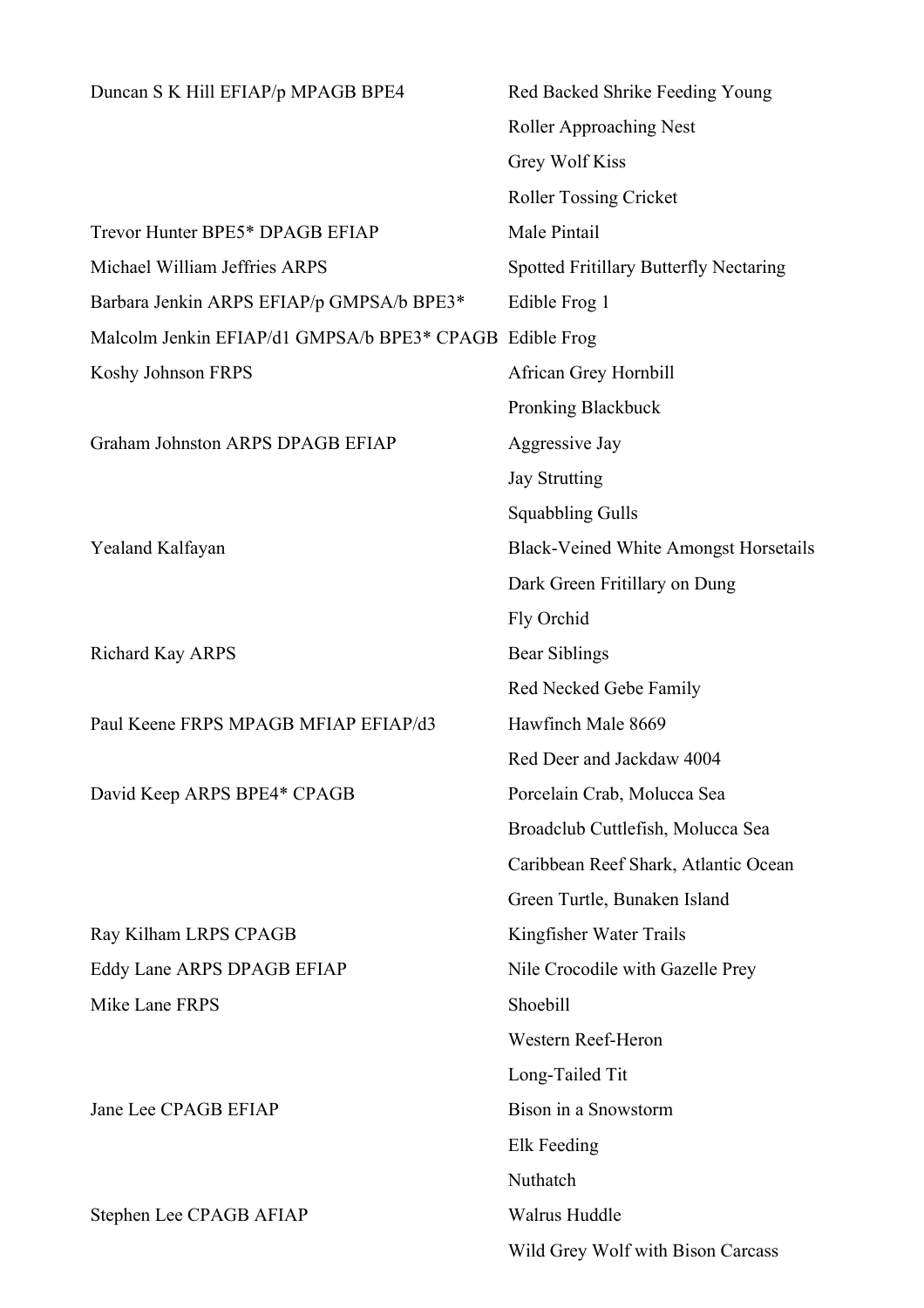## Adrian Lines EFIAP MPAGB Brown Pelican

Tracey Lund Pelican Stare Dee Maddams LRPS CPAGB Glossy Ibis

Stan Maddams LRPS CPAGB Mayfly at Rest

Peter Maguire LRPS AFIAP Common Blue Butterfly

Gary Margetts LRPS Chalkhill Blue Female Peter McCloskey FRPS Secretary Bird Henry Francis McGowan DPAGB Hammerkop with Toad

Dave McKay ARPS DPAGB BPE4\* Osprey Fishing 2 Ann Margaret Miles FRPS MPAGB FBPE EFIAP Black-Veined White Robert Millin MFIAP FBPE MPSA Dalmation Pelican Landing

Sue O'Connell ARPS DPAGB EFIAP/p BPE5\* Black Tailed Godwit

Dawn Osborn FRPS EFIAP DPAGB BPE5\* Gentoo Penguin Leaps from the Sea

Martin Patten LRPS CPAGB BPE2\* Proud Stag Susan Pearmain Banded Mongoose

Mary Pears CPAGB Brown Hares Boxing

Leaf Mantis Reddish Egret Splash Willett Lift Off Barn Owl Harvest Mice Red Legged Partridge Polar Bear Resting Canada Great Grey Owl Pete Norwood MPAGB Beautiful Demoiselle Group Male Southern Hawkers Egret and Sambar Deer Cooperation Low Flying Golden Eagle Meadow Pipit with Larvae Black Bear & Cub Tractrac Chat Chicks Begging for Food Graham Pears Brown Hares, Pre-Mating Chase Waxwing with Rowan Berry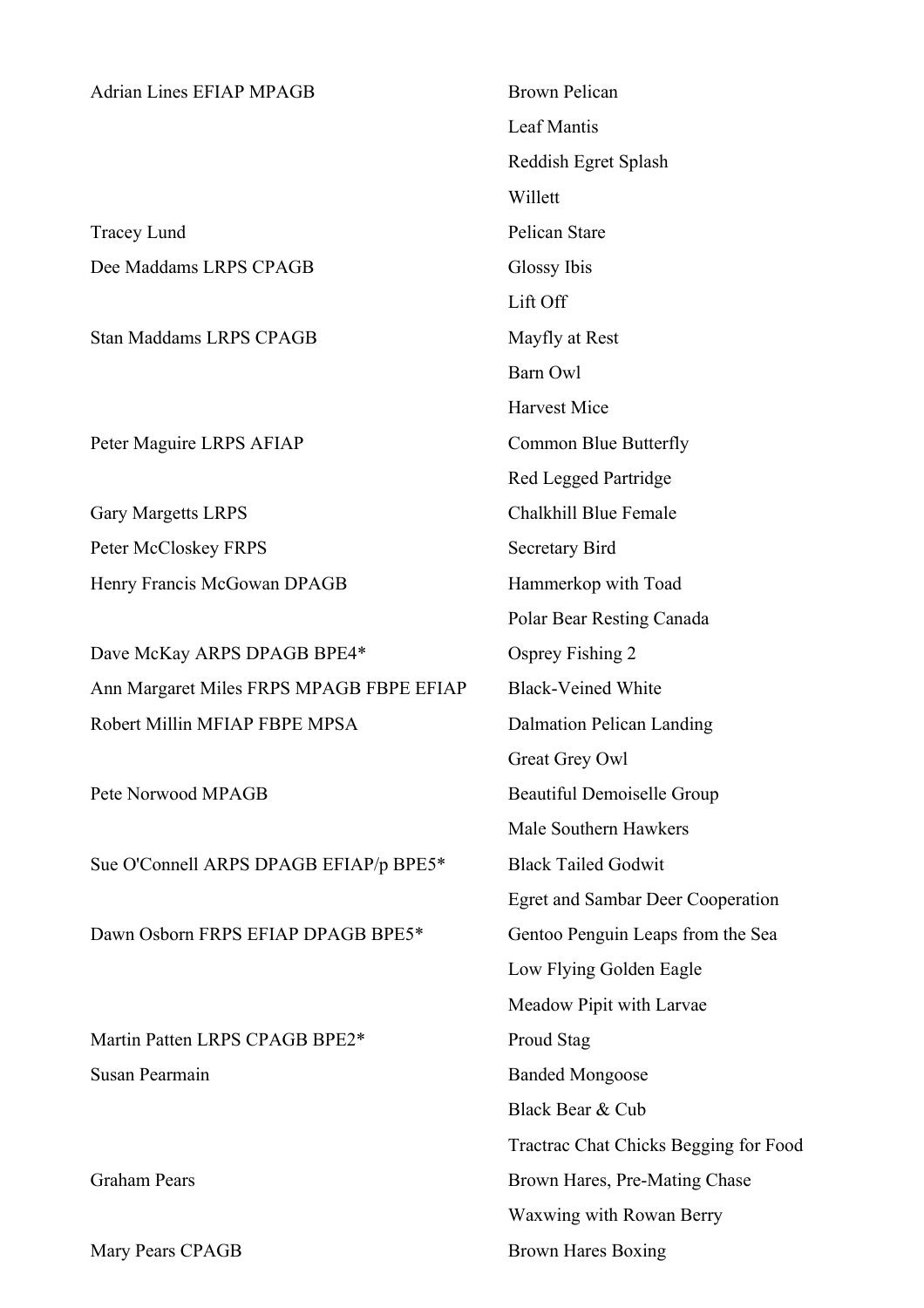|                                       | <b>Buzzard</b> with Prey                |
|---------------------------------------|-----------------------------------------|
|                                       | Gannet in Flight                        |
| Penny Piddock EFIAP DPAGB             | Octopus Pairing in Shallow Water        |
|                                       | Watervole in Sunlight                   |
| Spike Piddock AFIAP DPAGB             | <b>Blue Trigger Fish</b>                |
|                                       | Green Turtle Grazing on Sea-Grass       |
| Mike Pockney ADPS BPE1*               | <b>Baby Spiders</b>                     |
|                                       | Beetle on Fern                          |
|                                       | Horse-Fly on Ribwort Plantain           |
|                                       | Shieldbug Feeding on Sorrel             |
| <b>Audrey Price</b>                   | <b>Baby Elephant Chasing Plover</b>     |
|                                       | <b>Warthog Family</b>                   |
| <b>Russell Price</b>                  | <b>Black Rhino and Guinea Fowl</b>      |
|                                       | Hyena with Elephant Carcass             |
|                                       | <b>Playful Lion Cubs</b>                |
| Ann Rayers                            | Elk Fighting                            |
|                                       | Hyena with Food                         |
| George Reekie DPAGB ABPE              | Double Catch                            |
|                                       | <b>Great Bustard</b>                    |
| <b>Jane Rees ARPS</b>                 | Coyote Hunting                          |
| Veronica Rice EFIAP DPAGB BPE4*       | Alert Cheetah with Cubs                 |
|                                       | Grey Headed Kingfisher Foodpass         |
| Karen Smalley BPE1*                   | Kestral and Its Prey                    |
| Judy Smith AFIAP LRPS DPAGB BPE3*     | Bison in a Snowstorm                    |
| Nigel Spencer ARPS EFIAP DPAGB        | Arctic Fox Sitting on the Tundra        |
|                                       | Polar Bear Family at Dinner             |
|                                       | Polar Bear Jumping                      |
| Geraldine Stephenson ARPS DPAGB       | Chestnut-Colored Woodpecker             |
|                                       | Jackdaws                                |
|                                       | <b>Just Hanging Around</b>              |
| Duncan Steward BPE2* CPAGB AWPF       | Kingfisher Dinner                       |
| Marie-Laure Stone EFIAP/p BPE5* DPAGB | Curious Cubs                            |
|                                       | Fishing in the Rain                     |
| Brian Sugden                          | Great Blue Heron with Brown Water Snake |
|                                       |                                         |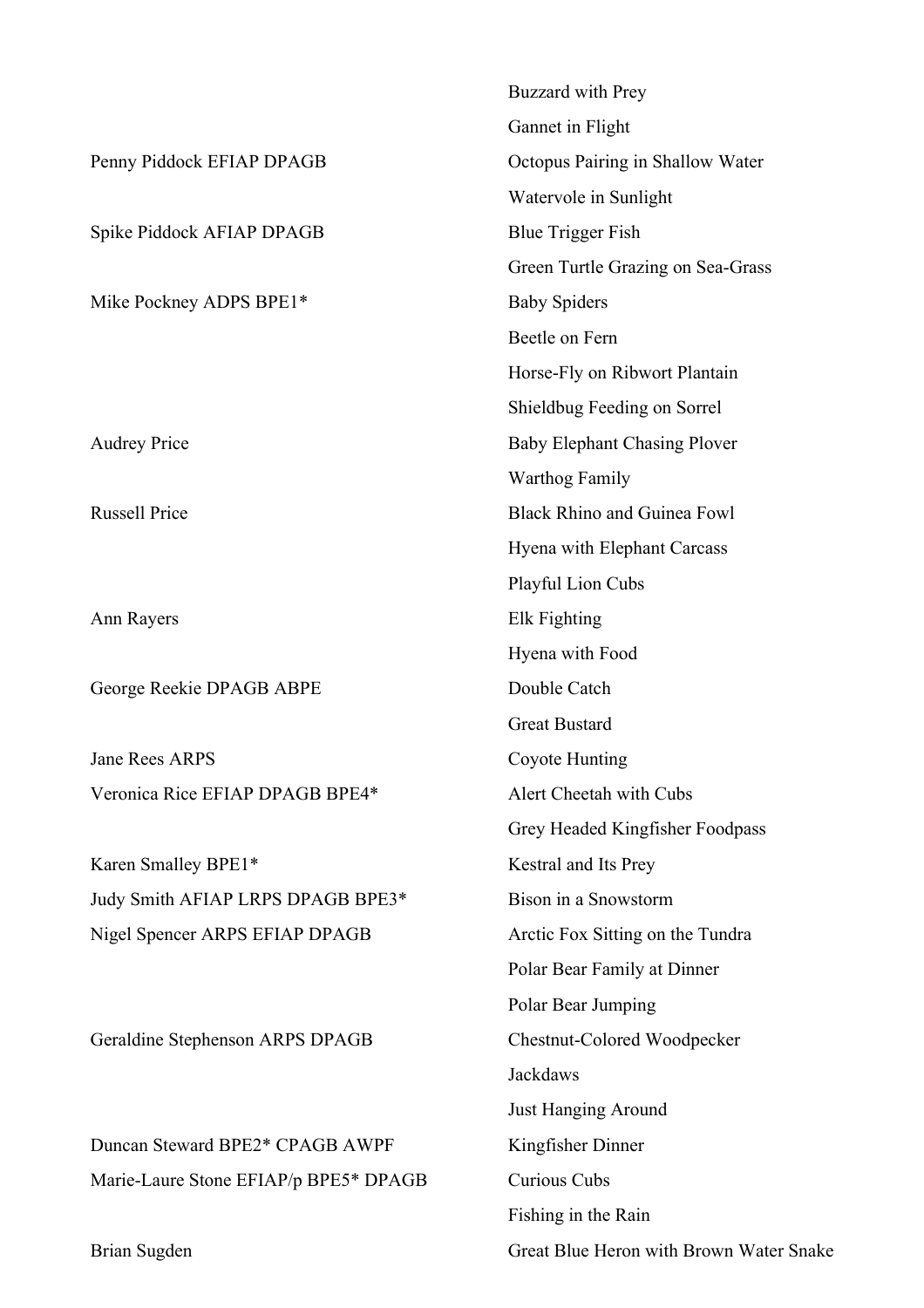| <b>Austin Thomas FBPE EFIAP MPAGB</b> | Leopard and Cub Showing Affection   |
|---------------------------------------|-------------------------------------|
|                                       | Female Kestrel Landing              |
|                                       | Little Owl at Full Stretch          |
| Terry Wall MPAGB EFIAP/p              | Grumpy Little Owl                   |
| Elizabeth Wallis DPAGB                | Red-Necked Grebe - Swimming Display |
| Lizzie Wallis DPAGB                   | Red-Necked Grebe - Swimming Display |
|                                       | <b>That Tickles</b>                 |
| Jennifer Margaret Webster BPE2* CPAGB | Boxing Hares in the Snow            |
|                                       | Vixen Fox Watching a Bee            |
| Philippa Wheatcroft DPAGB             | Water Rail with Icy Reflection      |
|                                       | Brown Hare in Grassland             |
|                                       | Crested Tit in Blizzard             |
|                                       | Red Grouse in Snow                  |
| Ian Whiston DPAGB EFIAP/b ABPE        | Hyena Bonding with Cub              |
|                                       | Buffalo and Oxpecker                |
|                                       | Hippo Dispute                       |
|                                       | Alert Cheetah Mother                |
| Karin Wilson EFIAP DPAGB LRPS BPE3    | <b>Bee-Eaters Dispute</b>           |
|                                       | Fly Agaric (Amanita Muscaria)       |
|                                       | <b>Rosy Starling Displaying</b>     |
|                                       | Spoon-Winged Lacewing               |
| David Woodhead AFIAP DPAGB BPE3*      | Little Owl                          |
|                                       | Tern in Flight with Food            |
| Peter Wyles LRPS                      | <b>Green Bee-Eaters</b>             |
| Scotland                              |                                     |
| <b>James Black ARPS EFIAP</b>         | African Wild Dogs Attacking Puku    |
| Chris Briggs CPAGB BPE2*              | Long Eared Owl                      |
|                                       | Sanderling                          |
| Robert Weldon Humphreys DPAGB BPE2*   | No Push over                        |
|                                       | <b>Sibling Rivalry</b>              |
| Norma McDowall EFIAP                  | Female Bullfinch Feeding Fledgling  |
|                                       | Kentish Plover on Mudbank           |
| Iain McFadyen LRPS EFIAP/b            | Stonechat with Young                |
|                                       | Osprey with Rainbow Trout           |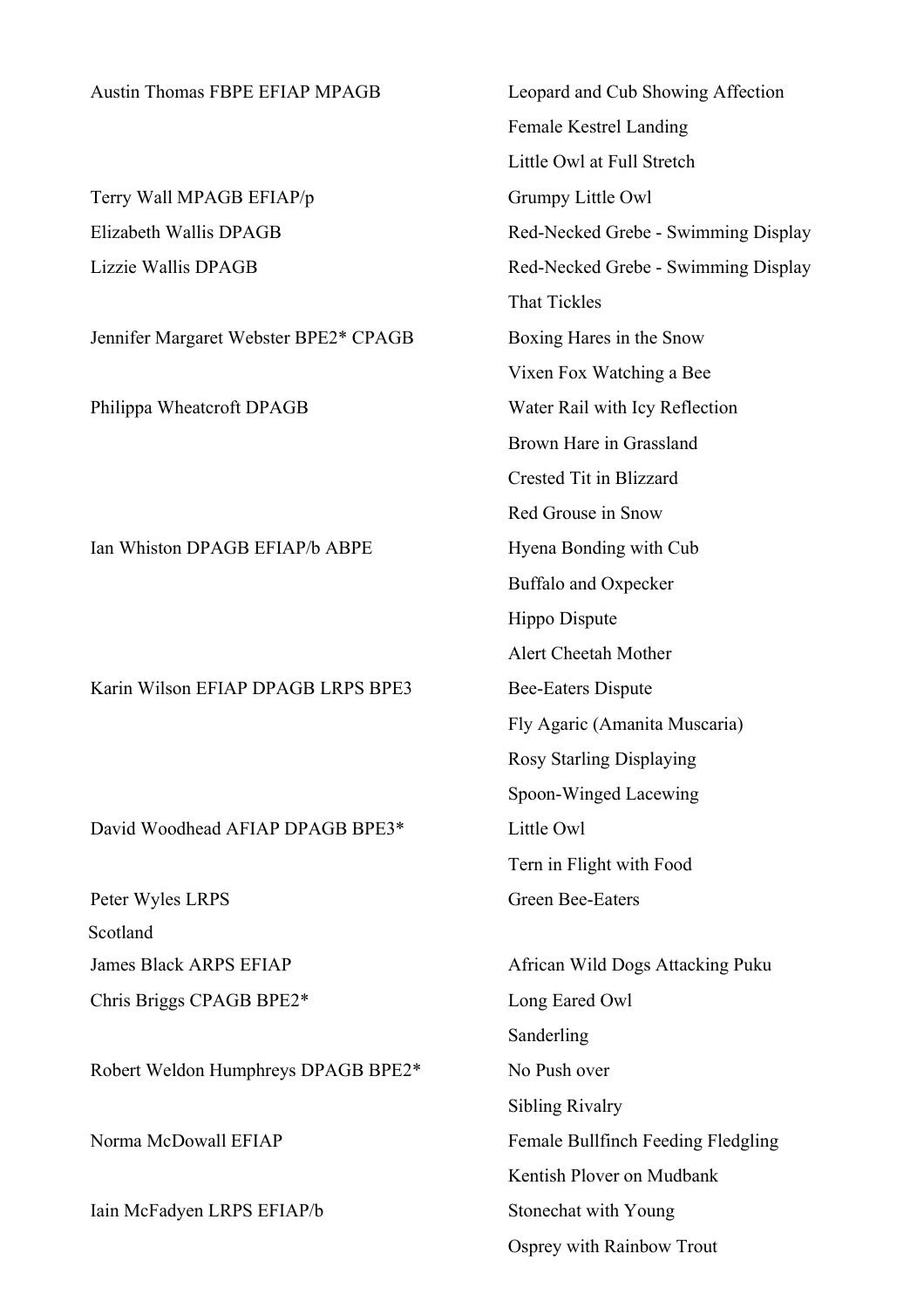Robert Quig DPAGB AFIAP Orange Tip on Mayflower Terry Railley EFIAP/g ARPS DPAGB Kestrel Feeding

Bill Terrance EFIAP/p DPAGB Osprey Splashdown Keith Thorburn LRPS AFIAP CPAGB Trout Escapes

Stephanie Wilkie Crow

Wales

Channel Islands

Australia

Bronwen Casey EFIAP MAPS Fish Eagle at Dawn Jennifer Conn Blubber Jellyfish

Jenni Horsnell EFIAP GMPSA Drying Out 8

Lewis Dusky Wood Swallows Ian Marriner Brooding-Eggs Margaret O'grady EFIAP/s GMAPS Sweet Nothings Austria Alois Bernkopf DR. EFIAP/s GPUCR4 PSA3\*PJ Emu

Snowy Owl Lesley Simpson ARPS EFIAP DPAGB Black-Veined Whites Mating in the Rain Male Cleopatra Nectaring on Lavender Bubble and Squeak Otter Mountain Hare Abrupt Stop Six Spot Burnet Moths Mating

Neil Thomas Cuckoo with Caterpillar Cuckoo with Grub

Anne Woodington BPE1\* Kestrel Accepting Prey from Mate Polar Bear on Ice Floe Red Fox in the Snow

Peter Barrien Come on Keep Up On the Hunt Scorpion Fly and Lunch Vanessa Evans Grey-Headed Flying Fox Straw-Necked Ibis Five Pink Caps In Training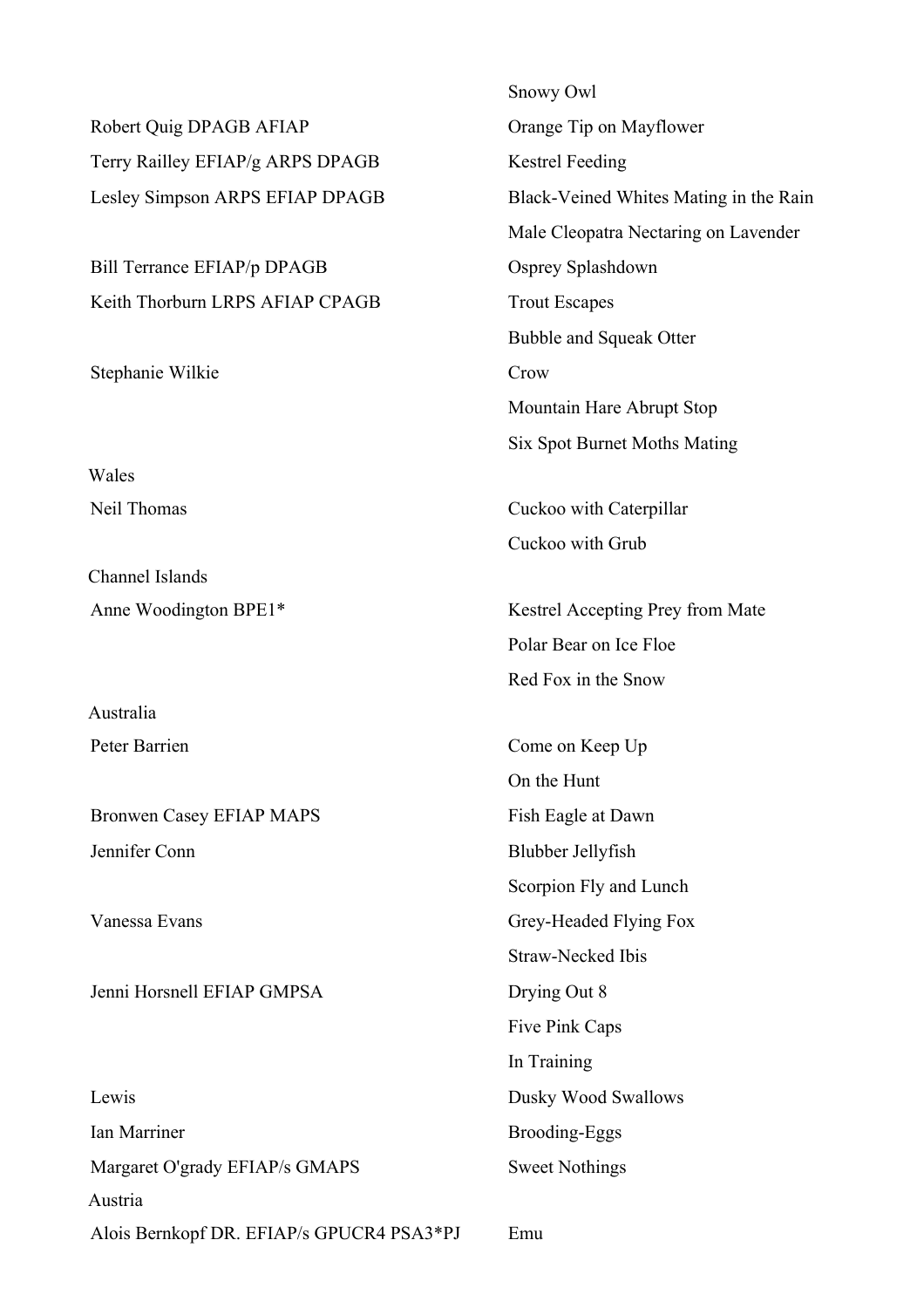SAWIEP Belgium Jacky Panhuyzen EFIAP MPSA Different Pair Fragille Pluisjes Op Nagelkruid Sonja Vander Meulen Geaderde Witjes Canada Leah Gray Lion Flushes Guinea Fowl Grizzly Dispute Following Mike Wooding Great Blue Heron with Vole Pileated Woodpecker Rufous Hummingbird at Bluebell Danlei Ye Churchill 2 The Polar Bear1 China Zifeng Chen Affectionate to Kid **Contest** Have Fun Jungang Cheng Water Ballet Shengfu Jiao Out of Water Run Ming Li Howling in the Snow Fengying Long **Lady Amherst's Pheasant6** Finland Jussi Helimaki EFIAP/b Mayfly in September Morning Kai Hypen AFIAP Argynnis Paphia Juhani Visavuori Camouflage France Jean-Claude Menneron MFIAP Zebrures Germany Beate Kulpa Burrowing Owl Contra Prairie Dog Norbert Liebertz Flamingos and Crows Alfred Preuss EFIAP/b  $K\tilde{A}$  $\sigma$ ferpaar Ancylecha Femestrata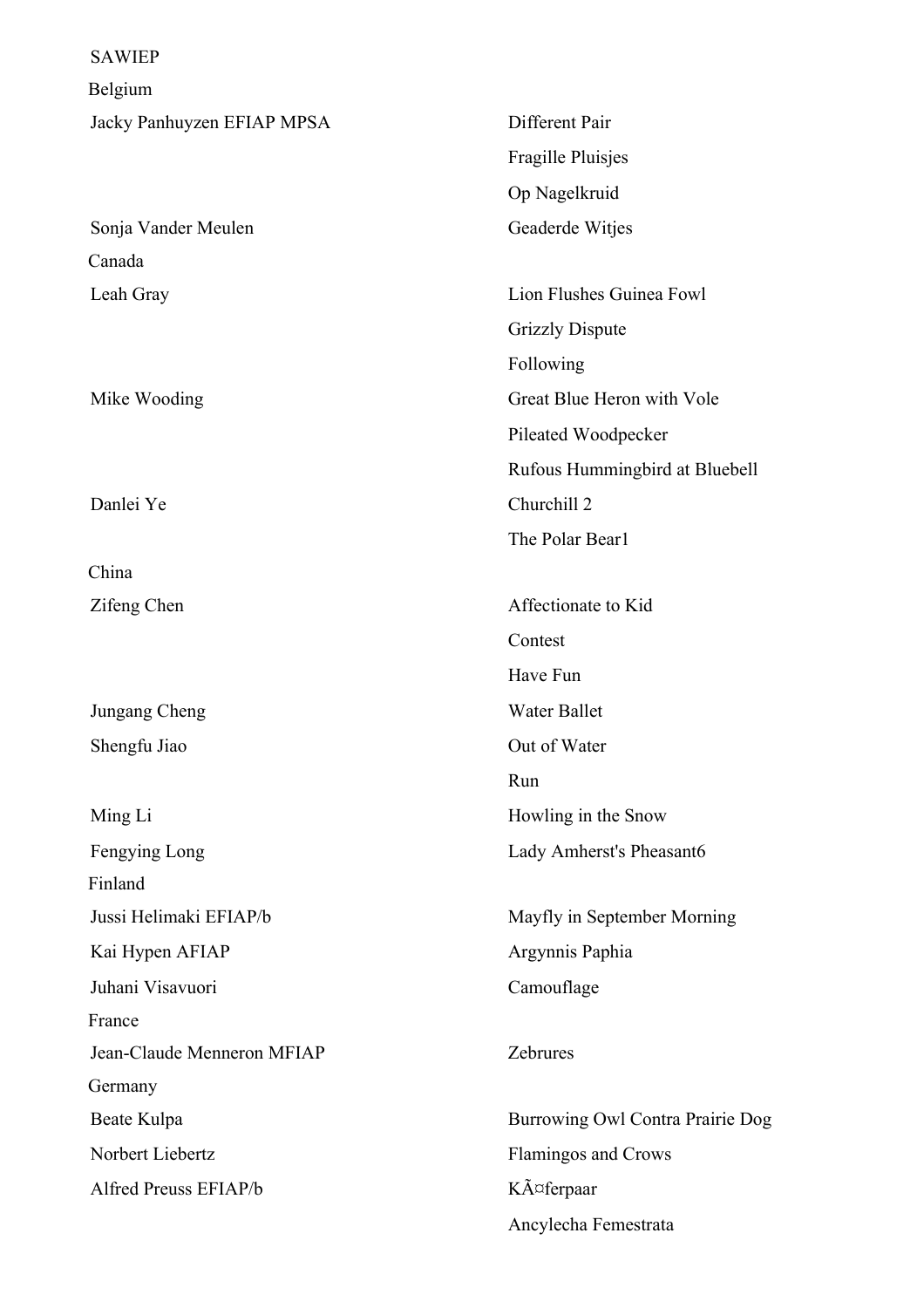Hong Kong Koon Nam Cheung MPSA EFIAP ARPS African Fish Eagle Drinking

India

Dinabandhu Bhattacharya AFIAP FFIP<br>Hon.PESGSPC

Shashidharswamy Hiremath AFIP Scorplings on Mothers Back

Ireland Christina Ni Dheaghaidh EFIAP Gannet Pair Bill Power FIPF EFIA/s EPSA ARPS Beechwood Briar Fungi

Italy Franco Marchi EFIAP EPSA Heron in Bathroom (2)

Luxembourg Jeanny Hostert-Marx AFIAP EFIAP C2 Zwei Malaysia Yeokkian Koh EPSA Delicacies 66

Norway Olav-Inge Alfheim EFIAP/p Aurora Borealis Xxxi Erling Halvorsen Catced in the Spiders Web Jon Knutsen Foxy

South Africa Francois Van Der Watt Giraffe Drinking

Grosser Zangenbock

Honey Buzzard 65

Dinesh Allamaprabhu Blue-Tailed Bee-Eater Courtship Dhole Handstand Marking Mollted Emigrant Butterflies Mating

> Scorpion Yellow Butterflies Mating

Pinewood Fungi

Starlings in Flight After Bathroom

Kiss of Death Mating 18 Robber Fly in Action 93

Polar Bear Meditation

Playing Games

Taiwan